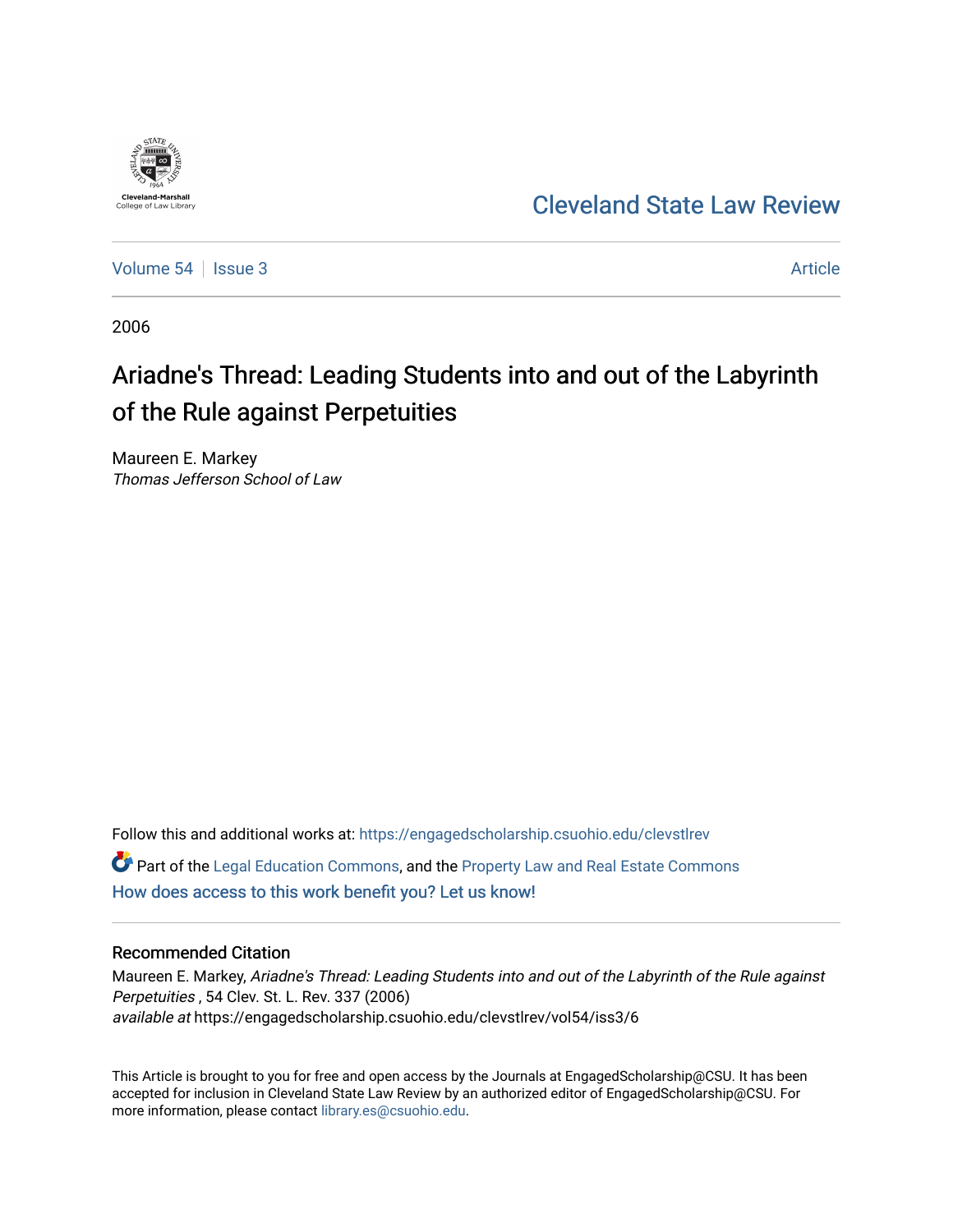## ARIADNE'S THREAD: LEADING STUDENTS INTO AND OUT OF THE LABYRINTH OF THE RULE AGAINST PERPETUITIES

### MAUREEN E. MARKEY<sup>1</sup>

| I.   |                                             |                                                              |  |
|------|---------------------------------------------|--------------------------------------------------------------|--|
| Π.   | TEACHING THE RULE AGAINST PERPETUITIES  341 |                                                              |  |
|      | A.                                          |                                                              |  |
|      | B <sub>1</sub>                              |                                                              |  |
|      |                                             | 1.                                                           |  |
|      |                                             | 2.                                                           |  |
|      |                                             | 3.                                                           |  |
|      |                                             | Step-by-step Method Essential347<br>4.                       |  |
|      |                                             | 5.<br>Problem Method: Drill, Repetition,                     |  |
|      |                                             |                                                              |  |
|      |                                             | Humility: An Appropriate Pedagogical<br>6.                   |  |
|      |                                             |                                                              |  |
| III. |                                             |                                                              |  |
|      | $\mathcal{A}_{\cdot}$                       | <b>Historical and Theoretical Context Before</b>             |  |
|      |                                             |                                                              |  |
|      | В.                                          | Prerequisite: Thorough Understanding of                      |  |
|      |                                             |                                                              |  |
| IV.  |                                             |                                                              |  |
|      | А.                                          |                                                              |  |
|      |                                             | 1.                                                           |  |
|      |                                             | Background and Policy Considerations 353<br>$\mathfrak{a}$ . |  |
|      |                                             | Statement of Rule, Elements, and<br>b.                       |  |
|      |                                             |                                                              |  |
|      |                                             | Examples: Step-by-Step Approach 357<br>$\mathcal{C}$ .       |  |
|      |                                             | My Step-by-Step Approach 358<br>i.                           |  |
|      |                                             | Possibles, Probables, and Provers359<br>ii.                  |  |
|      |                                             | d.                                                           |  |
|      |                                             | 2.                                                           |  |
|      |                                             | 3.                                                           |  |
|      |                                             | 4.                                                           |  |

<sup>&</sup>lt;sup>1</sup>Professor of Law, Thomas Jefferson School of Law. I would like to extend my sincere gratitude to all the Property and Wills and Trusts teachers who responded to my letter. I also want to thank my colleagues, Steven Semeraro and Aaron Schwabach, and my former colleague, Colin Crawford, for their valuable comments on earlier drafts of this Article; and Lacynda Hill and Edward Miller for timely and excellent research assistance.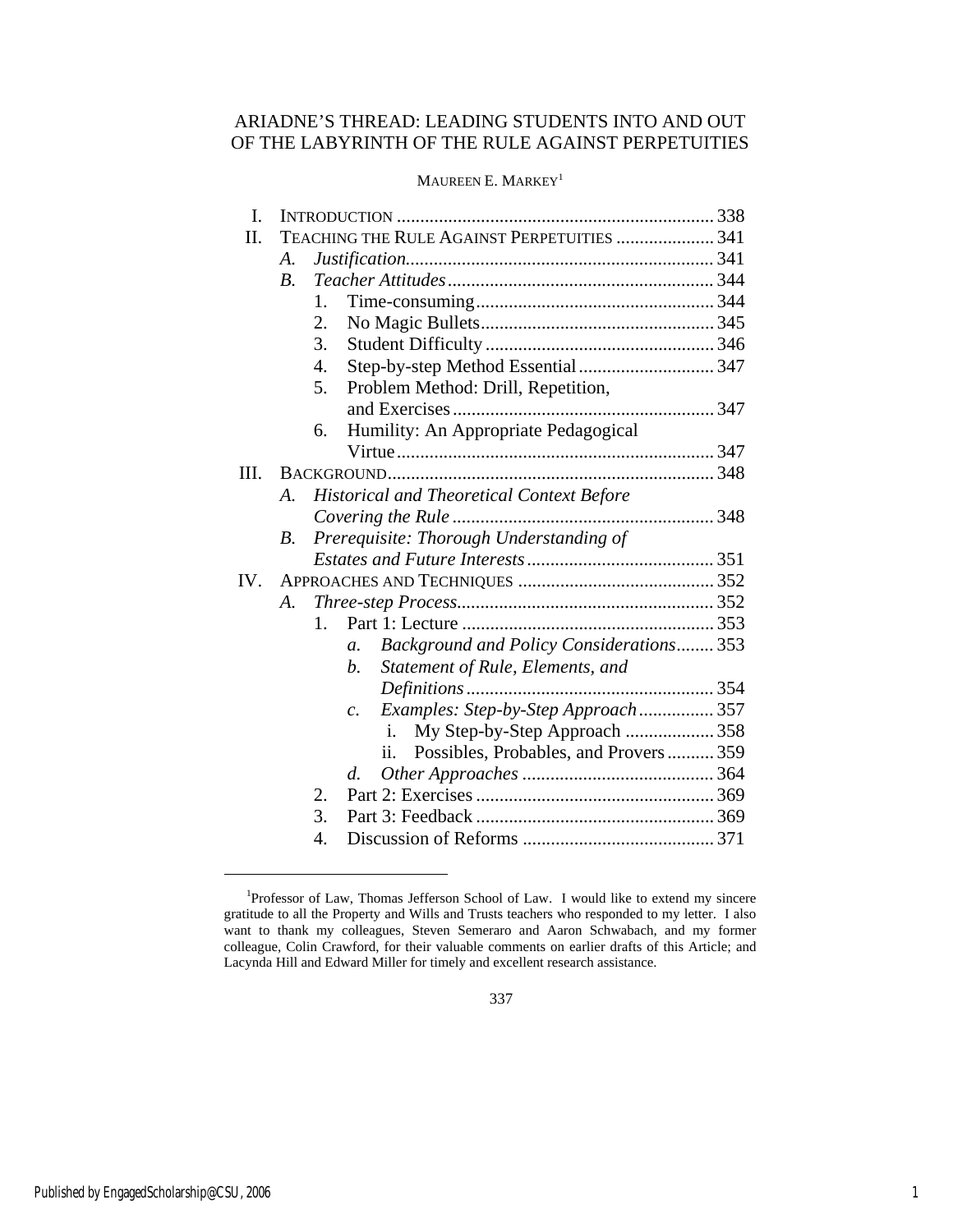| V.    |                                                               |                                                  |  |
|-------|---------------------------------------------------------------|--------------------------------------------------|--|
|       | A.                                                            |                                                  |  |
|       | $\boldsymbol{B}$ .                                            |                                                  |  |
|       | $\overline{C}$ .                                              |                                                  |  |
|       | D.                                                            |                                                  |  |
|       | E.                                                            |                                                  |  |
|       | $F_{\cdot}$                                                   |                                                  |  |
| VI.   | AVOIDING COMMON SOURCES OF STUDENT                            |                                                  |  |
|       |                                                               |                                                  |  |
|       | A.                                                            |                                                  |  |
|       | B.                                                            |                                                  |  |
|       | Measuring Lives, Validating Lives, Vesting,<br>$\overline{C}$ |                                                  |  |
|       |                                                               |                                                  |  |
|       | The Rule is Inconsistent and Defies Legal<br>D.               |                                                  |  |
|       |                                                               |                                                  |  |
| VII.  |                                                               | REASONS FOR NOT TEACHING THE RULE 384            |  |
|       | A.                                                            |                                                  |  |
|       | В.                                                            |                                                  |  |
|       | $C_{\cdot}$                                                   | Lack of Relevance: Modern Reforms 387            |  |
|       | D.                                                            | Reliance on Upper Level Courses for Coverage 387 |  |
|       | $E_{\cdot}$                                                   | Inordinate Investment of Student Time 388        |  |
| VIII. |                                                               |                                                  |  |
| IX.   |                                                               |                                                  |  |
|       |                                                               |                                                  |  |
|       |                                                               |                                                  |  |

#### I. INTRODUCTION

Several years ago, I began this article as a search for something that I realized would be elusive. What I did not realize is that it would be impossible. I wanted to find a shortcut or a very simple, straightforward way of teaching the Rule Against Perpetuities (hereinafter RAP or Rule) to first-year Property students that would enable the students to understand the Rule and that would enable me to teach the Rule without consuming three weeks of class time when there are so many other important topics to cover in Property.<sup>2</sup> I had my own organized approach to teaching

<sup>&</sup>lt;sup>2</sup>An email inquiry to the PropertyProf listserve by Maura Flood crystallizes this elusive quest: "Each time I cover future interests and the RAP in class, I think there must be an easier and better way to do it. I've discovered some things that help, but wonder if I'm missing anything that is particularly good at simplifying and clarifying this subject for students. Any suggestions?" Posting of Maura Flood, Associate Professor of Law, Gonzaga University School of Law, Mflood@lawschool.gonzaga.edu, to PropertyProf@lists.washlaw.edu (Dec. 3, 2002, 18:36:00 PST) (on file with author). Maura's question resulted in an extensive interchange of ideas and suggestions by a number of Property and Wills and Trusts teachers. Their responses confirmed what I had already discovered in my early research for this Article.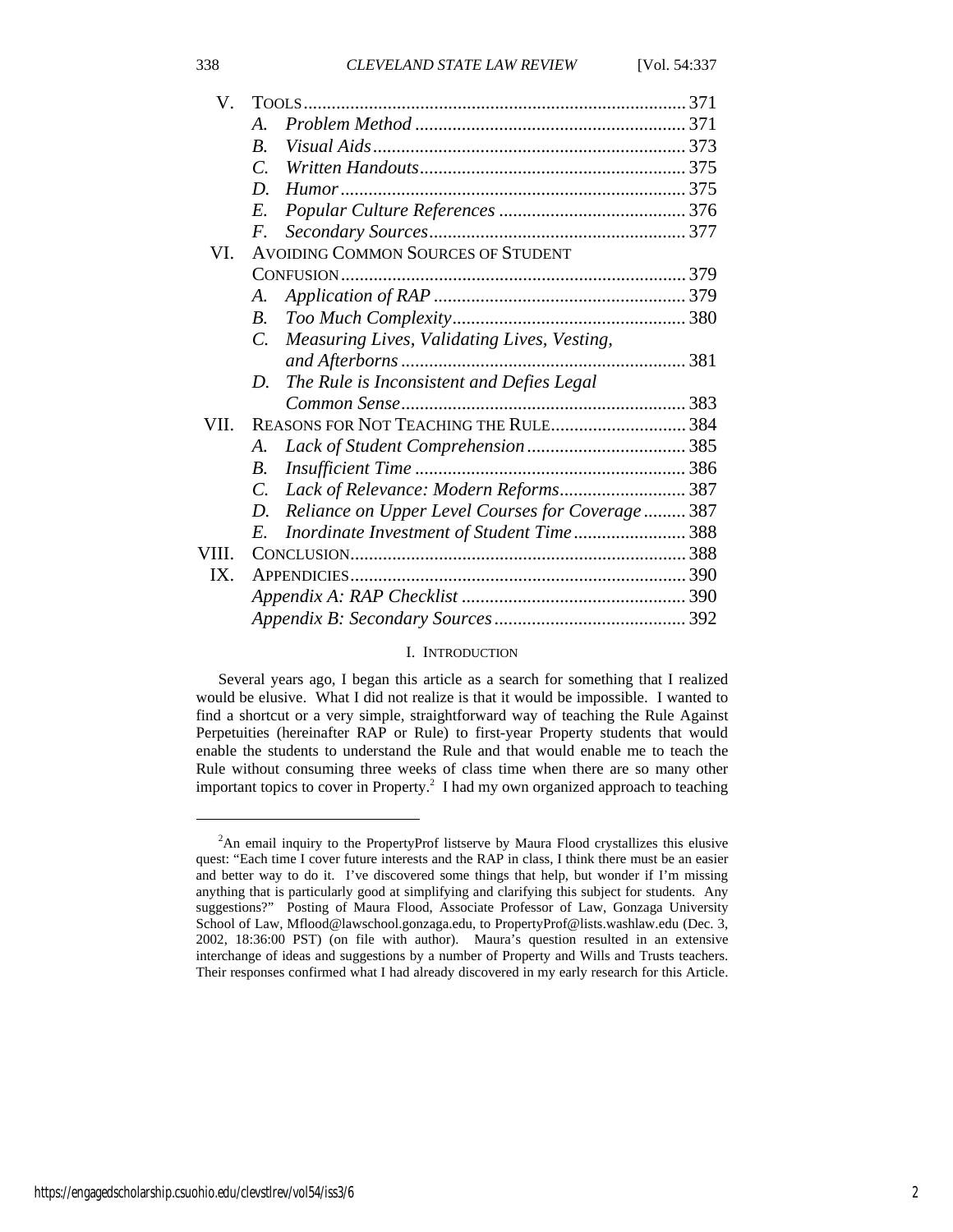l

the Rule, which, over fifteen years of teaching it, has been refined every year. I think my technique works generally, but my frustration is with the amount of time it takes to enable students to understand the Rule.

Others teaching this difficult and arcane Rule share many of my observations and insights in various ways. Are we brilliant minds running along the same track, or does misery love company? I am not sure, but we do seem to encounter many of the same obstacles in attempting to enhance student understanding of what is perceived by many law students and lawyers as the most difficult thing they ever had to learn in law school. $3$ 

To begin the project, I sent a letter to every professor teaching Property and/or Wills and Trusts in the United States.<sup>4</sup> I solicited input on whether they taught the Rule, and what methods they used. I received many responses, many of them quite detailed, outlining various approaches for teaching the Rule. Many of these responses provided very useful information on techniques to help students understand the Rule and apply it, but none provided the elusive thread I was looking for: A shortcut that would achieve positive results in significantly less class time.<sup>5</sup>

<sup>4</sup>Unless otherwise indicated, the sources cited in this Article are from responses to my letter (via telephone, letter, and, mostly email). I am very grateful to all those who responded, especially to those who included detailed analyses of their techniques. I have endeavored to credit all ideas other than my own.

<sup>5</sup> Among the responses I received was advice to drop the article. First, because it has been done numerous times, beginning with W. Barton Leach. Second, because of dubiety about "articles having to do with teaching, which often do not qualify as scholarship." And third, because the Rule is on its way out. E-mail from Adam Hirsch, Professor of Law, Florida State University College of Law, to author (Feb. 25, 2003, 17:47:00 PST) (on file with author). It is true that a number of articles about the RAP have been done over the years, but I was unable to locate any article like the one I contemplated. I realize the second point is true at some schools, but there is substantial value in many pedagogical articles. I also suspect that some pedagogical articles may be more frequently read than many theoretical articles. Several respondents actually applauded the focus on teaching. E-mail from Lloyd T. Wilson, Associate Professor of Law, Indiana University School of Law, to author (June 15, 2002, 11:25:00 PST) (on file with author); e-mail from Jean Zorn, Professor of Law, CUNY School of Law, to author (Mar. 13, 2002, 18:12:00 PST) (on file with author). As far as the death of

There are lots of good ideas out there for how to teach this material effectively, but there is no alchemy that will render this very difficult, complicated material easy and quick.

<sup>&</sup>lt;sup>3</sup>Alan Medlin recounted a humorous anecdote about the adoption of the Uniform Statutory Rule Against Perpetuities (USRAP) by the South Carolina General Assembly. He asked the Senator who sponsored the bill how he explained to his colleagues what it did. "The Senator, a very able and intelligent lawyer, told me he got on the floor, looked around the chamber, and said, 'Ladies and gentlemen, this is a good thing.' Whereupon, he sat down. The bill passed soon thereafter." E-mail from Alan Medlin, Professor of Law, University of South Carolina School of Law, to author (Feb. 25, 2003, 11:33:00 PST) (on file with author). This story illustrates the insurmountable task of explaining this concept simply to non-law trained individuals—which is what Property students are at the beginning of their first semester of law school, when the Rule Against Perpetuities is traditionally taught. Lucy McGough said she had the only anxiety attack she ever experienced when she shifted to Trusts and Estates and first taught the Rule—and at that time she had been a law professor for nearly ten years. She added that she has now taught it for almost twenty years and she loves it. E-mail from Lucy McGough, Professor of Law, Louisiana State Univeristy Law School, to author (Mar. 11, 2003, 12:19:00 PST) (on file with author).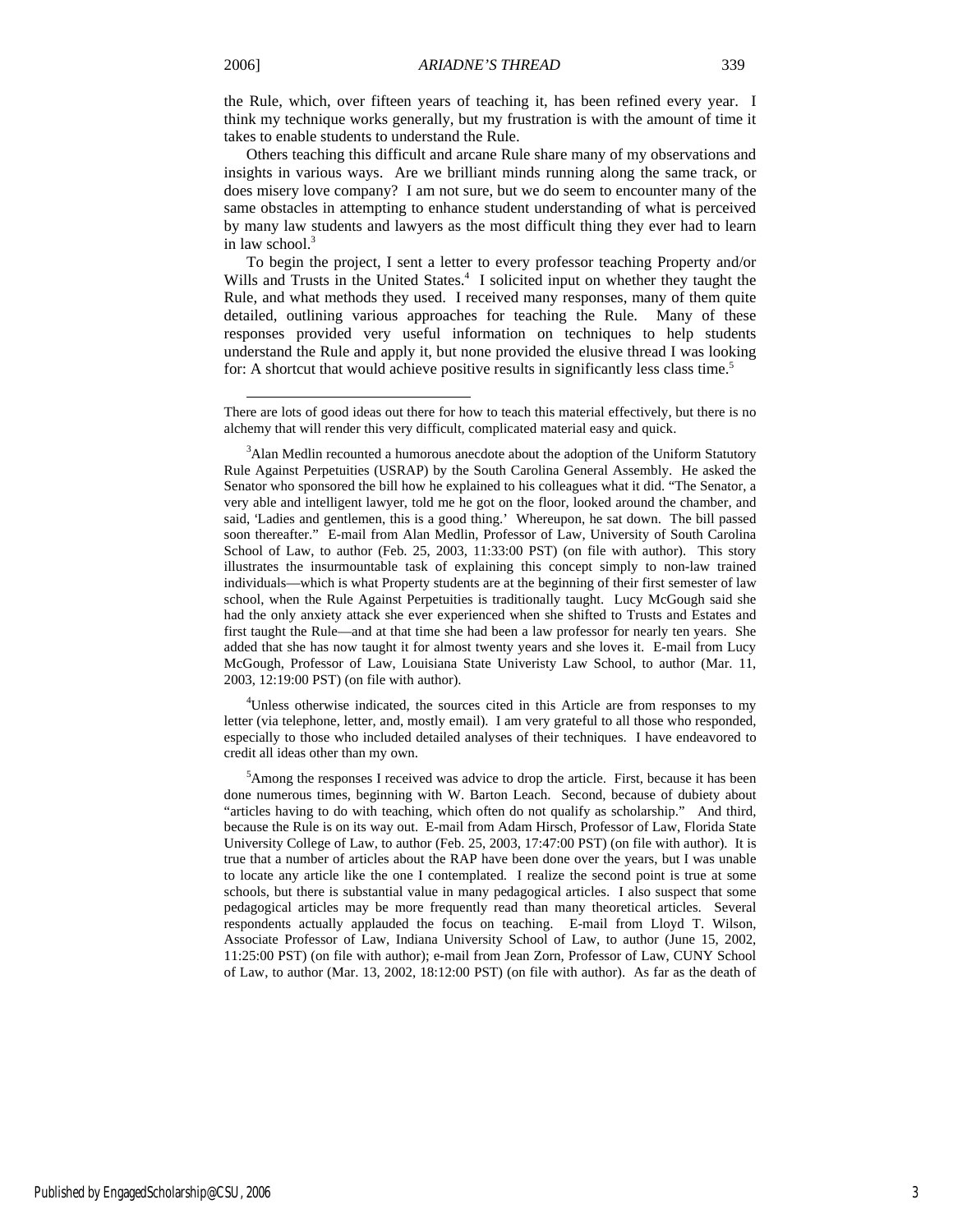Despite the universal response that there is no way to make this very arcane Rule simple, the responses provided a sufficiently wide variety of techniques and tools that various people use to teach the Rule that I thought it would be worthwhile to collate that material into an article describing the various approaches and techniques.

This Article focuses partly on my own approach to teaching the Rule Against Perpetuities, but it addresses the approaches of others based on the survey responses. Although I have developed a method that works fairly well for my classes, I am always open to suggestions from others for modifying and improving that approach. Of course, a single method, no matter how good it appears to be, will not work for everyone. Therefore, I have incorporated a number of approaches into this Article so that those wanting to develop or improve their teaching of the Rule can pick and choose among the various approaches to find whatever combination works best for them.

Teachers of Property (and Trusts) confront a difficult decision whether to include coverage of RAP.<sup>6</sup> RAP is "undoubtedly one of the most difficult and despised elements of the first-year property course"; apparently this is universally true for law school students in the United States and England.<sup>7</sup> One source of the frustration for teachers is that teaching the common law Rule properly requires a substantial commitment of class time, perhaps more than the Rule's importance warrants.<sup>8</sup>

the Rule, this may be more wishful thinking than fact. Although there have been reforms in the Rule and several states have abolished it, it seems to be alive and well in some form in most states. *See infra* notes 12-13 and accompanying text. As my colleague, Steven Semeraro, observed, the death of the other special rules in the courts has not led to their death in the classroom or on the bar exam, so it is doubtful the common-law RAP is going anywhere anytime soon. E-mail from Steren Semeraro, Associate Dean and Professor of Law, Thomas Jefferson School of Law, to author (Feb. 26, 2006, 14:13:00 PST) (on file with author) [hereinafter Semeraro email 1].

<sup>6</sup> Roger Andersen's response to Maura Flood's inquiry, *see supra* note 2, was that he had struggled with how much of future interests to teach in both Property and Wills and Trusts. Posting of Roger W. Andersen, Professor of Law, The University of Toledo College of Law, RAnders3@UTNNet.UToledo.Edu, to PropertyProf@lists.washlaw.edu (Dec. 4, 2002, 13:24:00 PST) (on file with author). He had for several years covered the basic estates in Property but had ignored the RAP, largely on the rationale that you can teach only part of it anyway, since "getting into class closing rules is more than most of us want to do and powers of appointment are way out on the fringe for a first year course." *Id.* Lately, he has gone back to teaching the common-law RAP, an approach that "gives Property students some sense of closure on the topic and T&E students some background for when we cover the whole show." *Id.* 

<sup>7</sup> Daniel Bogart, *Rule Against Perpetuities Handout*, e-mail from Daniel B. Bogart, Professor of Law, Chapman Univeristy School of Law, to author (Sept. 18, 2002, 12:21:00 PST) (on file with author). Even the names of the articles about the RAP suggest fear and dread. *See, e.g.*, Angela Vallario, *Death by a Thousand Cuts: The Rule Against Perpetuities*, 25 NOTRE DAME J. LEGIS. 141 (1999); John Weaver, *Fear and Loathing in Perpetuities*, 48 WASH. & LEE L. REV. 1393 (1991).

<sup>&</sup>lt;sup>8.</sup> The basic idea it is to get in and out of RAP quickly." Telephone Interview with David Crump, Professor of Law, University of Houston Law Center in Houston, Tex. (June 20, 2002). This is great advice, but the prevailing question is: How? "It's not central, so get on to more productive stuff, but I think the students ought to learn it." *Id.* This of course states the problem succinctly, but does not provide that elusive "quick in and out" solution.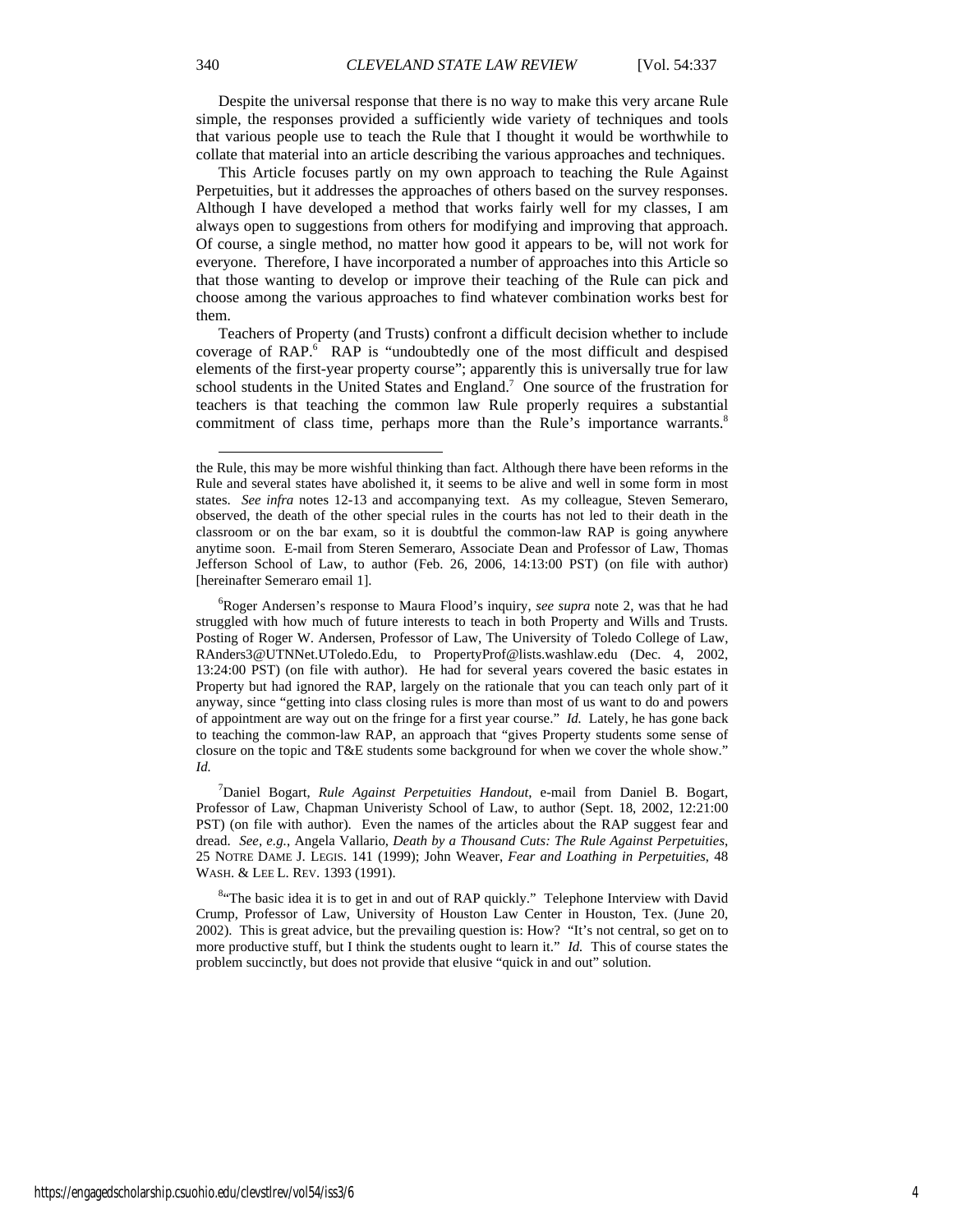j

There simply is no quick, easy way to enable students to understand this complicated Rule. Furthermore, even when it is taught properly, there are some students who will never get it. Although coverage of the common law Rule would be included in any definition of a "traditional" Property curriculum, contemporary Property teachers respond to the dilemma in a number of ways. These range from not teaching the common law Rule at all<sup>9</sup> to extensive coverage,<sup>10</sup> and many variations in between.<sup>11</sup> The responses evidence some tendency to the extremes: Avoid teaching RAP completely, or dive in head first with way too much detail for first-year students to handle*.*

#### II. TEACHING THE RULE AGAINST PERPETUITIES

#### *A. Justification*

Although it appears at first blush that modern reforms might render the common law Rule irrelevant and unnecessary, quite the opposite is true. During the last fifty years most states have reformed the common law Rule to enable conveyancers to avoid the myriad traps for the unwary for which the common law Rule has been justly famous. The majority of the alternatives to common law RAP now used in various states, however, still retain some version of the Rule in its common law

Jeffrey Pennell, Harvey Feldman, and Howard Erlanger focus on avoiding RAP violations by careful drafting and client counseling, including the use of a savings clause. E-mail from Jeffrey Pennell, Professor of Law, Emory School of Law, to author (Mar. 9, 2003, 04:08:00 PST) (on file with author); e-mail from Harvey Feldman, Associate Dean, The Pennsylvania State University Dickinson, School of Law, to author (July 3, 2002, 05:39:00 PST) (on file with author); e-mail from Howard Erlanger, Professor of Law, Unviersity of Wisconsin Law School, to author (Mar. 9, 2003, 09:33:00 PST (on file with author). This approach to teaching the RAP as a planning problem rather than an intellectual puzzle or a litigation issue avoids some of the complications usually associated with measuring lives, lives in being, validating lives, etc., but Roger Andersen's point about over-reliance on a savings clause to avoid having to really understand the Rule is well-taken.

<sup>9</sup> The justifications for not teaching the Rule are varied. *See infra* Part VII.

 $10$ Full coverage includes all of the following: all of the background material in the estates and future interests area, a thorough understanding of which is essential to an understanding of the Rule; the common law Rule; and modern reforms of the Rule.

<sup>&</sup>lt;sup>11</sup>Some teach just the policy without the mechanics, some the mechanics without much policy, and some teach both. Daniel Bogart has "come to the conclusion that the RAP is best presented in an almost mechanical manner." Bogart e-mail, *supra* note 7. Some teach the Rule as a contemporary drafting problem, including the use of a savings clause. Ira Bloom stresses the importance of using a savings clause. E-mail from Ira Bloom, Professor of Law, Albany Law School Union University, to author (Mar. 11, 2003, 12:48:00 PST) (on file with author). But Roger Andersen emphasizes the danger of feeling safe with a savings clause. Email from Roger Andersen, Professor of Law, The University of Toledo College of Law, to author (Aug. 19, 2002, 11:09:00 PST) (on file with author) [hereinafter Anderson email 1]. In his three-unit Wills and Trusts course, Edward Henneman does not do a great deal with future interests other than powers of appointment, and then only to explain where the Rule has been and that problems can be avoided easily by drafting savings clauses. E-mail from Edward Henneman, Associate Professor of Law, Washington and Lee University School of Law, to author (June 27, 2002, 08:15:00 PST) (on file with author).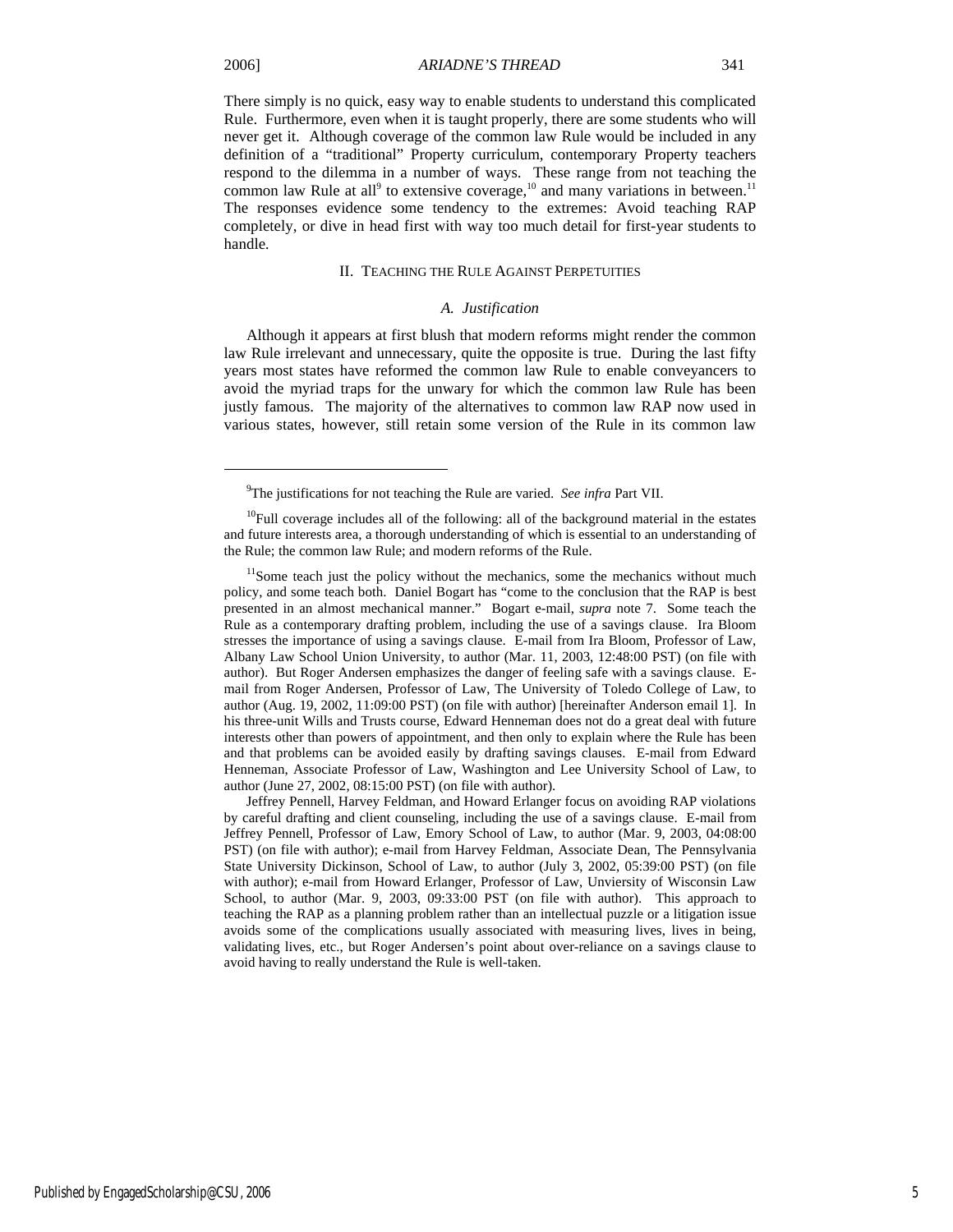form.<sup>12</sup> That is, if the common law test is satisfied, the interest survives. The newer approaches operate to reform only those interests that violate the common-law test. Therefore, to apply modern statutory forms of wait and see, it is clear that the ability to apply the common law test remains relevant. It is necessary to understand *both* the traditional common law approach to RAP and the modern version. Although modern reforms may save many practitioners from malpractice, from the teacher's perspective, the uniform Rule and other reforms have made the task much more complex. Because the uniform Rule gives conveyancers a choice of whether to apply the traditional or the new Rule, now students—and practitioners—must understand both. $^{13}$ 

Because the Rule is difficult and time consuming to teach, there is a temptation to dispense with it altogether. Even those students who like Property generally tend to dislike having to learn the Rule. If you spend the substantial amount of time to cover the Rule in the depth required for even rudimentary comprehension, and students still

<sup>12</sup>Although there are only a few states that still follow the pure common law Rule, *cy pres* and USRAP states often incorporate common-law analysis. Note, *Understanding the Measuring Life in the Rule Against Perpetuities*, 1974 WASH. U.L.Q. 265 (1974); Carolyn Burgess Featheringill, *Understanding the Rule Against Perpetuities: A Step-By-Step Approach*, 13 CUMB. L. REV 161, 162 (1982). For example, some jurisdictions have adopted a common-law approach to wait and see, rather than simply adopting a fixed period of time such as sixty or ninety years. The Uniform Statutory Rule Against Perpetuities (USRAP), adopted by many states, creates a *choice* for conveyancers between the common law and a ninety-year wait-and-see approach. In other words, you must be able to ascertain whether a clause violates the common-law Rule before you can take advantage of the alternative provision.

<sup>&</sup>lt;sup>13</sup>This is a point made by several respondents, including Steve Semeraro, Semeraro email 1, *supra* note 5, e-mails from Steven Semeraro, Associate Dean and Professor of Law, Thomas Jefferson School of Law, to author (Mar. 1, 2003, 15:18:00 PST) (on file with author), [hereinafter Semeraro e-mail 2]; David Thomas, Letter from David A. Thomas, Professor of Law, J. Reuben Clark Law School, Bringham Young University, to author (July 16, 2002) (on file with author), e-mail from Colin Crawford, Associate Professor of Law, Georgia State University College of Law, to author (Mar. 1, 2003, 8:42:00 PST) (on file with Author), Diane Klein, e-mail from Diane J. Klein, Assistant Professor of Law, Thurgood Marshall School of Law, Texas Southern University, to author (Apr. 5, 2003, 19:18:00 PST) (on file with author), and Nicholas White, letter from Nicholas L. White, Professor Emeritus, Cecil C. Humphreys School of Law Univeristy of Memphis, to author (July 17, 2002) (on file with author). In his article, *If You Think You No Longer Need to Know Anything About the Rule Against Perpetuities, Then Read This*, 74 WASH. U. L. Q. 713 (1996), David Becker makes a good argument, based on practical, practice-oriented considerations, for the advantages to lawyers (and students) of understanding the common-law Rule. Most wait-and-see provisions neither completely abandon the common-law Rule nor provide retroactive application of the wait-andsee provision. Some wait-and-see statutes are directly tied to the common-law time period of life in being plus twenty-one years, and USRAP allows ninety years *or* the common-law validation. Rather than relying on the prolonged uncertainty of a wait and see statute, lawyers are better advised to practice "preventive perpetuities compliance," so an interest can be immediately validated under the common-law Rule. Despite *Lucas vs. Hamm*, it is also the "professionally responsible way to practice law." *Id.* at 719. Because gifts to the grandchildren of a living person with conditions regarding age and survivorship are very popular, lawyers frequently end up drafting problematic RAP provisions. Attractive to clients because of the elasticity and flexibility they provide to admit or reject members in the future, open class gifts "reflect the natural dispositive proclivities of clients." *Id.* at 726.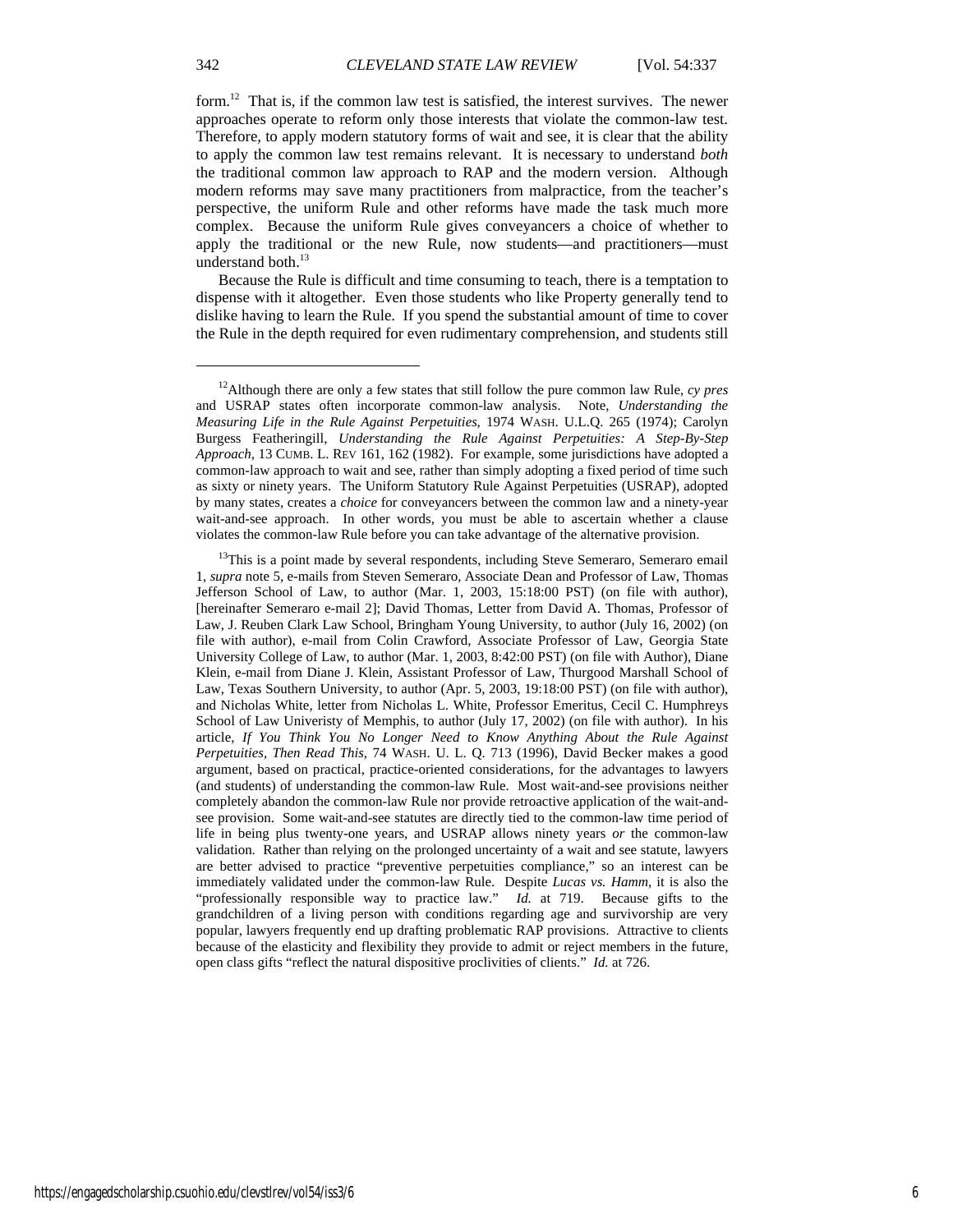j

do not understand it, your teaching evaluations are likely to reflect their frustration. As Pat Randolph observes, at some schools

the pressure for spoon feeding is immense. Some faculty, despairing of ever reaching the bottom end of the class, forsake everything else to lead that group through the material. The problem is that this establishes a standard by which all faculty are measured. Making students happy in this way may prevent tenure problems, but [it] won't equip those students to deal with courts, employers, or even clients in the real world . . .. It is unfair to the students to try to make everything 'fun.' Some material is difficult to master, and that's just the way it is. $<sup>14</sup>$ </sup>

Investing in the time and hard work it takes (yours and theirs) to ensure your students understand the Rule Against Perpetuities may not guarantee student happiness or the highest teaching evaluations, but it will enhance the probability of turning out skilled practitioners who know how to handle the thorniest legal challenges.

One of the justifications for not teaching the Rule in the Property course is that unless students intend to pursue a probate and estate planning practice, they do not need to know the Rule. Some recent developments may have weakened that reasoning. The long-held perception, and apparently what was being told to students by many bar review courses several years ago, was that RAP was tested in only a few MBE<sup>15</sup> questions and was not worth worrying about.<sup>16</sup> In 1999, the California Bar Exam sent shock waves through the state, Property teachers, and certainly the students taking the exam when it included a performance section $17$  that was based entirely on the Rule Against Perpetuities. Although the problem involved a statutory version of RAP, it would have been impossible to work through the problem without some understanding of the common law Rule as well. Although RAP is traditionally thought of as an estate planning issue, the few contemporary cases that deal with the

<sup>&</sup>lt;sup>14</sup>Posting of Patrick Randolph, Professor of Law, University of Missouri-Kansas City School of Law, randolphp@umkc.edu, to PropertyProf@lists.washlaw.edu (Dec. 4, 2002, 06:43:00 PST). Professor Randolph added, "No, I don't get the highest evaluations on the faculty, and, yes, I wish I did. But some things are more important." *Id.* Of course, what Pat Randolph addresses is not a problem only with teaching future interests, but with teaching in general. There is some indication that his comments were right on target, as he received a number of responses agreeing with his observations on teaching.

<sup>&</sup>lt;sup>15</sup>Multistate Bar Examination, the multiple-choice section of most state bar exams.

<sup>&</sup>lt;sup>16</sup>A former colleague, Colin Crawford, warned students about following some commercial bar exam prep courses that advise applicants that RAP does not merit their study because it is very rarely tested. "Thousands of California applicants ended up regretting this advice when question B on the performance exam for the July 1999 California Bar Exam included a RAP issue." Colin Crawford, *Real Property Law*, in THOMAS JEFFERSON SCHOOL OF LAW BAR EXAMINATION HANDBOOK 124, 129 (Spring 2005). This is but one of the traps for the unwary on the bar exam—possibly the only place most students who do not pursue a probate and estate planning practice will encounter RAP.

<sup>&</sup>lt;sup>17</sup>California has a three-day Bar Exam, consisting of essay questions, MBE questions, and a full day performance component, where students are given a legal problem to solve by use of a closed library of materials.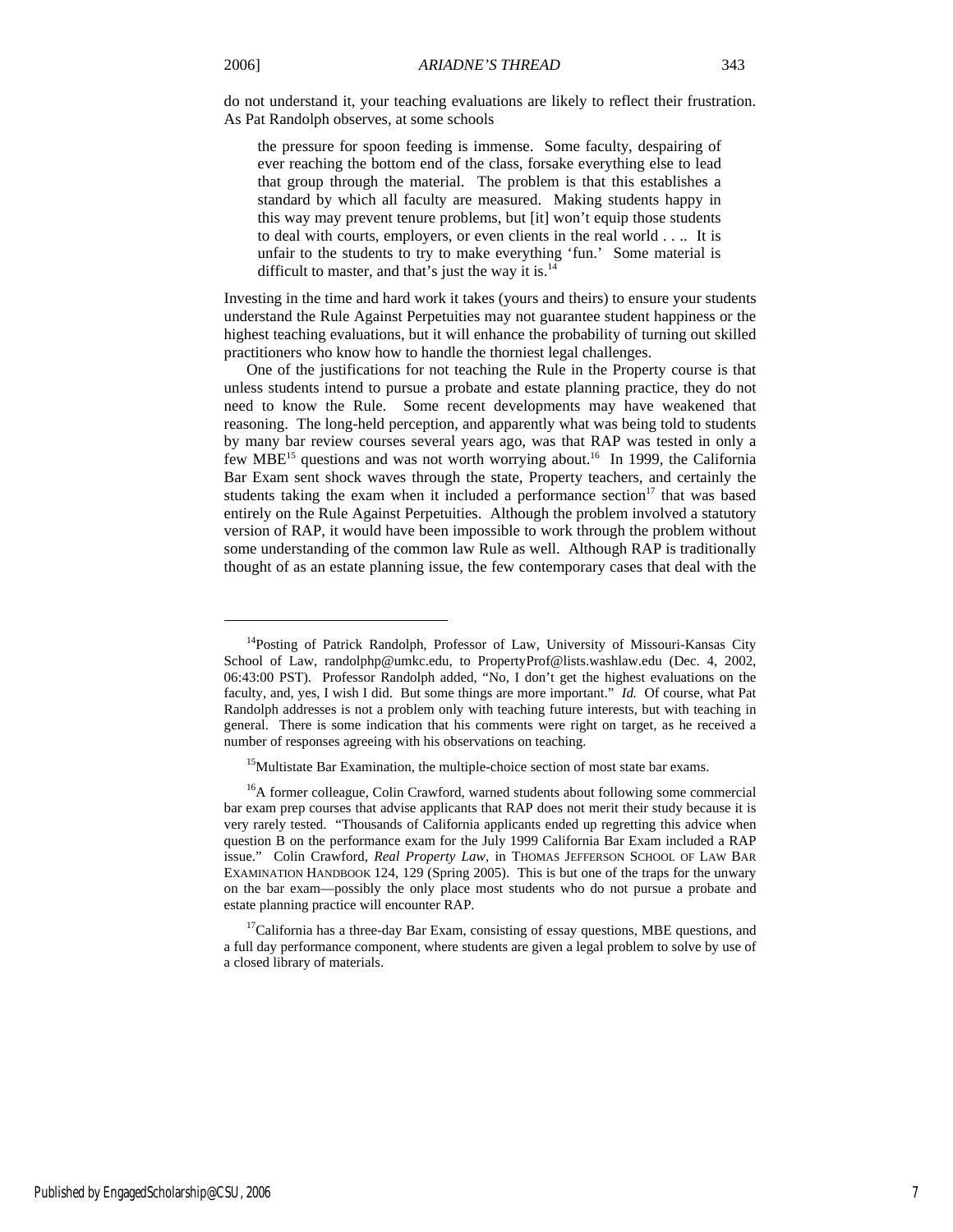Rule have arisen in connection with real estate options, $18$  a business rather than an estate planning context.

It is decidedly unwise to think one can fail to learn the intricacies of the Rule and then rely on the likes of *Lucas v. Hamm*<sup>19</sup> for salvation from malpractice. Thirty years ago, the California Supreme Court, in *Lucas*, decided that because the Rule is so arcane and complicated, it was not malpractice for an attorney to violate it. Never has a decision been so thoroughly ridiculed and criticized. Not surprising, because probably nowhere else has a court actually decided it was not malpractice for an attorney not to know the law! *Lucas* is simply unsupportable.It is widely believed that if the same issue was presented to the Court today, it would be decided differently and *Lucas* would be overruled. Students, however, love the case.<sup>20</sup>

#### *B. Teacher Attitudes*

Of those who teach the Rule Against Perpetuities, some common attitudes and perceptions prevail.

#### 1. Time-consuming

Some approaches to teaching the Rule may be clearer than others, but it seems there is no quick way. If you want the students to understand the Rule and to be able to solve even basic problems that involve the Rule, you simply have to take the time. Mark Fenster, relatively new in the profession, related a typical experience of frustration in teaching the Rule for the first time. He took on the idea of teaching the Rule with hesitancy, and a desire to move through it fairly quickly. He struggled with his students, spending two and one-half days until they had an understanding of even the most basic problems. He thought they would grasp the basics and some complexities but found in the end the basics were pretty much all he could hope for. He abandoned trying to teach both the common law and statutory reforms for want of time. $21$ 

Professor Fenster's expectations and the reality are fairly commonplace for anyone teaching the Rule for the first time. Because of the Rule's complexity, we approach it with hesitancy; and because of the Rule's relative importance in the vast array of property topics, we wish to cover it quickly. The hesitancy is appropriate, as this Rule is one of the most challenging topics to teach in Property or any other subject. The desire to cover it quickly is universally frustrated. As reported by most

1

<sup>18</sup>*See* Symphony Space, Inc. v. Pergola Properties, Inc., 669 N.E.2d 799 (N.Y. 1996).

<sup>19</sup>Lucas v. Hamm, 364 P.2d 685 (Cal. 1961).Diane Klein said someone in the class has usually heard of the *Lucas* case. To counterbalance any false sense of security, she reminds them not to take refuge in that. Klein e-mail, *supra* note 13.

<sup>&</sup>lt;sup>20</sup>Michelle Travis does not teach Property, but the Rule came up in her Torts class under professional malpractice because one of the note cases is *Lucas*. She called *Lucas* "a wonderful note case that students absolutely adore"; her students have actually applauded when they cover the note case in class. E-mail from Michelle Travis, Assistant Professor of Law, Lewis & Clark Law School, to author (Mar. 13, 2002, 17:39:00 PST) (on file with author). Adore it they might; just do not let them rely on it as an excuse for not understanding the Rule Against Perpetuities.

<sup>&</sup>lt;sup>21</sup>E-mail from Mark Fenster, Associate Professor, Levin College of Law, University of Florida, to author (Aug. 7, 2002, 12:20:00 PST) (on file with author).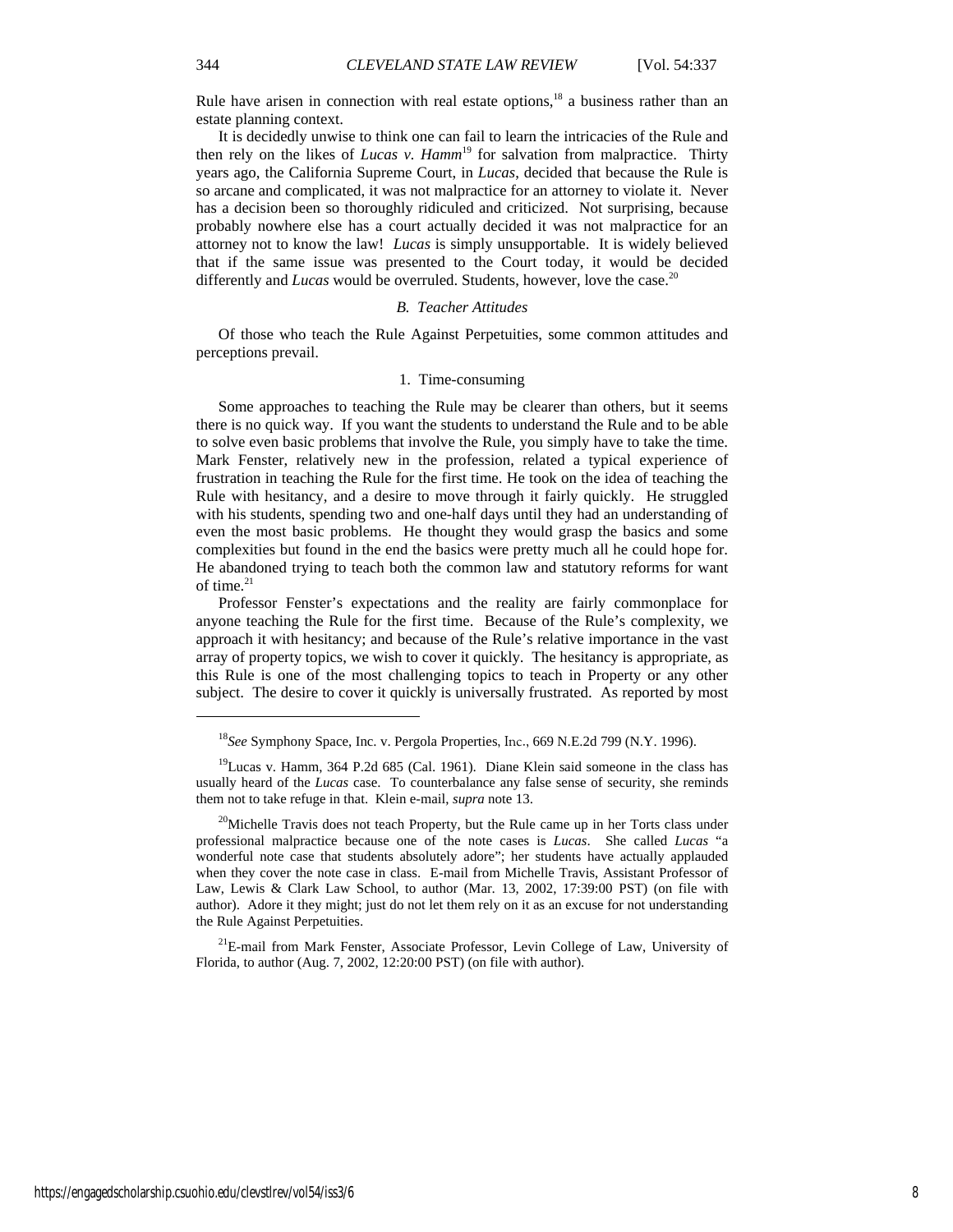1

of the experienced teachers who still teach the Rule, it simply takes a lot of time.<sup>22</sup> The not very satisfactory solution to this dilemma is to resign oneself to the time commitment or to skip any treatment of the Rule that will result in real student understanding and the ability to apply it.

#### 2. No Magic Bullets

Because Gray's statement of the Rule is formulaic and because application of the Rule begins with a formula (lives in being plus twenty-one), students tend to think the entire process is formulaic. Students need to understand that there is no magic formula to solving perpetuities problems.23 Even though the Rule can be *stated* in a formulaic fashion, the resolution of any problem under the Rule can never be

 $^{22}$ Roger Andersen spends about six hours in Trusts and Estates on the RAP. He is not sure it is worth the time, but he has tried doing less and the students just don't get it. Andersen email 1, *supra* note 11. John Mixon spends about three weeks on the subject and thinks that students end up with a pretty good technical understanding of future interests and the Rule. Email from John Mixon, Professor of Law, University of Houston Law Center, to author (Aug. 19, 2002, 11:46:00 PST) (on file with author). According to Rob Natelson, it takes two to four weeks for students to understand the Rule, depending upon the cleverness of the students. If student predictors are not high, it is more like four weeks, which hardly seems worth the time. But at some schools it is closer to two weeks. E-mail from Rob Natelson, Professor of Law, University of Montana School of Law, to author (July 1, 2002, 07:22:20 PST) (on file with author). Ira Shafiroff takes about three class sessions of ninety minutes each. E-mail from Ira L. Shafiroff, Professor of Law, Southwestern University School of Law, to author (July 8, 2002, 13:00:00 PST) (on file with author).

 $^{23}$ If there was one, I think someone among us would have discovered it by now. Joseph Singer said there are no real tricks, just a technique in his casebook that explains the Rule and then gives twelve examples and explains how the Rule applies in those cases. E-mail from Joseph Singer, Professor of Law, Harvard Law School, to author (July 15, 2002, 13:23:00 PST) (on file with author); *See* JOSEPH WILLIAM SINGER, PROPERTY LAW: RULES, POLICIES, AND PRACTICES (3d ed. 2002). Stephen Munzer feared his reply would disappoint me. He has taught the basic Property course for more than two decades, and he has not discovered "any shortcuts or special techniques that simplify the Rule or make it notably acceptable or comprehensible to today's students." Letter from Stephen R. Munzer, Professor of Law, Univeristy of California, Los Angeles, to author (June 24, 2002) (on file with author). Thomas Reed's response was typical: There is "no magic bullet to make estates in land and future interests simple and easy," so one must rely on drill with continuous heavy use of problems and examples. E-mail from Thomas Reed, Professor of Law, Widener University School of Law, to author (June 11, 2002, 05:58:00 PST) (on file with author). Robert Flores sent a detailed class handout with a set of very precise steps that students must follow to identify and solve RAP problems—but he expressed skepticism that I would find a shortcut or "formula for miraculous success." He said to let him know if I did. E-mail from Robert Flores, Professor of Law, University of Utah College of Law, to author (June 19, 2002, 15:47:00 PST) (on file with author). James Jones goes through the material in the Dobris and Sterk casebook slowly, and the students say they understand what they didn't understand in Property. He wonders if it's anything special he did or just that if they hear something twice it makes more sense the second time around. E-mail from James T.R. Jones, Professor of Law, Louis D. Brandeis School of Law, University of Louisville, to author (Feb. 25, 2003, 14:23:00 PST) (on file with author); *See* JOEL C. DOBRIS, STEWART E. STERK, & MELANIE B. LESLIE, ESTATES AND TRUSTS (2d ed. 2002). I am sure that hearing it twice contributes to students' increased comprehension. In addition, by their third year (when most students are taking Wills and Trusts), they are undoubtedly more sophisticated legal thinkers.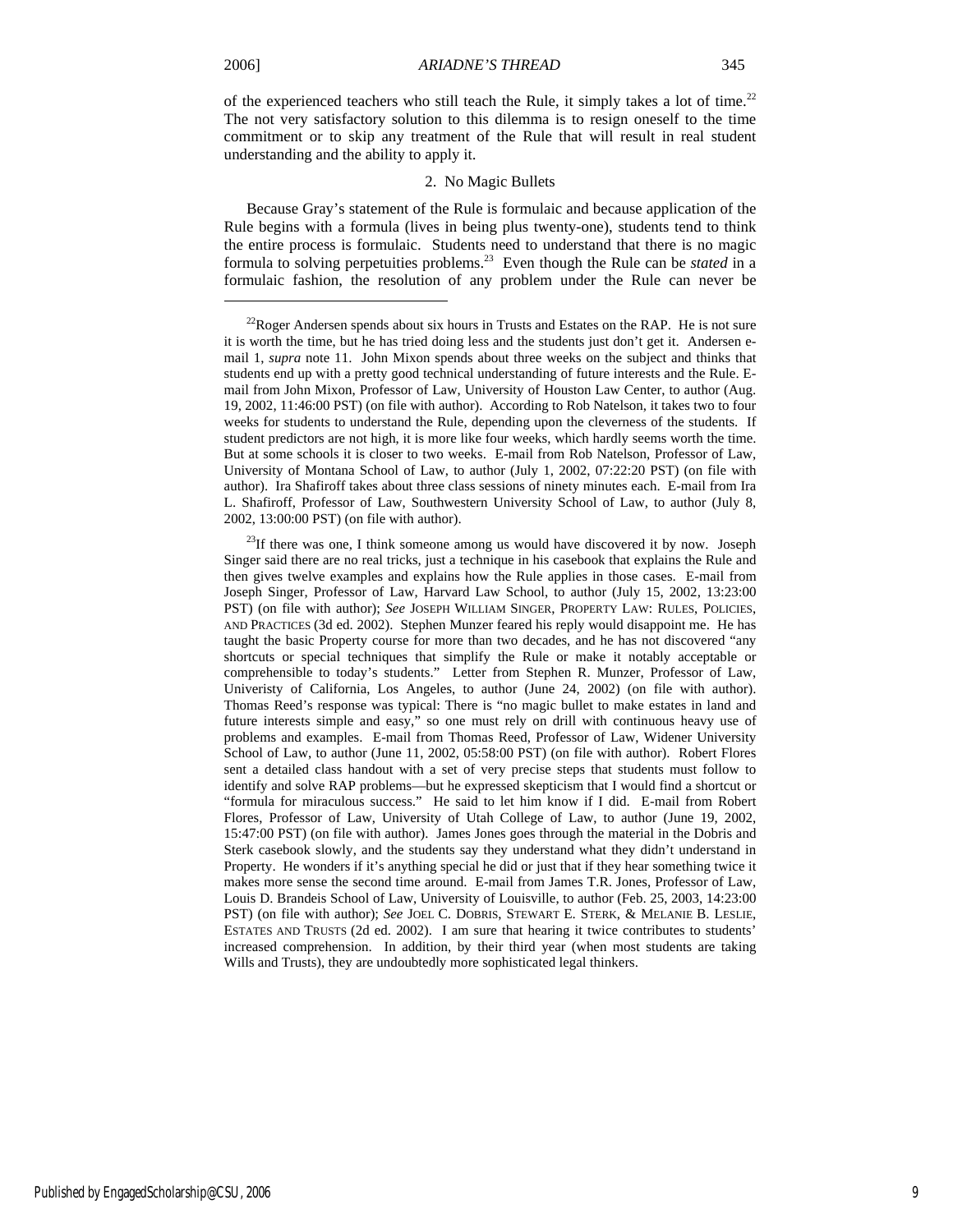formulaic. It requires reasoning at a fairly complex, sophisticated, and sustained level. I explain to my students it requires focusing concentration that, if it is lost for even a second, can force you to start all over again. I analogize it to the juggler who is trying to keep five balls in the air at once. If the juggler loses concentration for a split-second, everything comes crashing down and she must start over. Keeping track of everything that one needs to in resolving a perpetuities problem, all at the same time, requires a similar level of concentration.

### 3. Student Difficulty

To avoid despair on the part of conscientious students, I always warn my students before we cover the Rule that this will likely be the most difficult concept they will encounter in law school—but, like countless generations of law students before them, they will somehow get through it. I tell them if they went to a street corner in downtown San Diego and interviewed twenty-five lawyers, asking them what was the most difficult thing they had to learn in law school, twenty-three would say, "The Rule Against Perpetuities." For the other two, if you then said, "What about the Rule Against Perpetuities?" they would probably respond, "Oh yes, you're right; I forgot about the Rule Against Perpetuities!"24 To avoid dropping out for two or three weeks by the less conscientious students, I always wait until *after* we have covered the Rule to explain its relative importance in the panoply of property topics and concepts. If you teach the Rule, it is wise to admit that you will probably never reach everyone in the class.<sup>25</sup> If you do not teach the Rule, the fact that too many students find it not just difficult, but impossible, is likely one of the justifications.<sup>26</sup>

<sup>26</sup>*See infra* Part VII discussing the reasons some teachers choose not to teach the Rule.

<sup>&</sup>lt;sup>24"</sup>[I]t's part of the law school mystique. Every student comes to Property I filled with anticipation, if not outright dread, of the Rule. It's the one thing that they will have heard about before they take the class, or even start law school. Think how many students have told you that their boss/parent/spouse or other attorney of their acquaintance has said 'Oh, you're taking Property... that means you'll have to face the Rule Against Perpetuities!'" E-mail from Aaron Schwabach, Professor of Law, Thomas Jefferson School of Law, to author (Sept. 2, 2004, 23:19:00 PST) (on file with author).

 $25$ There are some students who cannot even figure out that all of the testator's children will be living when the testator dies. E-mail from Martin Fried, Professor of Law, Syracuse University College of Law, to author (June 24, 2002, 07:39:00 PST) (on file with author). This is a more realistic than negative view of students' understanding of and difficulty with these concepts. For Thomas Reed, RAP, estates in land, and future interests "have always been the downfall of both [Property and Wills and Trusts] courses [because] the students . . . have a terrible time with the conceptual relationships and operations." Reed e-mail, *supra*  note 23. According to David Thomas, no matter what you do, "in the end, however, always some get it and some don't." Letter from David A. Thomas, Professor of Law, Brigham Young University Law School, to author (July 16, 2002) (on file with author). Timothy Jost uses PowerPoint slides to lay out the Rule and lots of problems, and then posts the PowerPoint slides and answers on the Web site after class so students can review. Despite this effort, "[u]nfortunately, none of this seems to work well; they remain bewildered." E-mail from Timothy Jost, Professor of Law, Washington and Lee University School of Law, to author (June 25, 2002, 06:47:00 PST) (on file with author).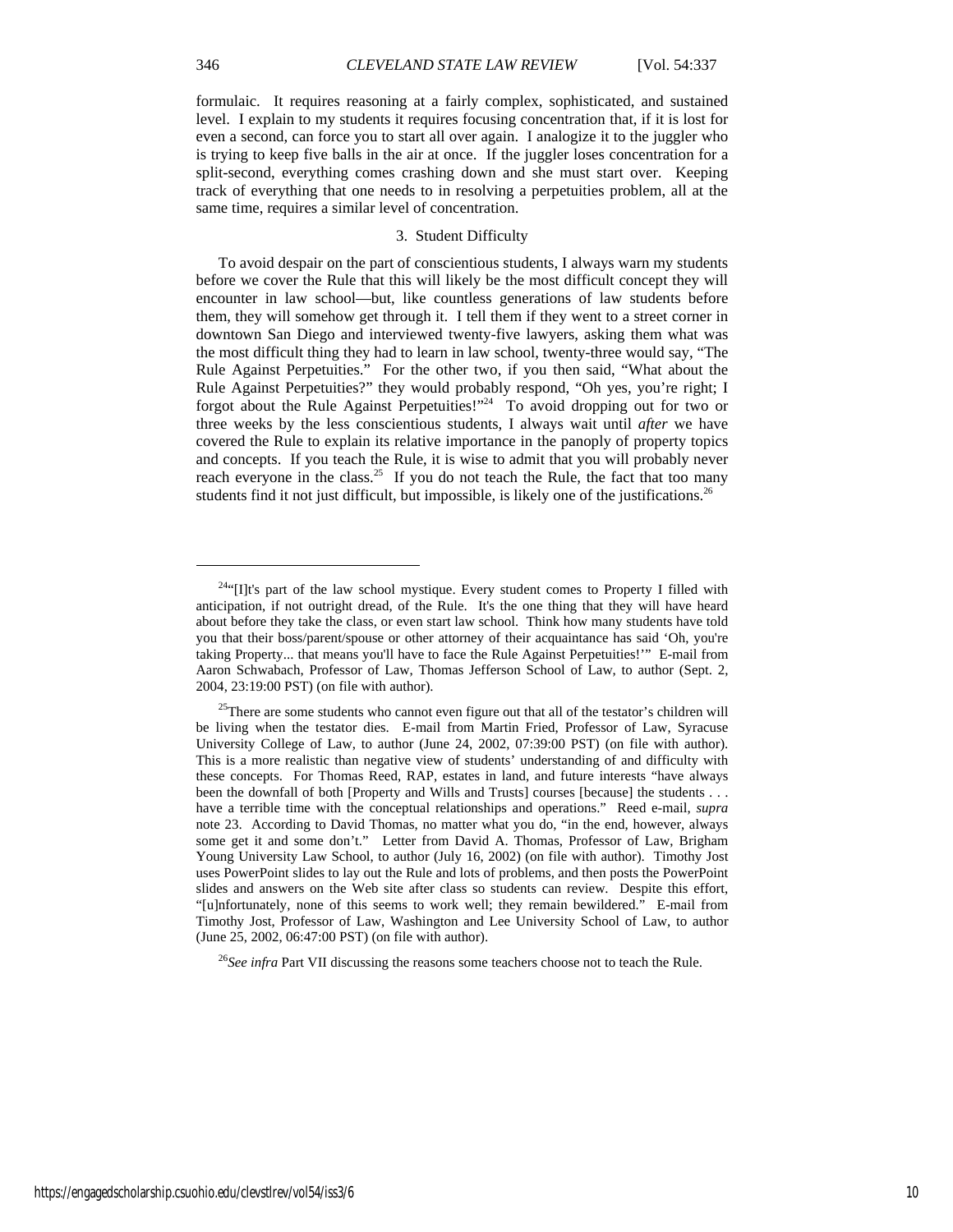j

#### 4. Step-by-step Method Essential

There are many different variations on the exact steps and the order, but everyone agrees there must be some structured, step-by-step approach that is repeated and reinforced with every example and problem the students encounter.

#### 5. Problem Method: Drill, Repetition, and Exercises

Everyone makes extensive use of problems to teach RAP, with many excluding the use of cases entirely. Although rote memorization and repetitive exercises are usually denounced as ineffective tools for learning the law, they have their place in learning to solve RAP problems.<sup>27</sup>

#### 6. Humility: An Appropriate Pedagogical Virtue

Although law professors are not generally known for their humility, that virtue is appropriate and prevalent among Property teachers who attempt, with varying degrees of success, to teach the Rule Against Perpetuities.<sup>28</sup> Understandably, those new to teaching it are often fearful of it.<sup>29</sup> But teaching RAP tends to be a humbling experience, at one time or another, for most of us. $30^\circ$  No matter what method one

Pat Randolph notes that his second semester evaluations are always higher than his first semester evaluations. The students comment that he "must have read their first semester evaluations and made changes. That's not true; they just start to catch on." Randolph posting, *supra* note 14. The latter point is consistently true. The students think you have changed, when it is they who have changed. For the ultimate success, he says that if the students trust you to be a serious professional who cares about their learning, then they will follow you further. At the end of two semesters with the students, he is comfortable that those who followed have learned. He admitted he would be lying if he said that he hooked them all, but he feels he managed to help most of them. *Id.*

<sup>29</sup>There were many expressions of distinct discomfort with the Rule and the difficulty of teaching it, particularly from those who were new to teaching or had taught the Rule only a few times. Roberta Mann said she taught it for three years and never felt really comfortable with it, but she gave it only cursory coverage. E-mail from Roberta Mann, Associate Professor of Law, Widener University School of Law, to author (July 26, 2002, 11:47:00 PST) (on file with author).

<sup>30</sup>Of the many responses I received, only one indicated that teaching the Rule was not a problem because his students had little difficulty. Because that response is so atypical, I am inclined to think it says more about the teacher's self-perception than it does about the actual difficulty the students encounter.

 $27$ <sup>27.</sup> Rote memorization, for all the bad odor it has come into, is sometimes appropriate, and this is a good example." Natelson e-mail, *supra* note 22.

<sup>&</sup>lt;sup>28</sup>In teaching the Rule, modest expectations are probably realistic. Harvey Feldman does not try to get students to master the Rule. Instead, he focuses on the Rule's "arithmetical ruthlessness," so students develop an appreciation of the Rule's rigidity, and avoidance of violations by sensible drafting and client counseling. Feldman e-mail, *supra* note 11. Diane Klein encourages students to use outside supplements because students need to "find someone who speaks their language" and she cannot be that for everyone, no matter how creative she tries to be. Klein e-mail, *supra* note 13. Stewart Sterk says, "There are some students that I never reach, but I think that would be true no matter what method I used." E-mail from Stewart Sterk, Professor of Law, Benjamin N. Cardozo School of Law, Yeshiva Univeristy, to author (June 24, 2002, 12:14:00 PST) (on file with author).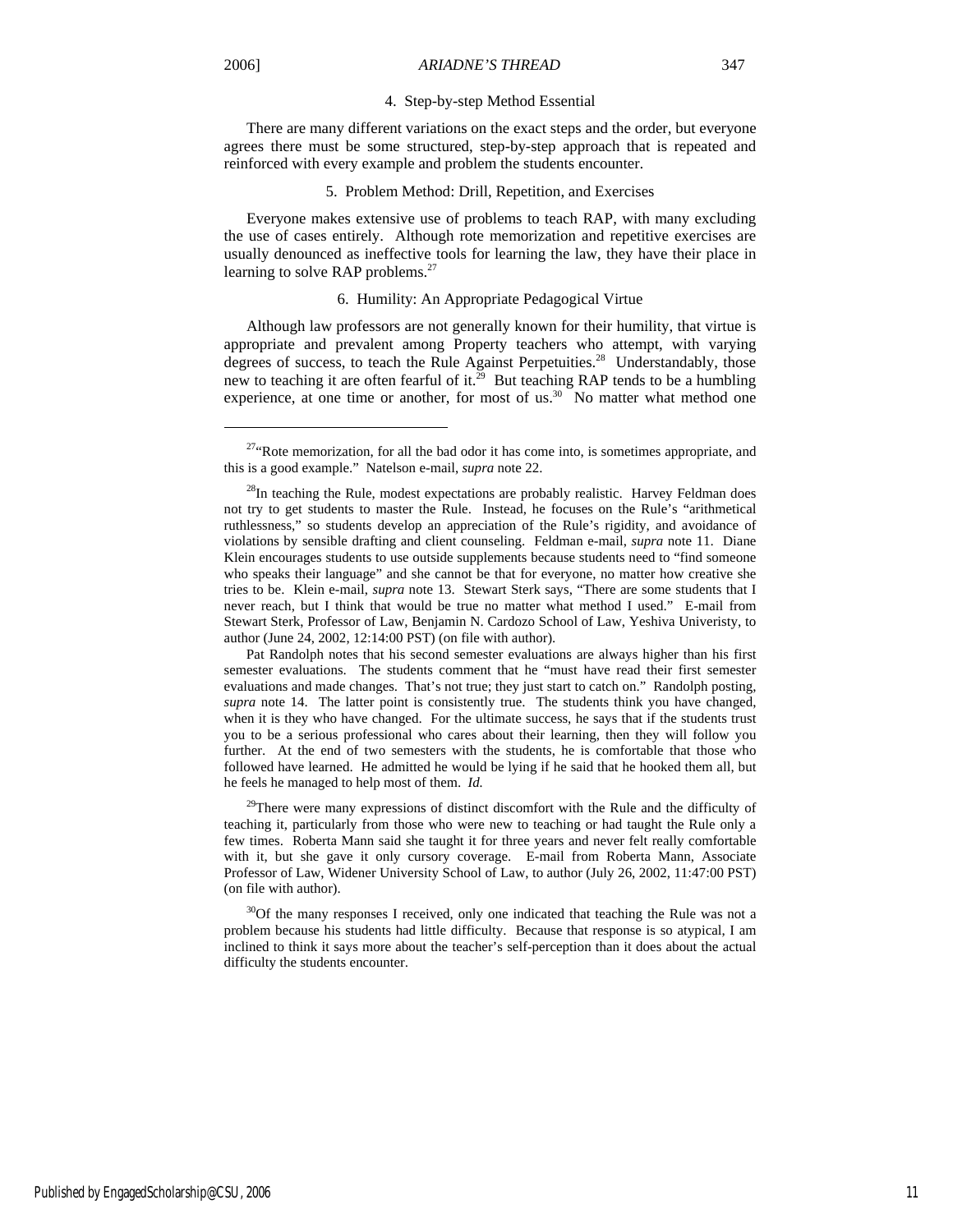uses, some students simply never get it. Even experienced teachers acknowledge the difficulty of the Rule and emphasize the importance of a thorough knowledge of the estates system in order to answer student questions with assurance.<sup>31</sup> Fielding perpetuities questions from a class also requires the same focused concentration that students need in solving perpetuities problems. But some who have taught the Rule for years actually have learned to enjoy it. $32$ 

#### III. BACKGROUND

#### *A. Historical and Theoretical Context Before Covering the Rule*

For the Rule to make any sense when students first encounter it, it is important to create a historical and pragmatic context long before you get to RAP, then review it in connection with RAP. Most of us who teach this material believe strongly in the importance of enabling students to see the relevance of what they are studying. Students are more willing to learn the material and it is more easily learned if they can see the big picture, the context in which these rules become important and the very pragmatic policies underlying what sometimes appear to be nonsensical or incomprehensible rules.<sup>33</sup> It is not effective to start talking about the history,

<sup>33</sup>Allan Axelrod finds that developing the policy premise behind the Rule is the most important part of teaching the Rule. E-mail from Allan Axelrod, Professor of Law Emeritus, Rutgers School of Law Newark, Rutgers University, to author (June 27, 2002, 07:08:00 PST) (on file with author). He appropriates the caution that "perpetuities fight against God" from the *Duke of Norfolk's Case*, 22 Eng. Rep. 931 (1681), to make the argument against dead-hand control:

Pat Randolph focuses on theory and history and skips most of the cases. He uses this material to introduce students to the historical origins that underlie many modern legal relationships. The sense of historical derivation gives the students insight into why we do

<sup>&</sup>lt;sup>31</sup>Calvin Massey encourages students to posit variations on the hypotheticals he uses, but he warns, "[t]o do this effectively, you must know future interests 'cold' and be able to think quickly as students throw you an unexpected wrinkle." E-mail from Calvin Massey, Professor of Law, Hastings College of Law, University of California, to author (Feb. 28, 2003, 08:00:00 PST) (on file with author). I have found that students really like this interactive, somewhat informal approach, but you really do have to be completely comfortable with your own understanding of the material.

 $32$ Those who teach it year after year become more comfortable with their own understanding, and, ultimately, with their ability to teach it. But it never becomes easy. Alice Kaswan has come to enjoy teaching the Rule. She has no shortcuts; she just spends the time that it takes, which is "much more rewarding than spending too little time for them to understand." E-mail from Alice Kaswan, Professor of Law, University of San Francisco School of Law, to author (June 10, 2002, 06:53:00 PST) (on file with author). After nearly twenty years of teaching the Rule, Lucy McGough loves it. McGough e-mail, *supra* note 3. After fifteen years of teaching it, I cannot say I love it. I am, however, comfortable with it and more or less willing to spend the time it takes.

A person is a fool who thinks he can today decide to give property to A and at the same time thinks that the world will be necessarily improved if he specifies today circumstances under which many years after his death the property ought to be turned over to B, a presently non-existing person conjured up out of his imagination—and there is no reason for the future society to honor the instruction.

Axelrod e-mail, *supra.* Ira Bloom also thinks "the overriding perspective should be on policy." Bloom e-mail, *supra* note 11.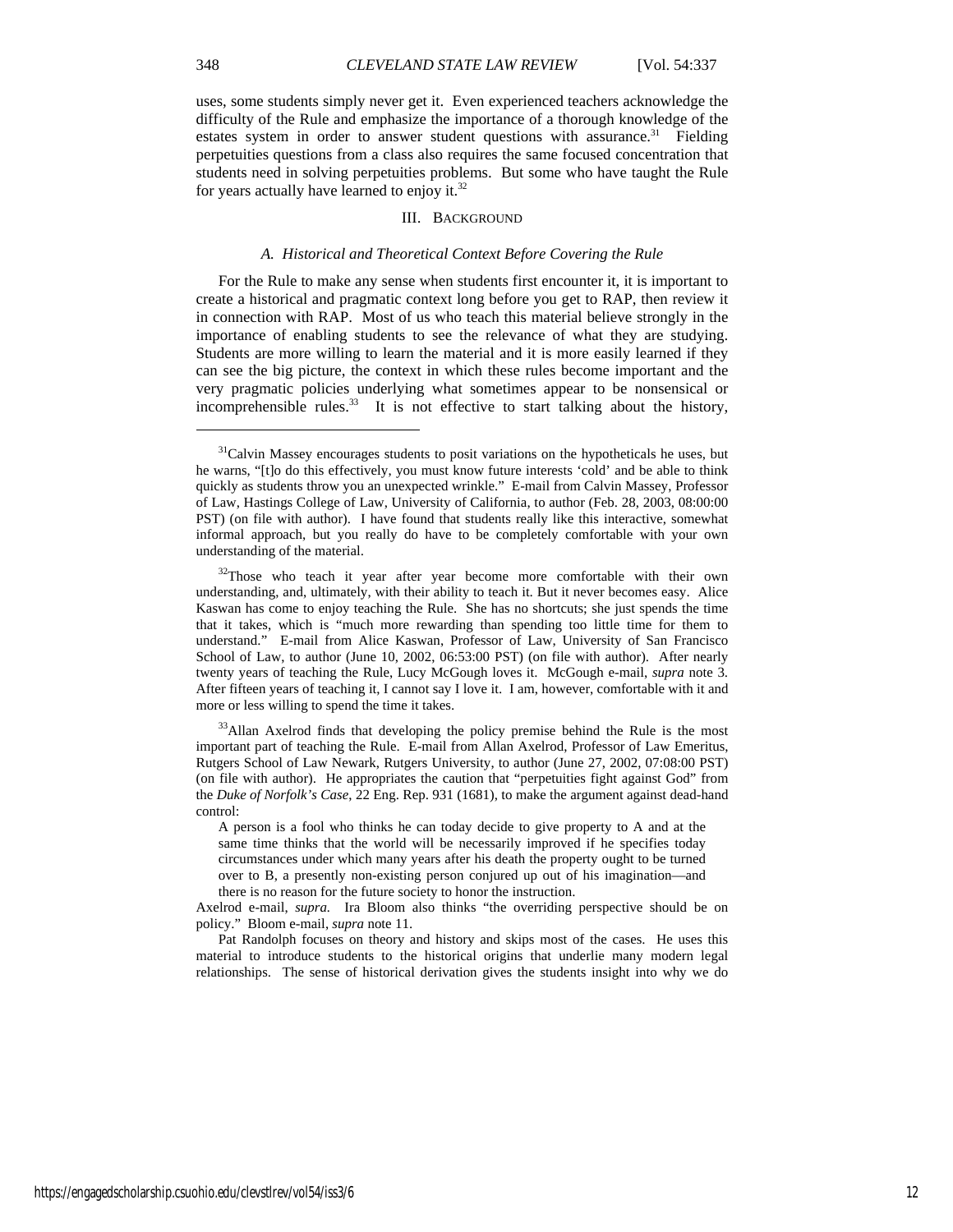l

purpose, policy, and relevance when one first encounters RAP. A basic understanding of the relevance of all the rules in regard to estates in land and future interests must have been achieved a significant time before. Throughout estates in land (actually, throughout Property), I repeatedly emphasize the overarching theme of the historical tension between wealthy landowners, who want to keep the property in the family forever,<sup>34</sup> and the government<sup>35</sup> that wants to keep the property alienable.36 We discuss the government's focus on alienability of land and why that

<sup>34</sup>Characterized as dead-hand control or freedom of testation, depending on your perspective.

<sup>35</sup>The Courts, the Parliament, the Congress, the Legislature, or the Crown; it depends upon the time and the jurisdiction.

<sup>36</sup>I am far from alone in this approach. John Martinez's class handout begins with a short introduction setting forth the theoretical underpinnings: freedom of testation, the countervailing policy that RAP represents, and the limits on the policy that are the exceptions to the Rule (charitable trusts, future interest in the grantor, etc.). E-mail from John Martinez, Professor of Law, S.J. Quinney College of Law, University of Utah, to author (June 30, 2002, 16:15:00 PST) (on file with author). Even teachers who do not cover the Rule in depth focus on this central theme in the development of Property law. Diana Sclar simply informs students of the existence of the Rule and of the recent state statutes abolishing or modifying the Rule. E-mail from Diana Sclar, Associate Professor of Law, The School of Law-Newark,

things "this way" rather than "that way." Randolph posting, *supra* note 14. His students also must work out the basic problems so they have the opportunity to appreciate the need for discipline in language. At the same time, he tries to show the students that courts often "fudge" on the discipline to reach certain results. *Id.* This leads to a discussion of when this is legitimate and when not. As they move through the other materials in the course, he reminds them when situations come up in which the RAP might be a problem, such as options. The last point is probably what "rescues" him with the students. *Id.* It makes students realize that the concepts are not just puzzles for exams, but actually have application in real law practice. *Id*. The sooner the students begin to see the web of related legal concepts, rather than isolated, monolithic legal principles, the more the law will make sense to them and the easier it will be to learn it.

For Michael Newsom, it is really important to get students to focus on the difficult policy issues that the Rule straddles, even though it does so in a clumsy manner. E-mail from Michael Newsom, Associate Dean for Academic Affairs and Professor of Law, Howard University School of Law, to author (June 27, 2002, 4:32:00 PST) (on file with author). The students must understand *why* the law cares about contingencies. In a unique approach to placing the Rule in context, he teases out three analytical categories: form vs. function, family and personal relationships, and institutional competence. *Id.* This approach is very focused on jurisprudential considerations, including the place of narrative. His is an interesting approach but it seems incredibly complicated, particularly for Property students. It may work better with Trusts students who are in their third year of law school. He admits his students probably do not get all of this: "This is tough stuff, analyzing law essentially as a problem of narrative or the legitimacy of narratives or the clash of narratives." *Id.* But he wants them to think of the Rule as a problem of narrative, so he keeps hacking away at it. In his first year Property course, "a mishmash of this and that," he has given up trying to make any sense of the materials he teaches except that he crunches form and function and takes a pass at institutional competence. *Id.* He uses the first year course as a way to begin the discussion about narratives and the problem of narratives. He cannot teach the Rule in isolation and expect his students to get anything out of it. He has to put it in context and generate some questions that will "make the Rule come alive, not in some technical, draftsman sense, but in the sense of one who gets to decide what the law perhaps should be." *Id.*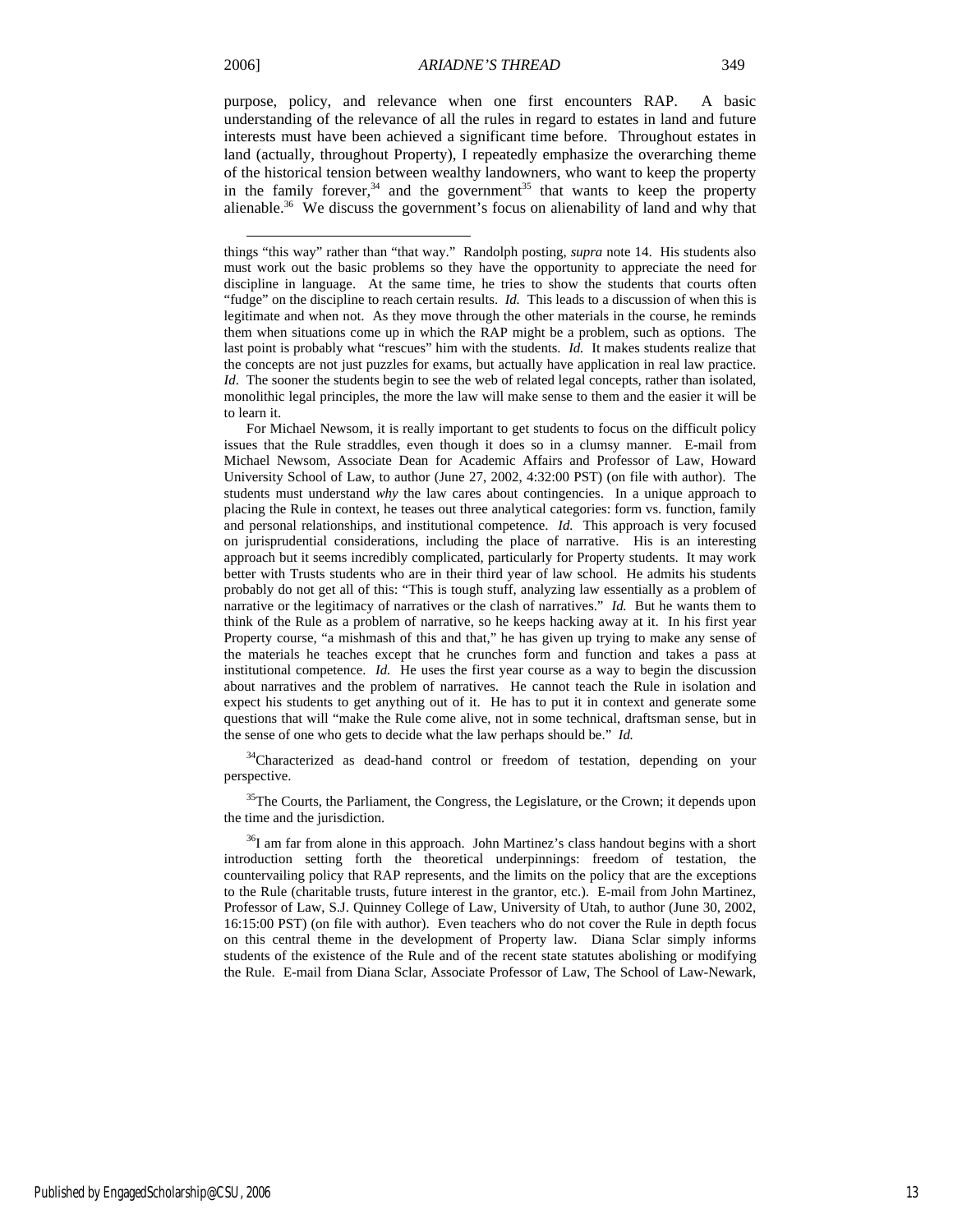is important, why it fits into a larger picture of a functioning economy. Not just the real estate aspect, but the fact that the entire economy is based on a lively and open real estate market in a capitalist society. We explore the essential connection between alienability of land and the problem of uncertainty and how uncertainty can hinder alienability.

Thus, by the time we get to the Rule Against Perpetuities, this should be a familiar theme. From the outset, students can see the relevance of the Rule, with its emphasis on avoiding future interests that remain uncertain for too long a period of time. We approach RAP as a necessary attempt to balance the competing and equally legitimate goals of the landowners and the government in the struggle for decisionmaking power in regard to land. The compromise the Rule represents allows *some* uncertainty in regard to time, but no more remote than lives in being plus twenty-one years, which of course is the RAP "formula." The Rule will still be difficult for them to understand and apply, but they are less likely to see it as utterly insane. This approach is also useful in convincing the students that with the Rule, we do not care whether an interest vests or fails. What we care about is whether the interest remains uncertain for too long. The students must come to understand the undesirability of *uncertainty* in the law, especially in regard to property interests.<sup>37</sup> Although individuals may care a great deal, society does not care whether individual interests vest or fail, but it does care a great deal about *uncertainty*. And the Rule Against Perpetuities is directed at *uncertainty*, not necessarily at vesting (or failing). Interests that fail and fail quickly do not affect alienability. Those that remain uncertain for too long, even if they might eventually vest, $38$  do affect alienability.

<sup>&#</sup>x27;perpetual' efforts by owners to pass wealth at death, inevitably followed by various statutes adopted by Parliament and judicial decisions by the English law Courts that prohibited these efforts, the creative transactions developed by conveyancers to circumvent the prohibitions, the subsequent statutes and judicial decisions that prohibited these circumventions, the Chancellor's efforts to ameliorate these prohibitions and so on and so on over the years right up to the Internal Revenue Code, USRAP, and the other recent state statutes.



l

<sup>38</sup>This raises the problem of "remote" vesting. Of course, the next question is: How remote is too remote? In order to avoid confusion, one must repeatedly emphasize the difference between a "failure to vest" (i.e., although the interest is valid under the Rule, it

Rutgers University, to author (June 27, 2002, 08:15:00 PST) (on file with author). But one of her themes in teaching Property is the

<sup>&</sup>lt;sup>37</sup>The secret is getting the students to see it in steps. E-mail from Craig Oren, Professor of Law, Rutgers School of Law-Camden, Rutgers University, to author (Mar. 13, 2002, 14:14:00 PST) (on file with author) [hereinafter Oren e-mail 1]. Craig Oren starts with a very simple hypothetical: To the church for use as a church, otherwise to B and his heirs. *Id.* The students must see that this makes the land unmarketable for as long as the interest is contingent, *id.,*  that the cloud on title could remain indefinitely, e-mail from Craig Oren, Professor of Law, Rutgers School of Law-Camden, Rutgers University, to author (June 11, 2002, 07:44:00 PST) (on file with author) [hereinafter Oren e-mail 2], and the need for a rule that limits how long an interest can remain contingent. Oren e-mail 1. Thus, RAP could also be called the rule against remote vesting or the rule against lengthy contingencies. Oren e-mail 2. He then hypothesizes a rule that a future interest is void if it might still be contingent more than a century after it is created. *Id.* He shows the students why such a rule requires absolute certainty and why the absolute certainty must exist when the interest is created. Oren e-mail 1.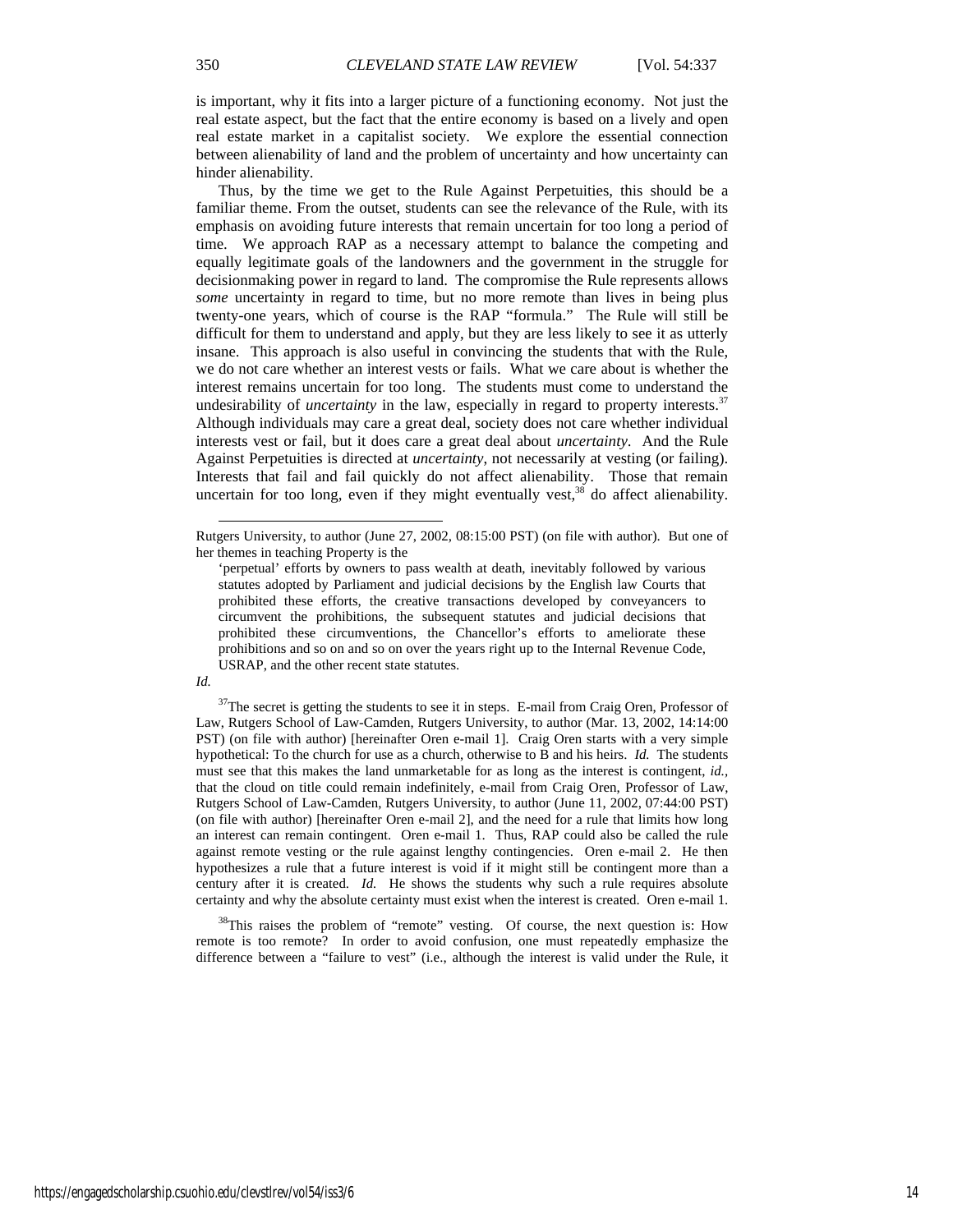l

Once the students understand the relevance of the Rule, the policies behind it, and the context in which it appears, they should be able to move more easily from theory to the formula for RAP, while avoiding the brainless application of mechanical theory.39

#### *B. Prerequisite: Thorough Understanding of Estates and Future Interests*

It helps your credibility to be frank with students about the relative importance of estates and future interests in the overall scheme of things. It is generally tested on the bar exam, it is essential for probate and estate planning practitioners, and it may be important for a business/real estate practice because of potential RAP issues with options. It helps their perspective if you warn them of the difficulty and time required to learn this area of Property, but reassure them they will get through it and some may actually end up liking it.<sup>40</sup> It might add to their peace of mind to let them know that many professors who teach the material started out hating or fearing it, but now like it—but that may be admitting too much!

Everyone agrees on the importance of the students' absolute and thorough familiarity with and understanding of all the basic definitions, rules, and patterns for present and future interests in deeds and wills *before* RAP is introduced.41

<sup>40</sup>I always tell them this before we cover the material—and I invariably get several people who tell me after we finish that they really did like the topic. I have found that those students are usually the "puzzle people" in the class. Students who enjoy solving puzzles (and sometimes those who liked proving those geometry theorems in high school) often find the estates in land, future interest, and RAP problems an interesting challenge.

41John Knox emphasizes working a lot of estates and future interest problems *before*  introducing RAP so that the students become very good at identifying the different types of estates. E-mail from John Knox, Professor of Law, The Pennsylvania State University, Dickinson School of Law, to author (Aug. 29, 2002, 13:09:00 PST) (on file with author). Most student difficulties come not from failure to understand the Rule, but from failure to understand the nature of the estates it applies to. *Id.* In addition to the many examples and problems we work in class, my students have done two problem sets on their own before we get to RAP. The first set of fourteen problems covers present possessory estates and defeasible estates. The second set of twenty-one problems covers future interests. I cannot imagine the students working out RAP problems if they have not done these preliminary problem-solving exercises. James Durham has taught property for twenty-two years and the major part of his course is estates in land, future interests, and RAP. E-mail from James Geoffrey Durham, Professor of Law, University of Dayton School of Law, to author (July 25, 2002, 09:00:00 PST) (on file with author). He admits his approach is not unique and acknowledges that it does not work for all students, but he says it works for most students who diligently do the work leading up to the Rule*. Id.* That cumulative approach is the critical key: The students who have done the step-by-step preliminary work all the way through the estates in land and future interests area will, with some effort, be able to conquer the Rule. The ones who have not done the work up to that point will probably never understand the Rule. For Professor Durham, the difficulty is not with RAP itself, but with getting students to

ultimately fails to vest within the time period) and "remote vesting" (i.e., the interest is void under the Rule because it might vest—or fail—outside the permissible time period). Klein email, *supra* note 13.

 $39$ For Allen Axelrod, the interesting thing is how the idea of balancing the tension between dead-hand control and the freedom of testation "becomes incorporated into a formula brainlessly applied where the lives in being do not have to have any connection with the disposition." Axelrod e-mail, *supra* note 33.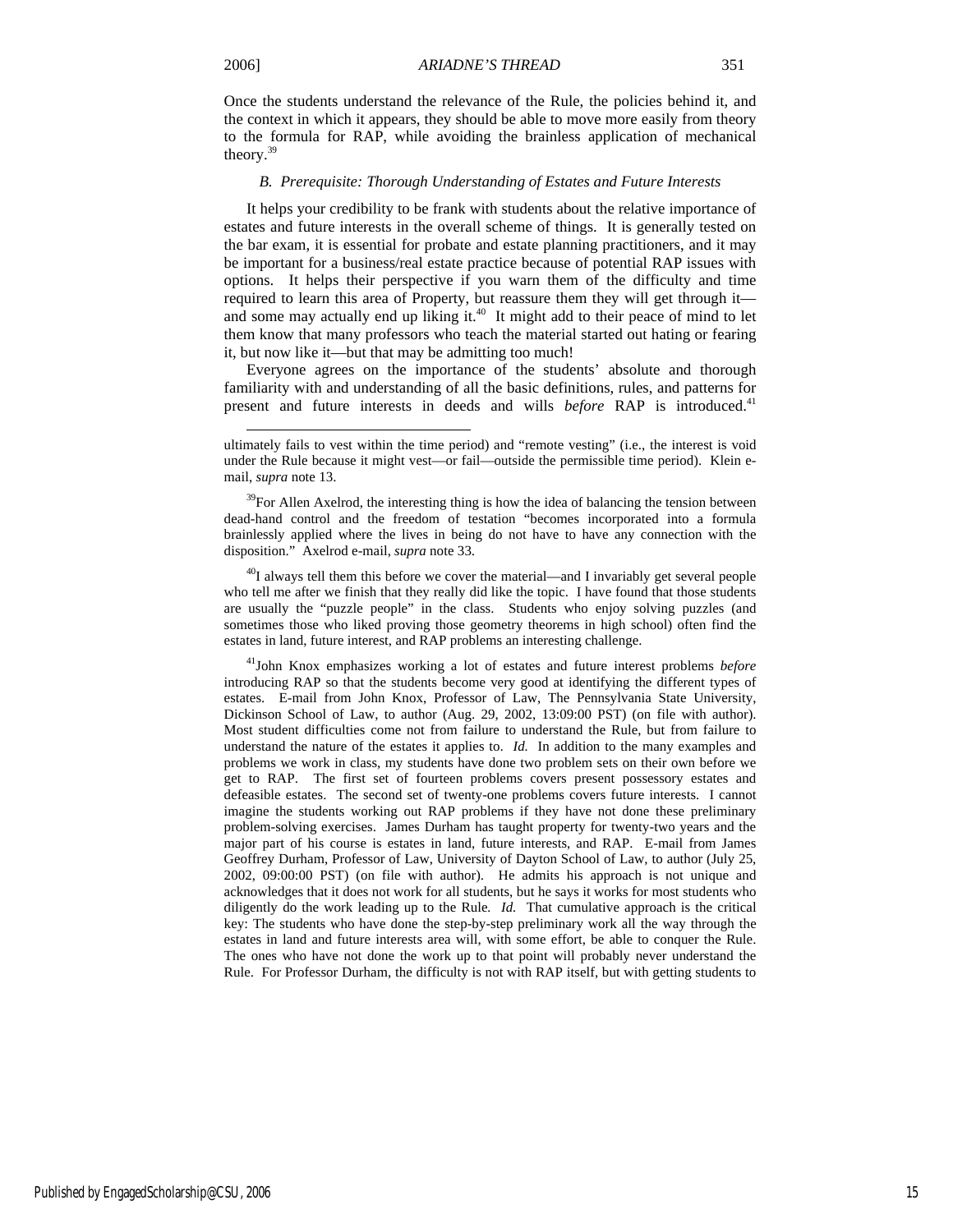Everything students have learned up to this point about future interests is necessary background for RAP. It also helps for them to have done lots of exercises and problems on different kinds of future interests. "They must know that stuff cold."<sup>42</sup> If you lay the groundwork for RAP long before you get to it, the students get into the habit of following a certain set of steps in regard to every problem. If you cover the estates in land and future interest material by requiring the students to approach every problem by following the same set of steps, $43$  then, when RAP is introduced, it becomes one more step added to a process that is already familiar. Even though you do not actually discuss RAP until the end of the future interest material, it helps to occasionally allude to it coming up by pointing out the justification for learning or observing certain things in regard to future interests.

Calvin Massey very thoroughly teaches the classification of future interests and recognition of the relevant characteristics of each individual type. He gets a lot of student questions and lets students posit variations on the hypothetical, which works for eighty to ninety percent of the class.<sup>44</sup> This interactive approach is very effective, but as he warns, you must have a complete mastery of the subject because it requires quick and nimble thinking as students throw variations at you.

#### IV. APPROACHES AND TECHNIQUES

#### *A. Three-step Process*

Although the details differ, nearly everyone who teaches the Rule in depth uses some variation of a broad, three-step process that includes explanation, problemsolving, and feedback. The first step is an introductory, non-Socratic lecture<sup>45</sup> that includes all of the following: a review of policy considerations underlying the Rule; the background and history of RAP; an explanation of the Rule with a breakdown into each of the elements from the classic statement by John Chipman Gray; and illustration of the Rule by examples using a step-by-step analytical process.

In the problem-solving step of the process, students do exercises on their own or in groups, following the step-by-step analysis presented in the lecture. The problems can be from the casebook or other sources, adapted or prepared by the professor, and can be presented either in hardcopy or PowerPoint slides.

The feedback step of the process can be accomplished by any or all of the following: a Socratic, in class review of the problems students have worked out on

<sup>43</sup>I provide students with a formula for analyzing future interests. I have used variations on this formula for so long, that I can no longer remember its origin.

44 Massey e-mail, *supra* note 31.

l

<sup>45</sup> Unlike most law school classes, no one uses the Socratic method in introducing students to the Rule Against Perpetuities. Students often experience significant difficulty in understanding the Rule even *after* an organized, clear, detailed, in class explanation. We all seem to understand that it would be both sadistic and masochistic to introduce the topic Socratically. This introduction to the Rule can be enhanced by means of a preliminary handout.

learn future interests and the concept of vesting; if students have mastered those concepts, then the Rule is not that difficult. *Id.*

<sup>42</sup>Natelson e-mail, *supra* note 22. But as Craig Oren points out, "students do not want to learn future interests step-by-step, unfortunately." Oren e-mail 1, *supra* note 37.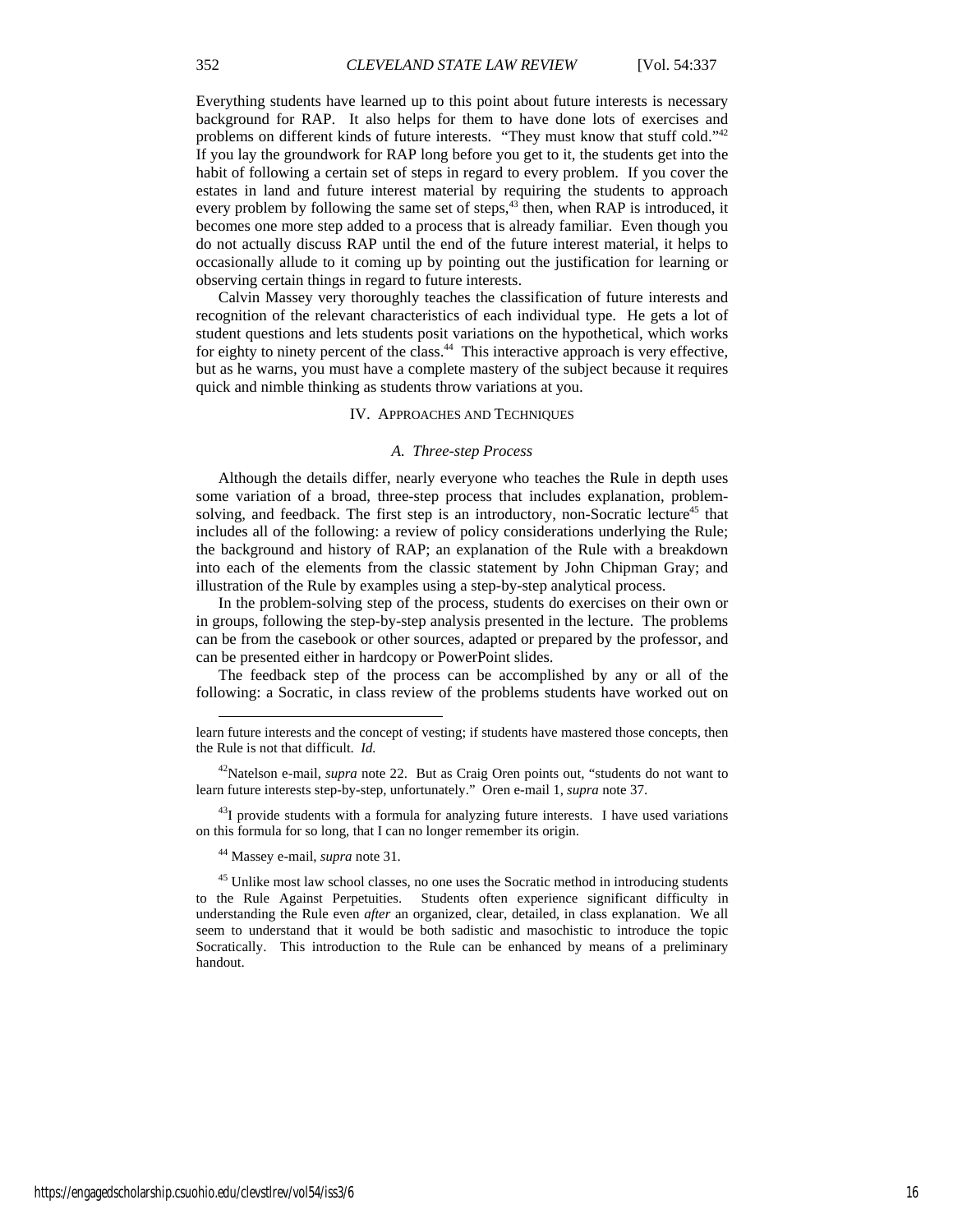j

their own; posting answers to the problems on a class web site or a TWEN site; and quizzes or some other testing mode to determine whether students have grasped the material.

### 1. Part 1: Lecture

#### *a. Background and Policy Considerations*

The introductory lecture explaining the background, policy, purpose, and relevance of the Rule Against Perpetuities should be primarily a review of themes already emphasized throughout future interests and estates.<sup>46</sup> If students can understand the *reasons* the Rule exists and why RAP applies only to contingent future interests, then they are more likely to be able to grasp the workings of the Rule.<sup>47</sup> Before launching into the elements of the Rule, it is helpful to do a short review of all the present and future interests and the concepts of "vested" and "contingent"48 (and class closing rules if your examples under RAP will include class gifts).

Students must understand the difference between vested interests and contingent interests and why the distinction is important. For RAP, some interests that appear uncertain are considered "vested"; and some interests that are labeled "vested" are considered contingent. With good reason, this can seem hopelessly confusing to students. Under RAP, the general rules for "vested interests" are: All present interests are vested. All future interests in the grantor are vested.<sup>49</sup> Some future interests in transferees are vested. At this point, creating two separate lists of interests on the board—those considered vested, to which the Rule does not apply; and those considered contingent, to which the Rule does apply—may help students see the the important difference between the following statements: "RAP does not apply to this interest," and "RAP applies to this interest, but when it is applied, the interest is valid." It also may give them hope when they see that the list of interests subject to RAP contains only three items: contingent remainders; executory interests; and vested remainders, subject to partial divestment.

<sup>&</sup>lt;sup>46</sup>Students learn something about jurisprudence and legal history, as well as the policy considerations underlying the Rule, if they understand that RAP is actually two different rules: one developed in the  $18<sup>th</sup>$ -century to address executory interests, and one developed in the  $19<sup>th</sup>$ century to address contingent remainders, which is more deferential to testator intent. Natelson e-mail, *supra* note 22.

<sup>&</sup>lt;sup>47</sup>Alice Noble Allgire tells her class about recent graduates or student externs who have actually encountered RAP problems, illustrating that it is not just ancient history, but has practical relevance for today. E-mail from Alice Noble Allgire, Associate Professor of Law, Southern Illinois University School of Law, to author (June 17, 2002, 14:38:00 PST) (on file with author).

<sup>&</sup>lt;sup>48</sup>It is absolutely critical for students to understand what it means for an interest to be "vested" or "contingent" and what it means for a contingent interest to become vested. Ask the students to explain why *each* type of contingent interest is uncertain and what events are required to make that interest "vest" or become certain.

<sup>&</sup>lt;sup>49</sup>This might be a good time to discuss the nonsensical basis for excluding all future interests in the grantor from consideration under the Rule.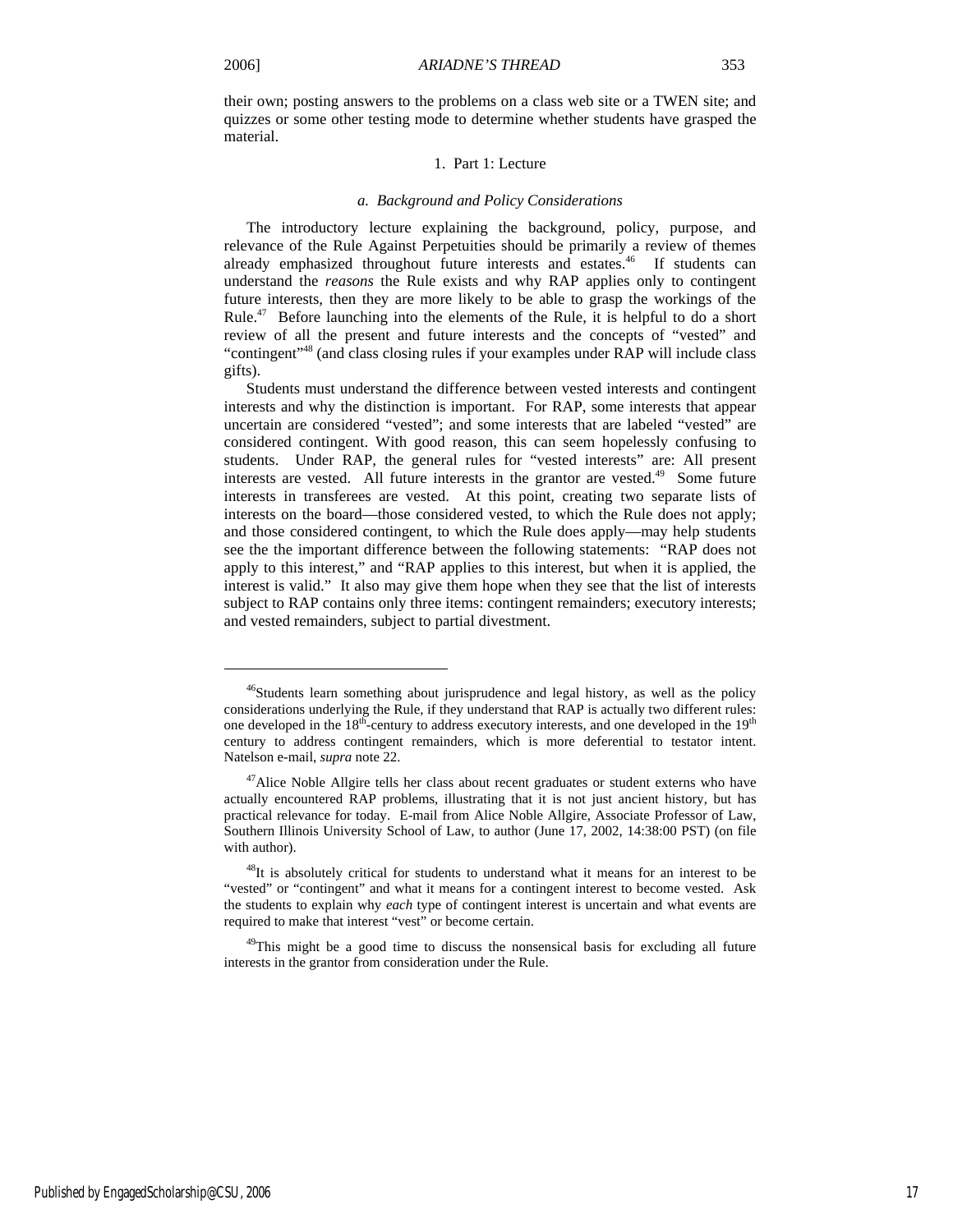In reviewing vested and contingent concepts, students must be able to identify precisely what will make each type of contingent interest become vested. Because the word "perpetuity" is probably not part of the everyday discourse of most students, a brief explanation of what the word means may help students imagine a future interest remaining indefinite for too long.<sup>50</sup>

Understanding when RAP applies—to which interests—includes understanding when to apply RAP—at what point in the multi-step analytical process. After a complete identification of all the interests created under the deed or will, and a determination that RAP applies to a particular interest, *immediately* apply RAP to the interest, determine whether the interest is void or valid, and then forget about RAP for the rest of that problem. After initially applying RAP and making any necessary adjustments, treat all later events without regard to RAP. Under the common law application of RAP, if the interest is valid when it was created, it will never become invalid thereafter. If the interest was void when it was created, no later event will make it valid.<sup>51</sup>

#### *b. Statement of Rule, Elements, and Definitions*

Nearly everyone starts with the classic, twenty-seven-word distillation of the Rule, formulated by John Chipman Gray: No interest is good unless it must vest, if at all, not later than twenty-one years after some life in being at the creation of the interest.<sup>52</sup> The easiest way to present the Rule is to put Gray's statement on the

<sup>51</sup>Of course, these statements would need to be modified under a wait-and-see approach or USRAP.

<sup>&</sup>lt;sup>50</sup>As is often the case with the Rule Against Perpetuities, some extreme examples are apt. Ira Bloom illustrates "perpetuity" by the use of an outrageous astrophysics example. Astrophysicists believe the earth will become uninhabitable in one billion years; next year, there will be 999,999,999 years left. Bloom e-mail, *supra* note 11. Diane Klein encourages students to think of estates in land as divisions of ownership in time rather than in space. Klein e-mail, *supra* note 13. This allows for the development of a healthy appreciation for the ingenuity of lawyers who came up with these arrangements and why. It also makes it possible to introduce and discuss the idea of a "perpetuity" and why they are good or bad things. This leads to a commonsense approach to how long is long enough or too long, so that the general time frame of the Rule begins to make sense. She does not use any tricks or shortcuts other than reminding students that a lot of interests do not implicate the Rule at all. *Id.*

 $52$ As I tell my students, Gray may have been able to distill the Rule into twenty-seven words, but it took an eight-hundred-plus-page treatise for him to explain it. Although students must understand the difference between vested and contingent interests to understand the Rule, ordinary language is easier to understand in discussing RAP. Therefore, after presenting Gray's formulation, some teachers present an alternative statement of the Rule. Jeffrey Stake simplifies the Gray statement of the Rule even more: "An interest is void if it might vest too late." E-mail from Jeffrey E. Stake, Professor of Law, The Indiana University School of Law—Bloomington, to author (June 29, 2002, 15:11:00 PST) (on file with author). Patricia Wilson also restates the Rule in simpler terms: "Might it vest too late?" If the answer is yes, then there is a RAP problem. E-mail from Patricia Wilson, Professor of Law, Baylor Law School, to author (June 10, 2002, 10:50:00 PST) (on file with author). She then defines each word in the question. "Might" emphasizes the importance of mere possibilities under the common-law Rule. "It" refers to the interest that is subject to the Rule. "Vest" means slightly different things for each of the interests that are subject to the Rule. *Id.* I change "[u]nless it must vest, if at all" from Gray's statement to "[u]nless it must vest or fail" to emphasize the fact that our concern is not failure, but uncertainty for too long. "Might this interest vest too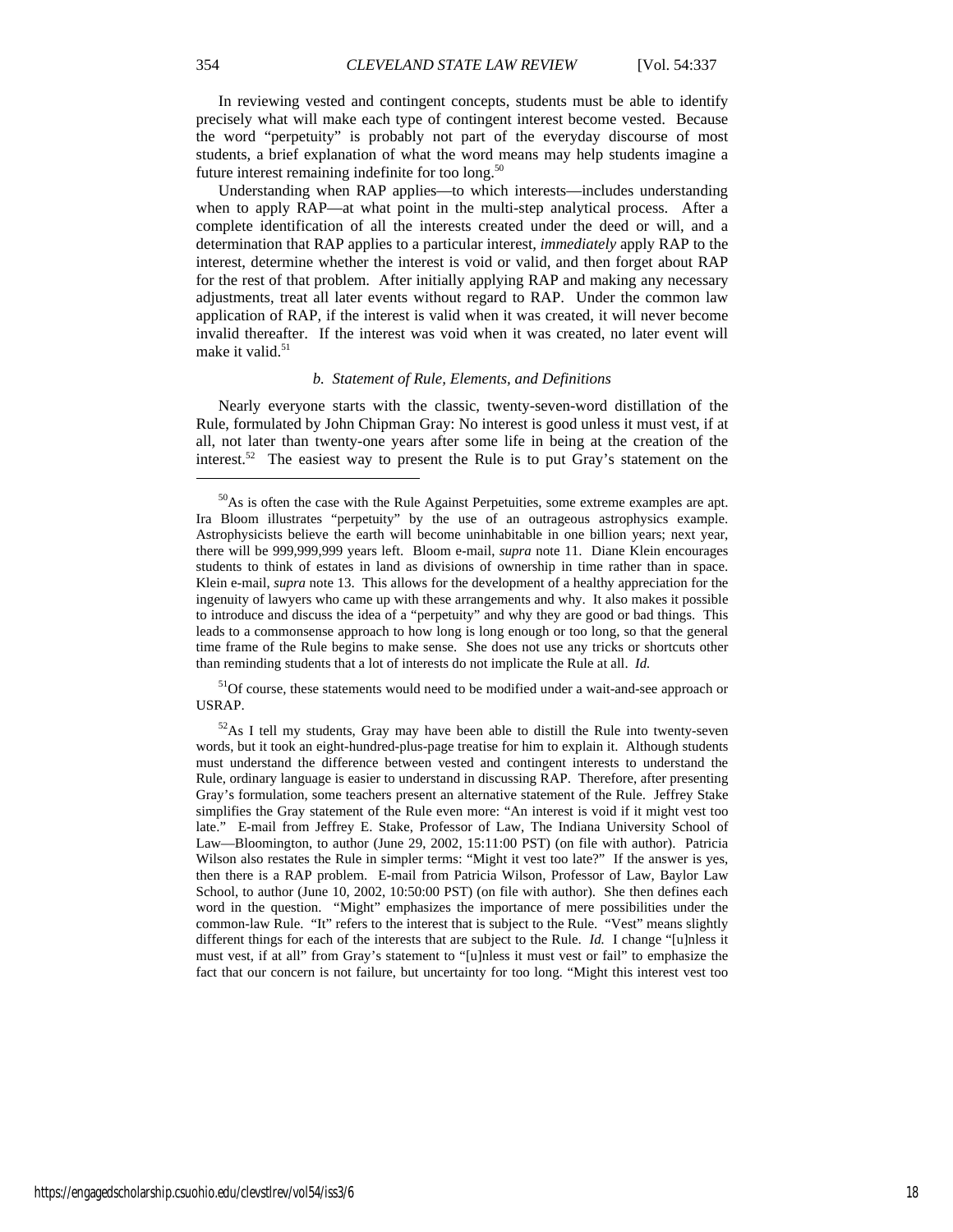board or on a slide, in component parts listed as bullet points, and urge the students to simply memorize the statement.<sup>53</sup> The next step is to define and explain each element of the Rule. In addressing each element separately, it also helps to point out how each can create problems.

"No interest is good" emphasizes that the Rule, unlike other special rules such as the Rule in Shelley's Case and the Doctrine of Worthier Title, allows for no exceptions or loopholes when applied to relevant interests.<sup>54</sup>

"Unless it *must* vest" emphasizes that RAP is both a rule of *certainty* and a rule of *proof.* The Rule is fairly obsessed with certainty. We must prove that the interest subject to RAP will be absolutely certain to vest or fail within the perpetuities period for that interest. The degree of certainty required under RAP is certainly way beyond the standard of proof in criminal cases. RAP does not require proof "beyond a reasonable doubt," but beyond *any* doubt—one hundred percent, dead-bang certainty.55 Under the Rule Against Perpetuities, our goal with an uncertain interest is to prove the interest is either void or valid. RAP is a rule of logical proof, and the analogy to the other standards of proof relevant to other areas of the law may help students' comprehension of the operation of the Rule.

"If at all" emphasizes that it is okay for an interest to fail—as long as it does so within the perpetuities period. Society and the law do not care that a particular interest fails; they care only that the interest may remain uncertain for too long.<sup>56</sup>

"Not later than twenty-one years after" emphasizes the importance of time<sup>57</sup> and introduces the second half of the "formula" for RAP.<sup>58</sup> Because someone invariably

remotely" could also become "might this interest remain uncertain for too long." David Thomas teaches "the old Rule in its simplest form," which is Gray's cryptic formulation of the Rule. Thomas letter, *supra* note 25. He goes through it word by word with the students. He also puts on the course web site a series of problems with explanations of each and a document called "basic characteristics of the common-law Rule Against Perpetuities," which lists the features of the common-law Rule that students should remember. *Id.*

<sup>&</sup>lt;sup>53</sup>Rote memorization, although not usually encouraged in the law, is advisable in this situation. Natelson e-mail, *supra* note 22.

<sup>&</sup>lt;sup>54</sup>Of course, there are huge loopholes for future interests that may remain uncertain indefinitely, but to which the Rule simply does not apply, such as future interests in the grantor.

<sup>55&</sup>quot;The certainty required is beyond that that sends an accused to the gas chamber." W. Barton Leach, *Perpetuities in a Nutshell*, 51 HARV. L. REV. 638 (1938). Harvey Feldman identifies this key issue of as one of the three major areas of confusion for students. Students struggle with what he characterizes as "the Rule's arithmetic ruthlessness." Feldman e-mail, *supra* note 11. Calvin Massey stresses that in concocting proof of invalidity you must be imaginative and ruthless. He uses lots of morbid humor to make the point about possibilities under the Rule. Massey e-mail, *supra* note 31.

<sup>&</sup>lt;sup>56</sup>Students have difficulty separating the concept of the failure of a gift (which is valid under the Rule), and a violation of the Rule. If you are very methodical and constantly insist on students drawing the distinction between the failure of a gift under the Rule and a Rule violation, students should begin to see this critical distinction. Feldman e-mail, *supra* note 11.

 $57$  Understanding the importance of time is a critical appreciation here, as in so much of the law. *See infra* note 77 and accompanying text for Peter Wendel's analogy to the statute of limitations of the time restrictions imposed by RAP.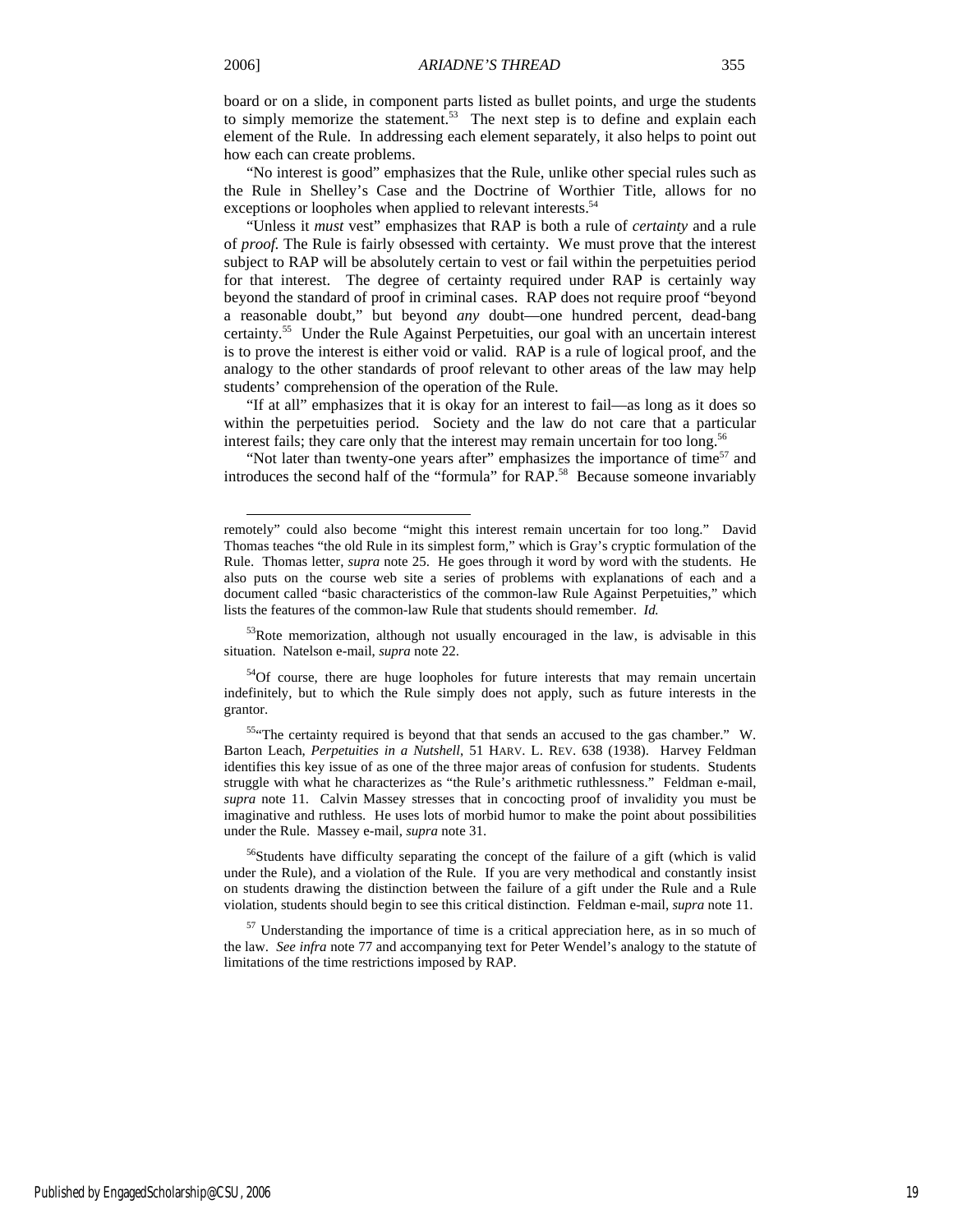asks, "Why twenty-one years?" This element provides a link back to the policy discussed earlier. The twenty-one years, representing about a generation, begins to answer the question: How long *should* someone be able to exercise influence or control of property after he or she is dead?

"Some life in being" adds the second—actually the first—part of the formula for RAP.<sup>59</sup> The landowner should be permitted to exercise control of property during his or her lifetime, during the lives of anyone alive when the interest was created (the lives in being), and for about one generation beyond those lives (the twenty-one years). These two elements, the "not later than twenty-one years after" and the "some life in being" together create the "perpetuities period": the limited period of time an uncertain interest may remain uncertain and still be valid.<sup>60</sup> A "diagram" of the perpetuities period with a horizontal time line on the board or a slide will graphically illustrate the temporal nature of this two-part formula. Mark each event or time period on the line. The left boundary or goalpost of the time line is the date the interest was created $^{61}$ (the effective date). The first segment of the horizontal line is the "lives in being" part, and the second segment is the "twenty-one years." The vertical line between the two segments is the "death line" used to signify the death of any life in being who might qualify as a "validating life": one who actually proves the interest is valid. The right boundary or goalpost of the horizontal line is the end of the perpetuities period. $62$ 

 $<sup>61</sup>$ This is a good opportunity to review the different effective dates of deeds and wills.</sup>

 $58$ Typically for RAP, where the ability to think backwards is a useful skill, the second half of the formula appears before the first half.

 $^{59}$ Although the perpetuities period can be stated as a "formula" (PP=LIB + 21), the analysis is never formulaic. But students derive some comfort from this modicum of consistency and predictability in what otherwise appears to be a sea of chaos. Students must understand that although we call this a "formula," the first part is always flexible (depending on the facts, the lives in being will vary), and the second part is always fixed (twenty-one years).

 $60$ Harvey Feldman addresses the concept of a measuring life with a method he calls "the virus from outer space." Feldman e-mail, *supra* note 11. The virus lands on earth one day and over the next five years kills everyone on earth who was alive on that day with absolutely no effect on persons who were not alive on that day. *Id.* Lucia Silecchia casts a wide net for measuring lives, which includes a discussion of class closing rules and the all or nothing rule. Letter from Lucia Ann Silecchia, Associate Professor, The Catholic University of America School of Law, to author (June 6, 2002) (on file with author).

 $62$ This is what I call the "drop dead date," the date by which the interest must be certain to vest or fail or be declared invalid. For students, one of the the hardest parts of the Rule is understanding the perpetuities period or the concept of "too late." Patricia Wilson uses a similar timeline to illustrate the concept. Wilson e-mail, *supra* note 52. She picks a particular date in history (e.g., July 4, 1776) to remind students how everyone who was alive on a particular date in history is now dead, and that the world is repopulated with people who were born after July 4, 1776. Besides reminding students that we do not want long-dead people to be in a position to control land by virtue of their earlier deeds and wills, this helps students relate this strange and unfamiliar concept to something they do know and understand. *Id.*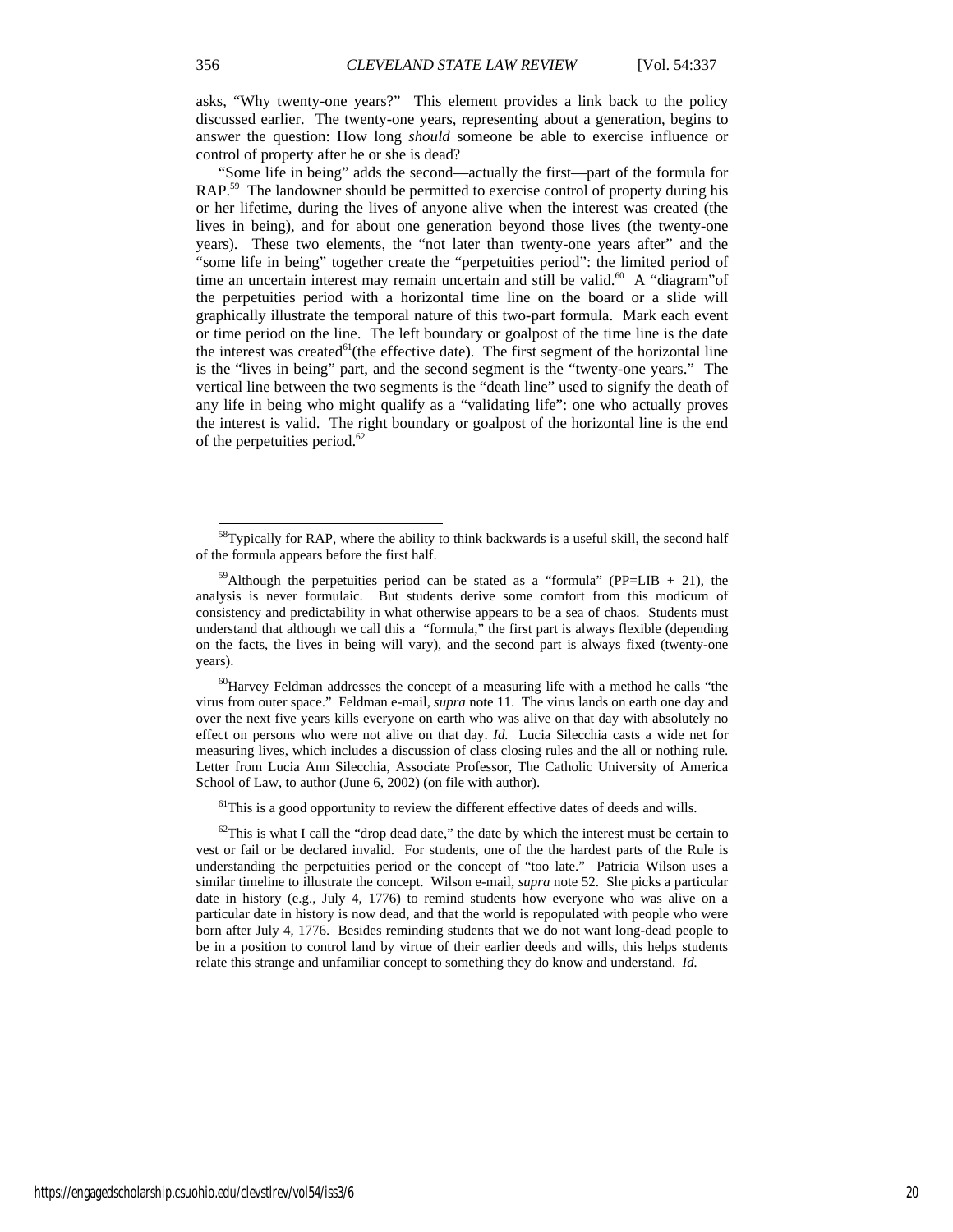The concept of lives in being is both the most difficult and the most important part of understanding the Rule. We need the lives in being because one of them may supply the critical proof to show that the interest is valid.<sup>63</sup>

"At the creation of the interest" emphasizes first, the difference in effective dates between deeds and wills, $64$  and second, the very unnatural temporal stance students must take when analyzing an interest under the Rule. Although with everything else we encounter in the law, we look back to see what did happen, here we must position ourselves at the beginning of the timeline, when the interest was created, and look forward into the future to see what might happen.<sup>65</sup> Of all the strange and difficult aspects of the Rule, this has to be the most difficult for students to understand and to apply, largely because it defies all logic and common sense.<sup>66</sup>

### *c. Examples: Step-by-Step Approach*

The next part of the introductory lecture is to apply all the principles explained above to a few concrete examples, explaining each step as you go. Mastering a few simple examples seems to work better for most students than trying to understand the outrageous intricacies of the unborn widow or the fertile octogenarian. Follow the same set of steps in the same order through each of the examples so students begin to develop a feel for the pattern of analysis under the Rule. Depict visually all of the

<sup>&</sup>lt;sup>63</sup>The lives in being are the critical part of the formula; the twenty-one years is just an "add-on." Bloom email, *supra* note 11. Utter confusion reigns regarding the distinctions among "lives in being" (those who were alive on the date the interest was created), "validating life" (one or more persons who provide the proof that the interest is valid), and "measuring lives" (sometimes used synonymously with lives in being and sometimes with validating life). Because the first two terms are more or less self-explanatory and the third is merely confusing, I use the first two to distinguish between the pool of candidates and the actual proof person, and I avoid the use of "measuring lives" entirely. In any event, it is critical that students understand that a validating life is one who proves the interest to be valid, whereas a life in being is anyone alive at the time the interest was created. *See infra* notes 76- 83 and accompanying text for discussion of how we actually find the validating life.

 $64$ When Malcolm Morris taught the Rule in Property, he found students more readily found the measuring life by paying particular attention to the granting instrument because grants in wills cut off further children of the grantor, but gifts in deeds (or trusts) did not. Letter from Malcom Morris, Professor of Law, Northern Illinois University College of Law, to author (Feb. 19, 2003) (on file with author). When students understand the different outcome for "to the first of my grandchildren to reach 21" in a deed and a will, "they have the RAP mastered. Not that this is all there is to understanding RAP; but it seems that understanding the difference between these two is, for most students, the last of many steps they go through in acquiring an understanding of the Rule." Schwabach e-mail, *supra* note 24.

 $<sup>65</sup>$ This projection into the future is rendered even more difficult by the fact that, when the</sup> interest is actually being analyzed in real time, that "future" we are looking into may already be "past." We stand in the past and project only what "might happen" in a hypothetical future, including the most outlandish of "possibilities," even though we may know quite well what actually did happen in the real future that came to be, which, of course, we are required to disregard. I tell my students this is analysis straight out of "The Twilight Zone," but it is necessary under common law RAP.

 $^{66}$ If ever Mr. Bumble was correct that "the law is a ass—a idiot," this must be the time. CHARLES DICKENS, OLIVER TWIST 399 (Oxford Univ. Press 1987) (1838).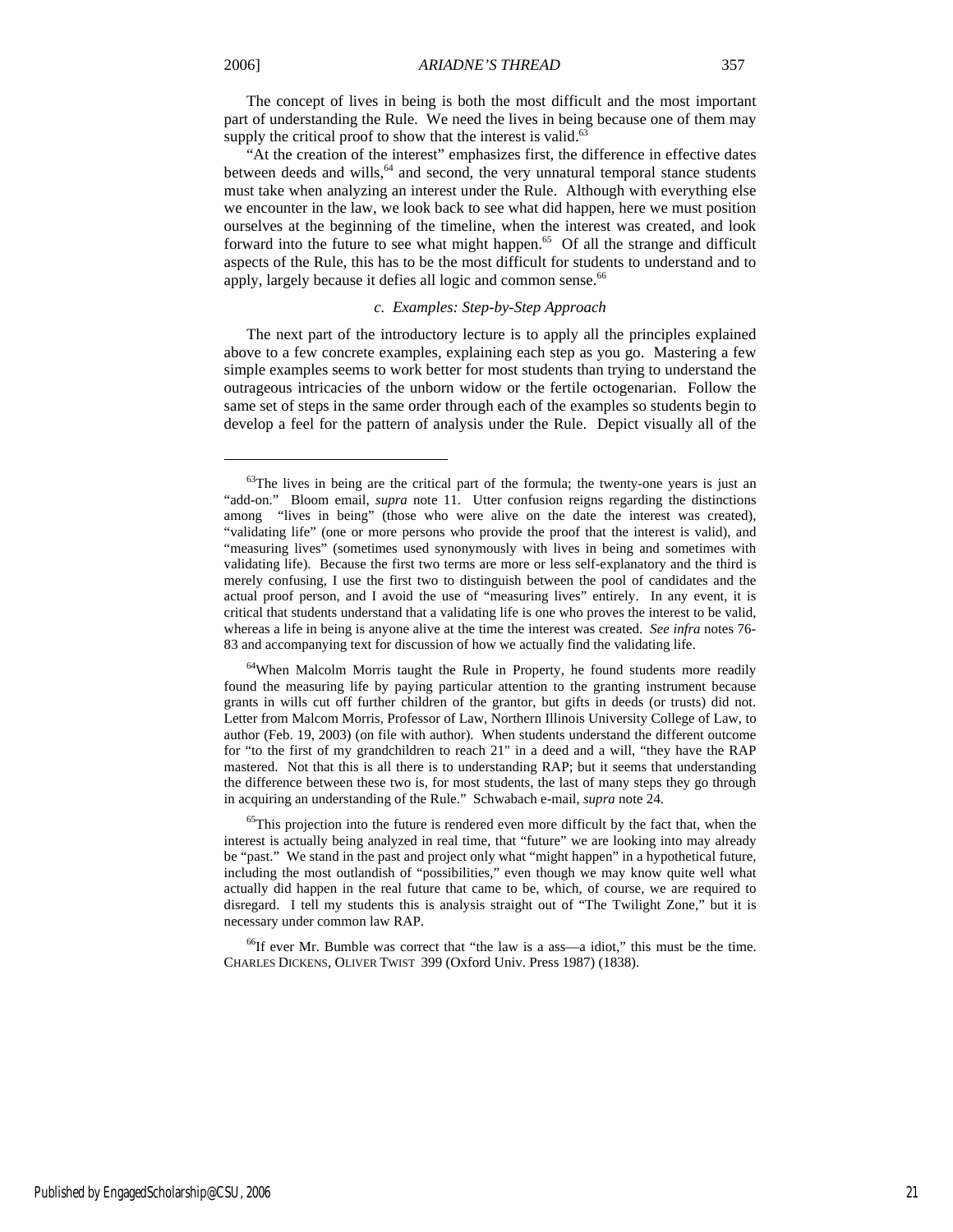examples and as many explanatory details as possible, either on the board, a class handout, or a slide. Remind the students to follow the same steps in the same order for every RAP problem they encounter, whether in class, on problems, on a law school exam, on the bar exam, or in practice. Although the details vary, nearly everyone uses some variation of this step-by-step approach.

#### i. My Step-by-Step Approach

After much trial and error and yearly revisions and refinements, I have devised a step-by-step approach that works for a majority of my students.<sup>67</sup> The steps, with various rules, principles, and reminders interspersed among them, are as follows: Start with a simple example of a deed or a will with both present and future interests, preferably interests that the students are familiar with from the coverage of future interests and estates in land.<sup>68</sup> First, it is necessary to identify the granting instrument as a deed or a will.<sup>69</sup> Assume the grantor started with a fee simple absolute. If there is anything less than a fee simple absolute, then it is followed by a future interest of some type.<sup>70</sup> Separate the different interests in the deed or will by drawing vertical lines between them.<sup>71</sup> Treat each interest separately, in the exact order stated in the conveyance, always moving from left to right. One should caution students not to take them out of order, and not to skip any.<sup>72</sup>

For each separate interest, classify, 73 identify, define, and explain it, *without* 

 $69$ It is critical to recognize the difference between a will and a deed. When the students get to RAP, they must determine the date the interest was created and the date the instrument became effective.

 $70$ If you know you must have a future interest and nothing else is stated or implied, then you can assume the future interest is a reversion in the grantor (the future interest default provision).

 $<sup>71</sup>A$  visual representation of this process on the board or a slide will connect with more</sup> students than a simple verbal explanation will. When for five or six weeks, every conveyance or devise is put on the board or an overhead with the interests separated by vertical lines, students become accustomed to visualizing a deed or will not as a monolith, but as creating separate interests.

 $72$ Students have a tendency to get ahead of themselves. They want to get through the problem quickly, so they are inclined to skip steps or overlook interests. It helps to show them examples of how mixing up the order or skipping steps can change everything, sometimes to their extreme detriment.

 $<sup>73</sup>$ Classify the interest as a present or future interest. The concept of a future interest is</sup> based on the idea of consecutive rights of possession, rather than simultaneous rights (as in co-

<sup>67</sup>A Checklist for Solving RAP Problems is attached as Appendix A.

<sup>&</sup>lt;sup>68</sup>Again, the more the Rule can be connected to things the students are already familiar with, the easier this will be for them. Most casebooks provide a wealth of examples, as do many other secondary sources. Charles Rounds uses four hypotheticals from Leach's *Perpetuities in a Nutshell*, which, if students master them, "will prepare a student to tackle almost any common RAP fact pattern." E-mail from Charles E. Rounds, Professor of Law, Suffolk University Law School, to author (Feb. 26, 2006, 07:03:00 PST) (on file with author); Leach, *supra* note 55. Ira Shafiroff, and many others, use the hypothetical problems from the Dukeminier and Krier casebook. Shafiroff e-mail, *supra* note 22. (referring to JESSE DUKEMINIER & JAMES KRIER, PROPERTY (5th ed. 2002).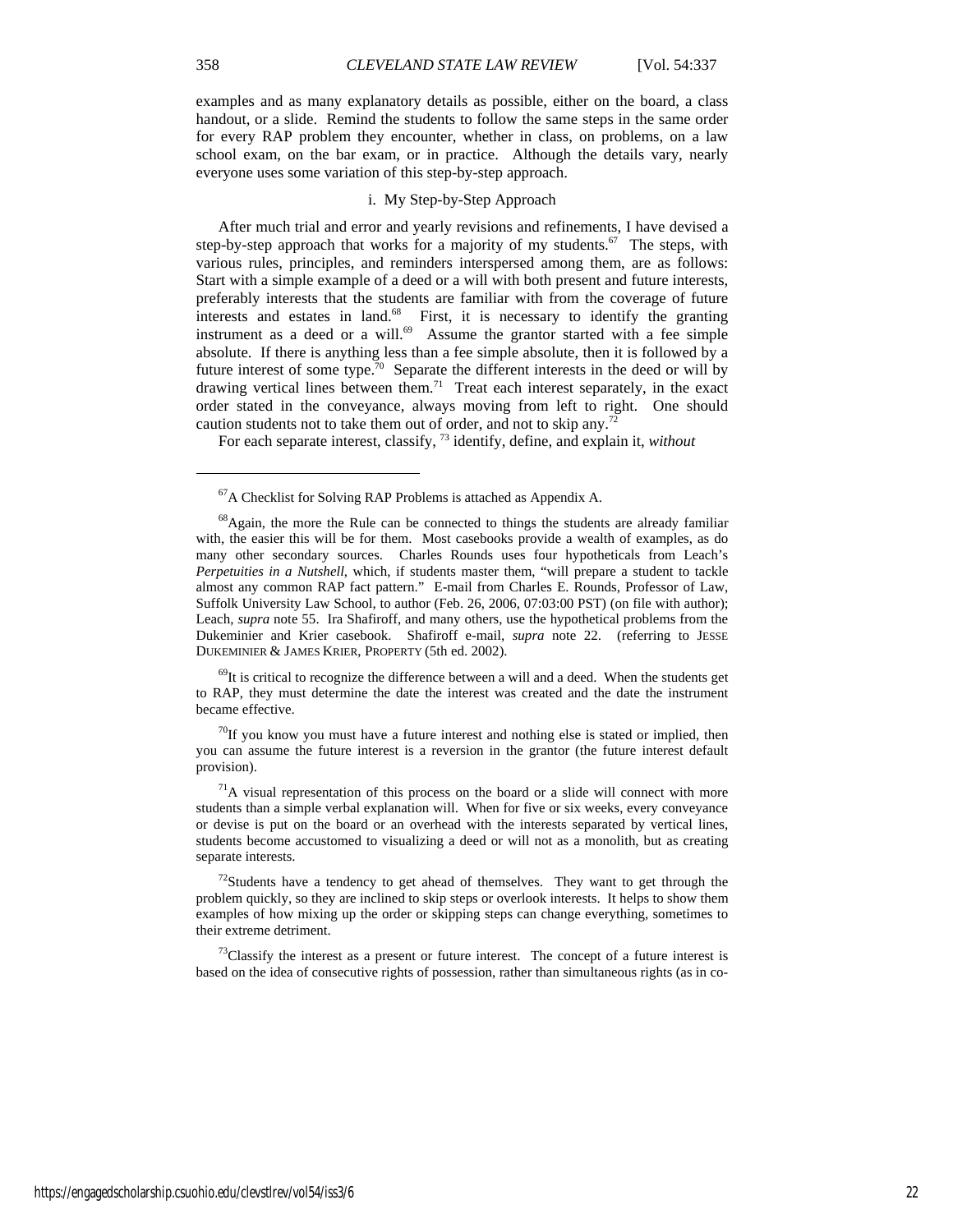l

*regard to the Rule*.<sup>74</sup> Identify<sup>75</sup> the contingent interest or interests, the ones RAP applies to. In applying RAP analysis, focus on each contingent interest separately, in the order given. For each contingent interest, first explain what event or events will cause this interest to vest.

The next step is to determine whether the interest is valid or void under the Rule by searching for a validating life, if there is one. There are many variations on how to structure the search for a validating life, but everyone agrees that a step-by-step approach works best. It is critical that students understand that they must follow the same set of steps, in the same order, for each contingent interest they analyze under  $RAP.^{76}$ 

#### ii. Possibles, Probables, and Provers

I begin the search for a validating life with a reminder that we are looking for irrefutable proof that the interest is valid under RAP. Therefore, we can look at the RAP problem to be solved in much the same way a lawyer looks at an evidentiary problem. I analogize our search to "proving" a straightforward legal case, such as an automobile accident. The students can relate to this—even first year law students have some rudimentary understanding of the importance of relevance; and they have watched enough law-related television and movies to have some idea of how a

<sup>75</sup> By tagging, highlighting, circling, or some other visual, concrete method.

76Robert Flores finds it

ownership, which most students understand). The difference between present and future interests is only physical *possession*; all holders of present and future interests have an ownership interest *now*. The key question is whether the holder of the interest has *possession*  now or in the future. This concept—that a future interest is not an interest in the future, but an interest now, merely with possession delayed until the future—seems to be difficult for many students to grasp; and yet it is essential to an understanding of the entire area of estates in land.

 $74$ Even though we have followed this procedure with every example and every problem throughout estates in land and future interests, students often want to skip this step and get right to the Rule, not realizing that until you correctly identify every interest, you do not know which ones the Rule applies to. Compelling patience is often quite a struggle. I require the students to take the time to identify each interest, define the identification terms, and tell me how they know that is a correct identification. This functions as a sort of mini-IRAC approach to each interest. The challenge is to get them to do it each time without the repetitive process becoming tedious. Many of them will admit afterward that it was this repetition that enabled the strange and unfamiliar "foreign language" of estates in land to become familiar and comfortable. They also say that when they take their bar review course before they sit for the bar exam, they recall and understand this material better than most of the students they meet from other schools. I remind them that that is why it is called bar "review." They are supposed to have learned it in law school.

useful to give students a set of very precise steps . . . to identify and then solve RAP problems . . . . [T]his is not a formula for miraculous success, but I do think it gives the students some needed structure to focus their thinking, which helps them as they crawl through the fog that RAP seems to create for most newcomers.

Flores e-mail, *supra* note 23. A set of precise steps and insistence that students follow those same steps each time for each problem are necessary if they are going to get through this material.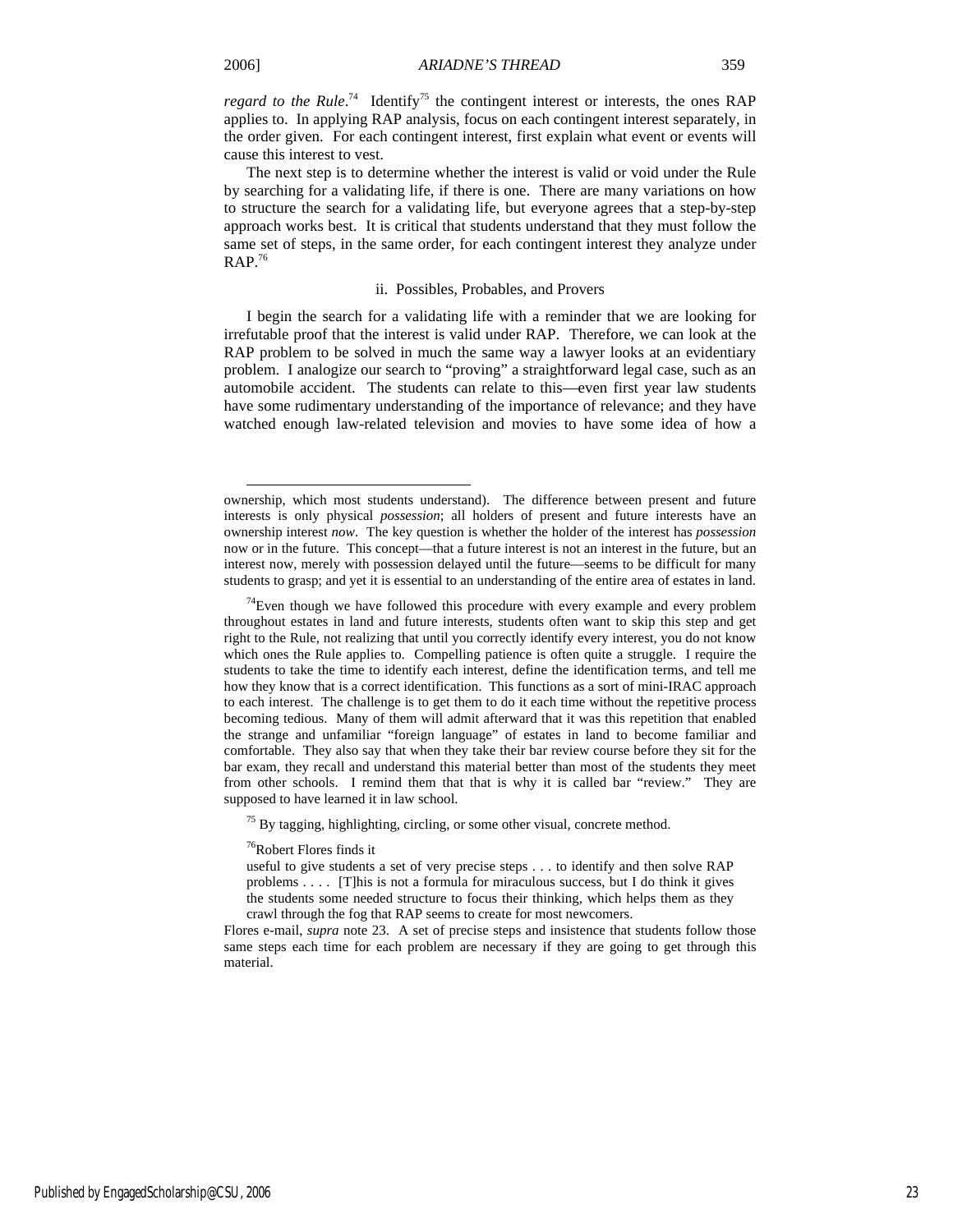lawyer develops a case.<sup>77</sup> I make the students describe the step-by-step process of developing the eyewitness evidence that will prove the accident case. At each step, I relate the process to the search for a validating life—the witness we need to prove the RAP case.<sup>78</sup>

After the client has told you the story of the accident, you, the attorney, make a list of everyone who is potentially relevant; that is, everyone you think *might* help your case. This is your list of "possibles."You include anyone who might have been in the vicinity of the accident when it happened and anyone mentioned by anyone else as a possible witness. Similarly, for RAP, you make a list of potentially relevant persons and classes, which includes *everyone* mentioned or implied<sup>79</sup> in the instrument,<sup>80</sup> regardless of what type of interest, if any, they have. These are your "possibles.**"** 

As a lawyer, you would then contact everyone on your list of possible witnesses and interview them, looking for those individuals who actually witnessed the accident. Based on the preliminary interviews, you eliminate anyone who was not present or who did not actually witness the accident. With RAP, you also do this

<sup>78</sup>This always reminds me of the old Marvin Gaye song from the 1960s, "Can I Get a Witness?" I am, however, reluctant to allude to the song in class, as most of my twentysomething students look at me like I am from another planet. We experience enough of that look in teaching the Rule Against Perpetuities without deliberately adding to our burden. When I emailed my colleagues to see if anyone remembered who sang the song, one responded, "You have given a whole new meaning to RAP music."

 $79$ At this point, I explain that "implied" persons or classes usually refers to a missing generation. For example, the instrument may mention only the grandparent and the grandchildren, but there is obviously the missing generation of parents of the children.

<sup>80</sup>This is sometimes stated as "anyone who can affect vesting," but "anyone mentioned or implied" covers the same territory and is easier for students to relate to.

 $77$ One cannot overstate the case for using whatever tools are available to connect this alien concept to something familiar that students can relate to. Peter Wendel uses a technique that helps to demystify the Rule for students. Posting of Peter Wendel, Professor of Law, Pepperdine University School of Law, Peter.Wendel@pepperdine.edu, to Property Prof@lists.washlaw.edu (Dec. 7, 2002 07:58:00 PST) (on file with author). To help them understand the Rule conceptually, he analogizes it to the statute of limitations. He uses an automobile accident hypothetical with the statute of limitations and draws the time line on the board, with the arbitrary points beginning and ending the statute. Wendel introduces the Rule, breaks it down into components, and tells them that instead of a fixed number of years, like most statutes of limitations, RAP uses a formula: life in being plus twenty-one years. He again diagrams this point by putting a time line on the board right below the statute of limitations time line, and indicates the two different components of the perpetuities period. Students quickly see the similarities between the Rule Against Perpetuities and a statute of limitations, and they quickly see some of the differences. The perpetuities period is much longer, and they see the second half of the perpetuities period is fixed, while the first half is open. This sets the stage for the challenging part. The big difference between the Rule and the statute of limitations is that a statute of limitations is a wait-and-see approach, where the court waits and sees if the plaintiff brings the action in time. Under the Rule Against Perpetuities, the court tests the conveyance as of the moment the interest is created. *Id.* "There is so much mysticism built up about the Rule (they[ have] all heard stories about how awful it is), it helps to give the students [the necessary] conceptual understanding of the doctrine before you attack the doctrinal components." *Id.*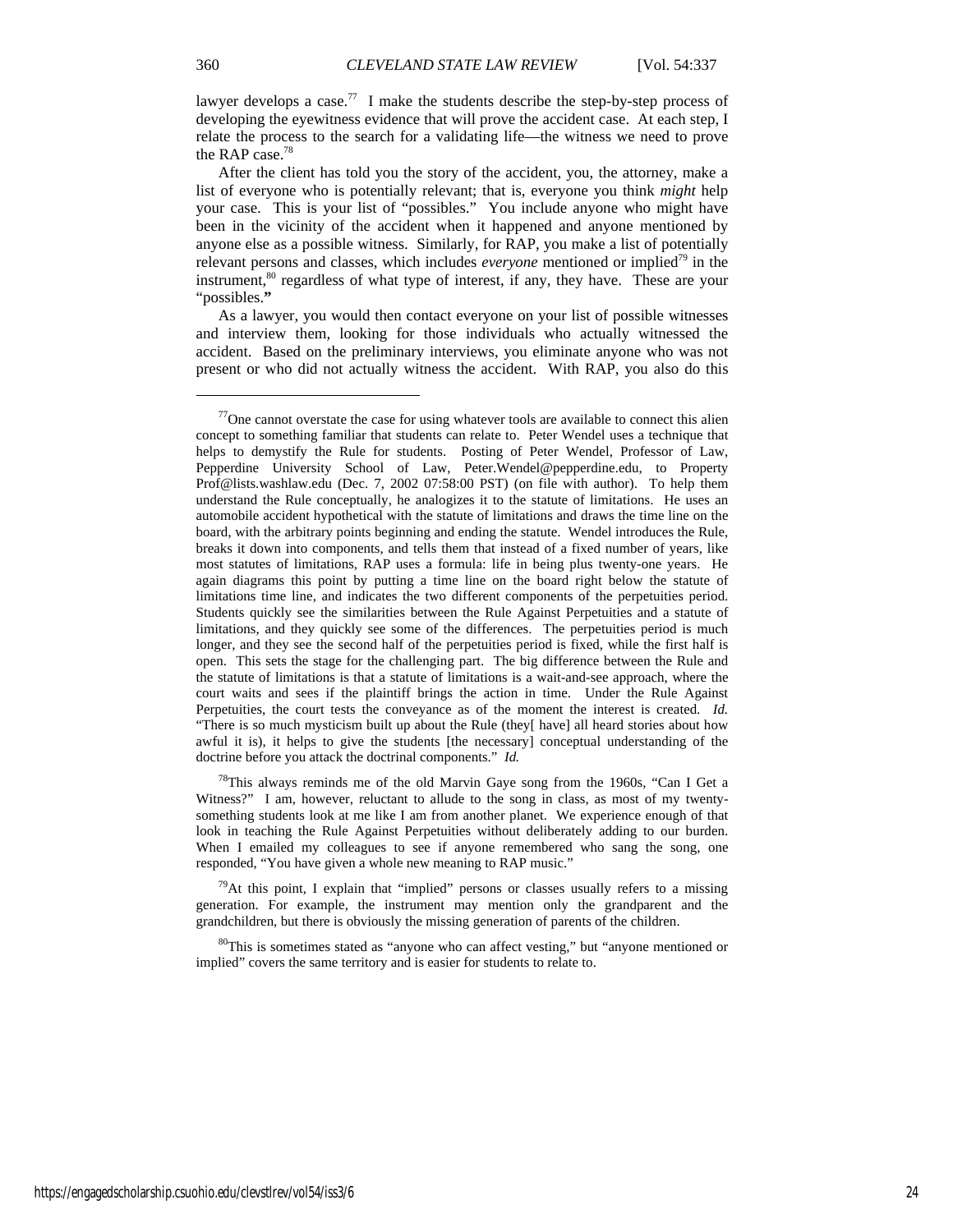"first round elimination" by "questioning" your possible witnesses. The questions come in the form of several rules you apply to the list of possibles. Your validating life must come from a group of "lives in being," those alive when the interest was created. Therefore, you must first eliminate anyone who is dead on the effective date of the gift (which always includes the testator if the instrument is a will). You must also eliminate any open classes $^{81}$  (including any class whose parent is still alive), and anyone who is not human (corporations, animals, etc.). What you have left after the first round elimination is your list of "probables."

From the list of those witnesses who actually saw the accident, you seek a witness who can "tell the story" your client needs to win. The lawyer will prove the case with the witness or witnesses whose perception corresponds most closely to that of the client. The lawyer will eliminate those witnesses whose version of the case will not provide the proof required. With RAP, you also go through a second round elimination by "interviewing" each person on your list, one at a time. You test each individual and each closed class on your list of probables, seeking a "prover," the one who will "tell the story" of a valid interest, the one who will prove the interest is valid, and you eliminate all those who cannot do what you need.

For each person on the list, you "interview" that person (or the survivor of that class) by plugging him or her into the first part of the perpetuities period formula, the "lives in being" part. The death line in the middle becomes that person's death (or the death of the survivor of the class). You then ask what more you will know at that person's death about when the uncertainty will be removed, or when the contingent interest will vest. Sometimes you will know right then if the interest vests or fails. If you will be certain at that death line whether the interest has vested (or failed), then the interest is valid and that person is your validating life, your prover. If you may not know at the death, but you will know for certain within twenty-one years of that person's death whether the interest has vested or failed, your interest is also valid. But if you may still be uncertain about the interest more than twenty-one years after that person's death, that person cannot prove the interest is valid. You then go to the next person on the list of probables and repeat the process until you find a proverer the one who enables you to answer, yes, this interest is certain to vest or fail within this person's lifetime plus twenty-one years. You need only one validating life. If you exhaust the list and have not found a prover, you then ask if the interest is certain to vest (or fail) within twenty-one years<sup>82</sup> of the date it was created. If you cannot answer yes, then the interest is void. What do you end up with? One or more provers who can prove your case—or maybe no one who can.<sup>83</sup>

1

<sup>&</sup>lt;sup>81</sup>This addresses the problem of an "afterborn" child. I do not go into detail about an afterborn at this point; for now, I tell them to just follow the rule of no open classes, and I will explain why later.

 $82$ Sometimes students get so wrapped up in finding the validating life, they forget the other half of the formula.

 $83$ There are certain patterns that may help to identify the validating life. If the instrument names a person who is not a beneficiary of any gift, that person likely functions as the validating life. If the instrument mentions the survivor of a group of named persons (a closed class), that survivor is likely the validating life. The major pitfall is the gift to an open class, because of the possibility of an afterborn child.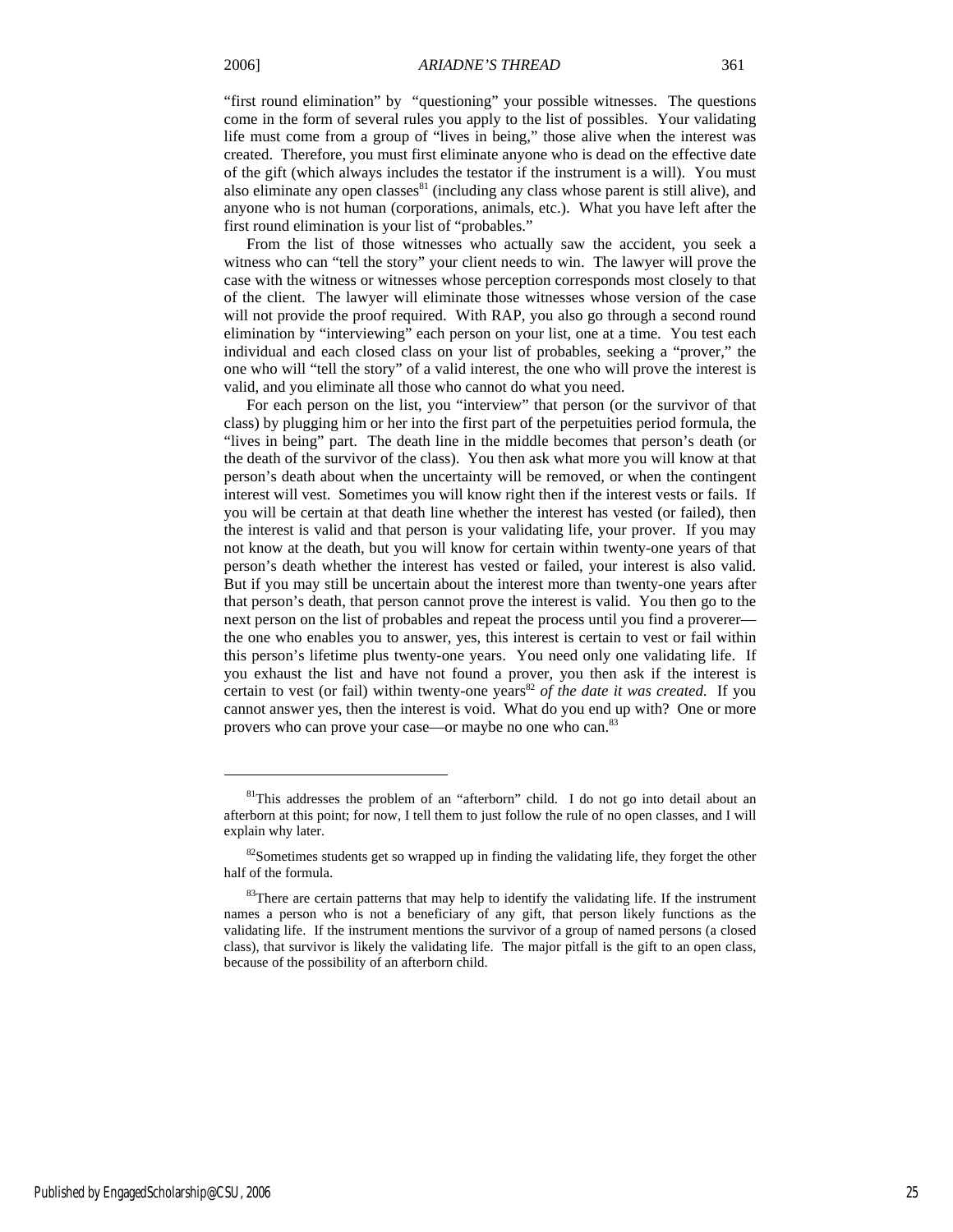If the RAP analysis proves the interest is valid, the instrument and the interest remain unchanged. If the RAP analysis proves the interest is void, then you must go back to the original language of the deed or will and line out the void interest. Treat the instrument as if the void interest never existed. Read the grant without it and reconstrue all interests that are left as if the void interest was never there.<sup>84</sup> This requires re-identification, definition, and explanation of any interests that were altered or created as a result of removing the void interest. Then proceed through any subsequent events described in the problem, one at a time, in exact chronological order. For each event, describe the effect of the event on each of the interests.<sup>85</sup>

This may require new identification, definition, and explanation, depending on the effect of the event on the interests. With multiple subsequent events, look at the effect of the event being considered only on the interests as they existed immediately before that event occurred. In other words, do not go back to the original conveyance, but only as it was altered by the directly previous event.<sup>86</sup> Continue until you go through all the events described in the problem.<sup>87</sup> Frequently, after the last event, an individual or group once again holds the property in fee simple absolute, but a different individual than the person (the grantor) who held the fee simple absolute at the beginning.<sup>88</sup>

1

<sup>&</sup>lt;sup>84</sup>Roger Andersen focuses on defeasible fees to illustrate a practical application of the Rule. Andersen e-mail 1, *supra* note 11. He uses an invalid executory interest after fee simple determinable language and after fee simple subject to condition subsequent language to show the dramatically different consequences when the void executory interest is lined out. The determinable language grant becomes a fee simple determinable with the future interest in the grantor, but the conditional language grant becomes a fee simple absolute. *Id*.

<sup>85</sup>Remind students to consider *all* the possibilities for the effect of the application of a special rule or a subsequent event. The possibilities are: the interest and the party holding it stay the same; the interest and the party holding it disappear; the interest stays the same, but the party holding it changes; or the party holding an interest remains, but the interest changes. To illustrate the possibilities, have students make up later events to affect the interests.

<sup>&</sup>lt;sup>86</sup>To help make sense of this process for my students, I use the analogy to multiple cartoon or photo frames to diagram how, after initial identification, interests can change because of the application of special rules or subsequent events. *See infra* notes 131-32 and accompanying text (describing this analogy).

<sup>87&</sup>quot;Events" often consist of life-defining occurrences, such as births, deaths, marriages, reaching the age of majority, graduating from law school, etc. But they may also be more mundane occurrences, such as selling alcohol on Blackacre or failing to use the property as a church.

<sup>&</sup>lt;sup>88</sup>Students can visualize starting and ending with a fee simple absolute as "bookends." I tell them to start with a fee simple absolute in the grantor/testator (unless facts indicate otherwise) and do not stop the analysis process until they again get to a fee simple absolute in one person or class. When they reach the point where the property is held once again in fee simple absolute, that is the signal they have reached the end of the problem. A fee simple absolute indicates the gate clangs shut; it cannot be followed by any future interest. This analogy also works with James Kainen's approach to demonstrating the impediments to alienation that uncertain future interests can cause. E-mail from James L. Kainen, Associate Professor of Law, Fordham University School of Law, to author (Sep. 17, 2002, 13:49:00 PST) (on file with author). He uses the hypothetical of an attorney representing a developer who wants to purchase property whose ownership is divided into present and future interests.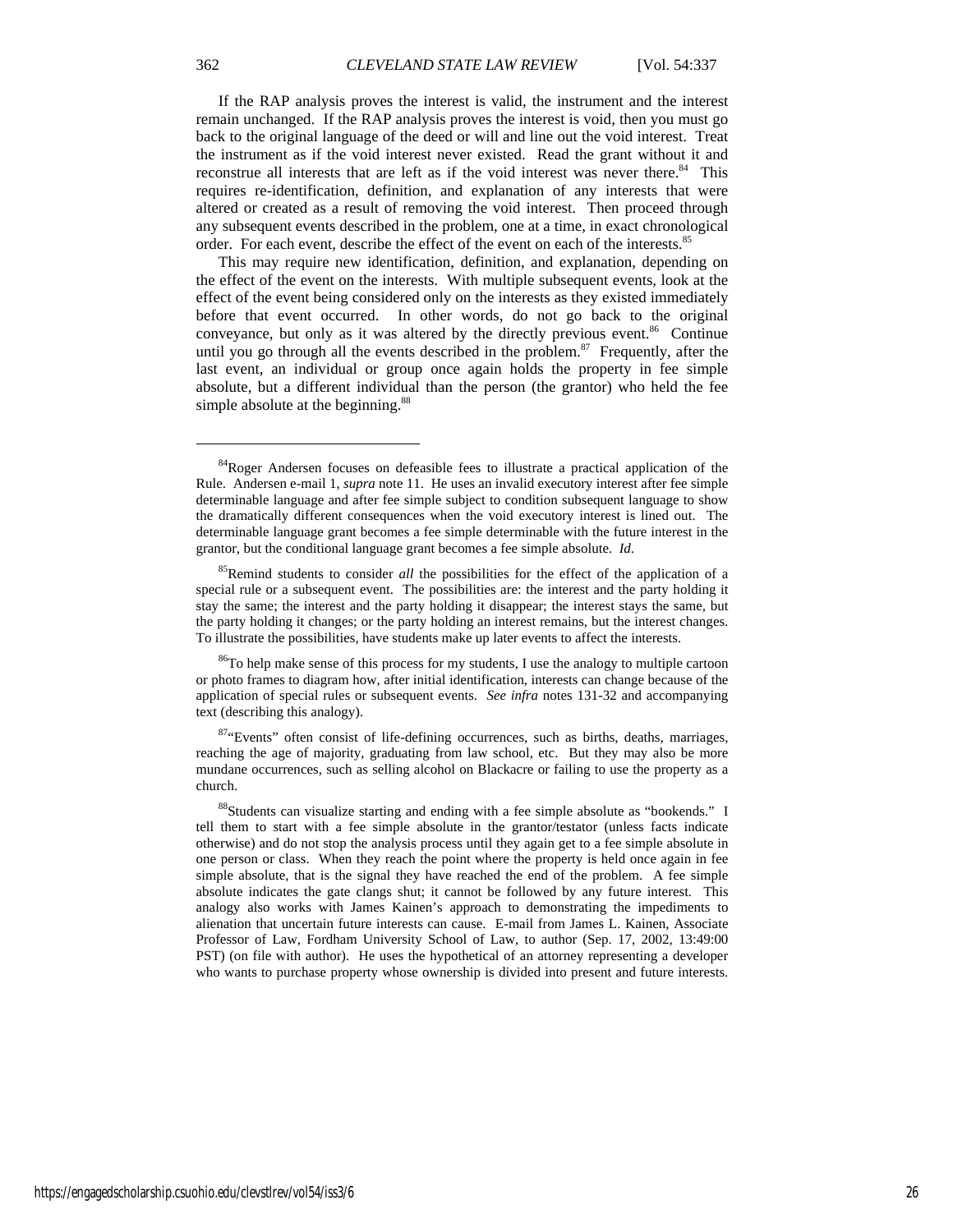l

We then apply the same step-by-step process to several additional, familiar examples, usually set up in pairs to illustrate contrast and patterns.<sup>89</sup> At every step in this complicated process, there are lots of questions. To see how well the class is tracking the explanation, I both ask and solicit questions as we move through the process. The questions I ask are presented informally to the entire class, rather than to individuals. I want this to be an interactive process, but I do not hold them accountable for knowing this material until after we have gone through the complete process in class and they have had a chance to work problems on their own.

I invite the students to change the subsequent events from the ones I present in my examples or add events, so they can see how the interests can change in a different way. The benchmark photo may be the same, but the subsequent frames are different because of different events. Sometimes we change the details of a hypothetical, one at a time, and then test each change under the same process. This is most effective if you work with pattern pairs or comparative sets of examples: a survival requirement to twenty-one years or to twenty-two years; a future interest to someone's grandchildren under a deed or to the same grandchildren under a will;<sup>90</sup> vesting tied to a person or vesting tied to land; $91$  a fee simple subject to executory limitation, created with determinable language, and one created with conditional language.

I also scramble the subsequent events so they can see the risk in treating the events out of chronological order. As a type of redrafting exercise, I invite them to try to change a hypothetical with a violation of the Rule to make it a valid interest, and vice versa. $92$  For each modification, we follow the same step-by-step analytical process, and they begin to understand that process.

<sup>90</sup>I caution students to watch out for certain patterns that usually signal a violation of the Rule, including gifts covering three generations. As Donald Gjerdingen points out, gifts covering two generations are likely to be okay, but gifts covering three generations are very likely to be invalid. E-mail from Donald H. Gjerdingen, Professor of Law, Indiana University School of Law, to author (Mar. 5, 2003, 08:28:00 PST) (on file with author).

<sup>91</sup>This executory interest is sometimes called an "administrative" contingency. Because the phrasing seem to be easier for them to understand, I tell my students to call this a future interest depending on an event without a time limit. Because we have no idea when that event will ever happen, the executory interest is always void (unless, of course, specific language is included in the grant to bring the interest back within the perpetuities period).

 $\frac{92}{2}$ Calvin Massey also encourages students to posit variations on his hypotheticals. Massey e-mail, *supra* note 31. After a review of RAP in her Estates and Trusts class, Danaya Wright asks the students to identify all present and future interests and determine whether the Rule has been violated in every case they cover. She then changes the facts of the case to create a violation, so as to bring the Rule into as many cases as she can so the students become comfortable with it. E-mail from Danaya C. Wright, Associate Professor of Law, Levin

The lawyer's goal is to take the disparate interests and "reassemble" the fee simple absolute, so the developer can purchase the property at the best possible price. *Id.*

<sup>&</sup>lt;sup>89</sup>June Carbone focuses on contrasting pairs of examples: one that satisfies the Rule, and one that does not to get the students to focus on the difference. E-mail from June Carbone, Professor of Law, Santa Clara University School of Law, to author (June 21, 2002, 14:55:00 PST) (on file with author). An "anchor point" for mechanical understanding of the Rule is the difference between the inter vivos class gift to the grandchildren (which violates the Rule), and a testamentary gift to the grandchildren (which does not). Axelrod e-mail, *supra* note 33.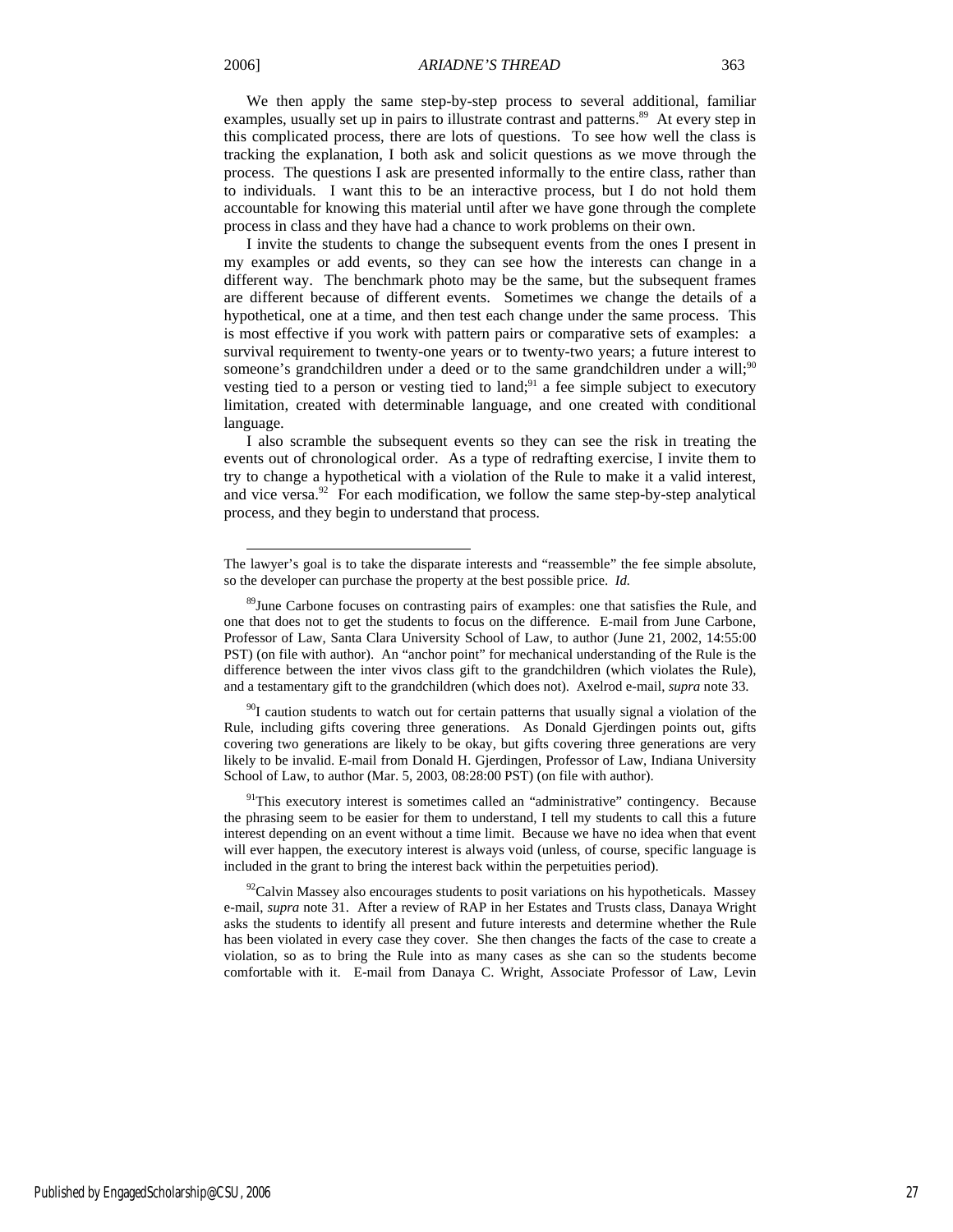#### *d. Other Approaches*

Although I have developed an approach that works for my students, there are as many variations of the step-by-step approach to teaching the Rule as there are professors who teach it. Everyone who teaches this difficult material must compile a veritable grab bag of tools, techniques, and methods that work for his or her students. Many respondents to my letter sent me either a class handout or a detailed description of their particular multi-step approach. Several examples of typical approaches follow.

To help students organize their analysis, Alice Kaswan provides them with a twopage "RAP Guide" that lays out six steps—each simply explained. First, classify each interest. Second, determine whether RAP applies to each interest. Third, identify the contingency that must be resolved for each interest subject to the Rule. Fourth, for each relevant interest, identify potential validating lives. Fifth, determine whether the contingency will be resolved within a perpetuities period. Finally, strike out void interests and reclassify the remaining interests.<sup>93</sup>

Stewart Sterk uses a three-step method. Students must first explain when each interest in the grant will vest. They then identify the measuring lives, which must satisfy two criteria: the interest must vest within the person's lifetime plus twentyone years; and the person must have been a life in being at the time of the grant. The two criteria must be covered in that order because the first criterion significantly narrows the group of potential lives that must be considered. He then works through a lot of problems to test their understanding of the Rule, each time insisting that they go through the same three steps in the same order. His sense is that "for a significant number of students, this method works."<sup>94</sup>

Calvin Massey's approach includes the following steps: 1) Classify the future interest; 2) If ultimate possession is uncertain for any reason, identify all such uncertainties; 3) Prove the validity or invalidity of the interest, making sure that students understand that perpetuities is all about proof—to prove the invalidity of an interest, you must concoct one scenario (and any one will do) in which it is possible for the uncertainty to persist beyond the perpetuities period; and 4) Reclassify the interest after applying the Rule. Although it sounds abstract, he introduces the process bit-by-bit. As students work the problems, they see the applicability of each part of the analytical framework.<sup>95</sup>

<sup>94</sup>Sterk e-mail, *supra* note 28. This system works because it forces students to explain when each interest will vest, and it insists that students follow the same steps in the same order each time.

College of Law, University of Florida, to author (May 1, 2002, 12:00:00 PST) (on file with author).

<sup>93</sup>Kaswan e-mail, *surpa* note 32. Professor Kaswan kindly included her extensive class notes, as well as three short problem sets that she uses to complement the casebook. Her notes indicate a very thorough, organized method of explaining these concepts to the students before expecting them to do problems on their own. *Id.* This type of detailed, in-class explanation, accompanied by a handout showing the step-by-step process that students can use in working problems on their own, is the best combination to ensure student success in this difficult area.

<sup>95</sup>Massey e-mail, *supra* note 31. The advantages of this system are that it emphasizes proof, and it slowly builds the framework so students have time to sharpen their understanding at each stage.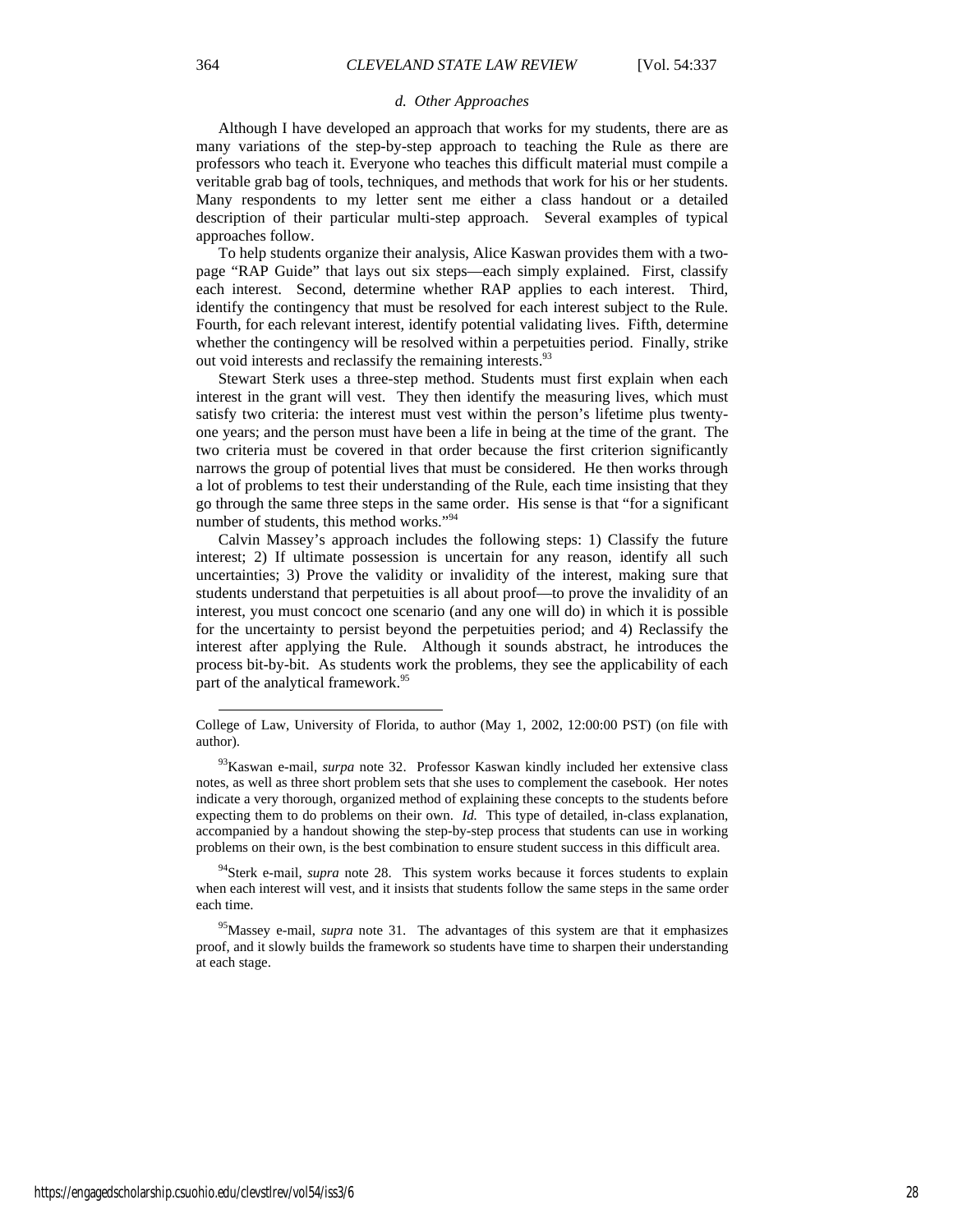Robert Flores uses a detailed, seventeen-page student handout on future interests, which includes a precise set of seven steps to follow for every RAP problem. He makes the critical point that RAP is not applied until all other rules of law are first considered, including the Rule in Shelley's Case and the Doctrine of Worthier Title. His approach includes: identifying all the interests created by the instrument; applying all the other rules of law; setting aside any interests that are excluded from the coverage of RAP; applying RAP tests of proof to each interest that is subject to the Rule; and revising the identification to eliminate any void interests, and to take into account circumstances that happened after the effective date of the instrument and the consequences of such changed circumstances. The last step is called, "Fixit," where he asks students to explain how the instrument could have been better drafted to avoid a violation of RAP, while carrying out the intent of the grantor as fully as the law allows. $96$ 

He includes a few tips for applying the Rule, emphasizing that the Rule is a rule of logical proof, analogous to a trial lawyer trying to prove a point critical to a case. As a trial lawyer, you are allowed to use only four categories of admissible evidence, and you must use such evidence if it is relevant to prove your point. The evidence might consist of any combination of the following: the language of the instrument, the circumstances existing at the time of creation (subsequent events are ordinarily irrelevant and so inadmissible), the applicable rules of property law in force in a particular jurisdiction, and the fundamental laws of nature. $97$  The standard of proof for the point you seek to prove is not a mere preponderance of the evidence, or clear and convincing, or even beyond a reasonable doubt. The standard is beyond all doubt; that is, certainty. If you are unable, using his categories of evidence, to prove your point with certainty, then the interest is void under the standard, strict commonlaw version of the Rule and you proceed accordingly.<sup>98</sup>

Patricia Wilson describes a fairly straightforward approach to the Rule with good mnemonic devices. After classifying all interests to determine whether RAP even applies, she briefly explains the validating life method using the Dukeminier and Krier casebook. She invites students to use that method if they choose. Or they can use her own method, which she "lovingly refers to as ICCKY"<sup>99</sup> (as she says, that is

<sup>98</sup>*Id.*

<sup>96</sup>Flores e-mail, *supra* note 23. His handout continues with the analysis of a 1998 Utah case, followed by a two-page set of sixteen problems for the students to work, and a treatment of modern statutory and other reforms to the Rule. *Id.* All in all, his handout is thorough and an excellent introduction to the intricacies of the Rule Against Perpetuities, relating it to concepts that all law students, one would hope, would have an inherent interest in: the problem of adducing evidence and proving a point at trial. I have long used the analogy of proving a point at trial, but I had not extended the analogy to include this approach to the questions of evidence. I intend to add this to my presentation of the Rule.

<sup>97</sup>*Id.* Flores points out that mere common sense is *not* the same as a fundamental law of nature; and mere common sense is not ordinarily admissible evidence in a RAP trial. *Id.*  Fairly dramatic statements like this allow the students to see in sharp relief the outlandishness of some RAP applications.

<sup>99</sup>Wilson e-mail, *supra* note 52. Do football fans tend to remember the Icky Shuffle, as she says? Not being a football fan, I had no idea what the Icky Shuffle was. As usual with these types of questions, an email to my colleagues produced a response: "The Icky Shuffle is a post-touchdown, end zone dance originated by former Cincinnati Bengals running back Icky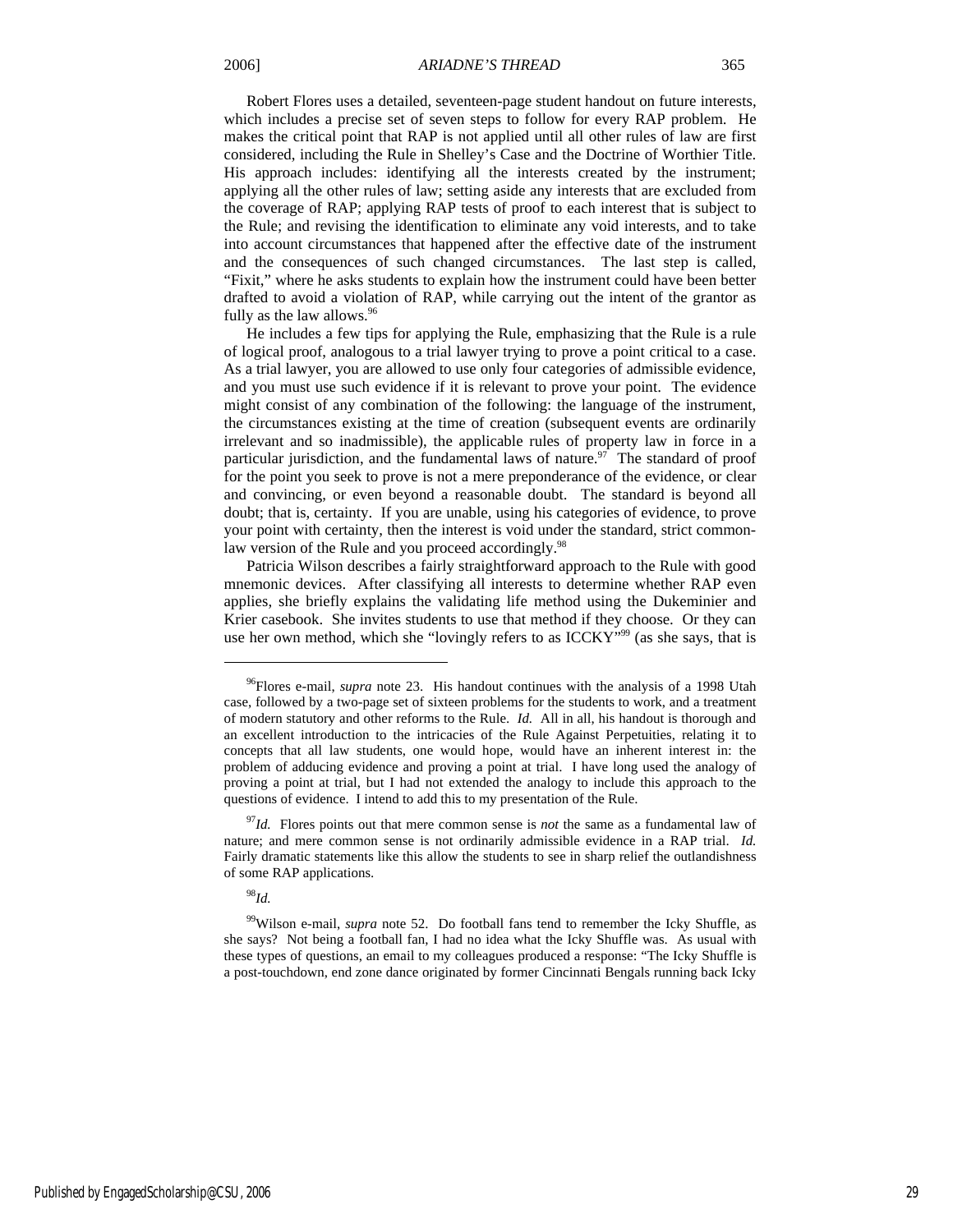what most students think of the Rule anyway). When they do the "ICCKY shuffle," they go through five disciplined steps, aimed at answering the question: Might it vest too late? The letters of ICCKY are the initials of the process. "I": Identify all lives in being. "C": Consider, legally and factually, what must occur for the interest to vest<sup>100</sup> in general and for this particular grant or devise. "C": Create someone who is not a life in being, but who can affect vesting in some way, with the goal of delaying vesting as long as possible. If no one can be created, then the interest is good and there is no RAP violation. "K": Kill or assume the death of all people identified in the first step as lives in being. "Y": Years, as in twenty-one. Twenty-one years after the death of all lives in being, is it possible that an unvested interest could remain unvested but still be capable of vesting? In other words, might it vest too late? If the answer is yes, then the interest is void under RAP. This is a quick description of an approach that takes several days with lots of examples and a worksheet.<sup>101</sup>

Daniel Bogart provides a handout given to students at the beginning of the year that includes his six-step approach: Focus on each interest created by the conveyance in order from left to right. Make sure RAP applies to the interest you are examining. Pinpoint precisely the conditional event. Determine all possible relevant lives in being. Using each possible measuring life, pinpoint the end of the perpetuities period. Phrase the RAP question: Will the conditional event necessarily occur, if it is going to occur at all, within the perpetuities period; that is, within twenty-one years following the death of the measuring life? For each of the steps, there is a detailed explanation of how the step is applied, followed by a number of hypotheticals.102

John Martinez initially restates the Rule: An interest is valid if, viewed from the time of its creation, it will surely vest or fail within the perpetuities period; that is, the lifetime of the measuring life (someone in existence at the creation of the interest) plus twenty-one years. A description of when an interest is valid involves an explanation of how the perpetuities period functions.<sup>103</sup> "Some Hard and Fast Rules" include many of the principles that trip students up, such as: the only facts that can be considered are those existing at the time the interest was created; the measuring lives could be a class instead of an individual; different interests created

 $100$ This step reminds students to consider what must occur, for example, for a contingent remainder to become vested. Wilson e-mail, *supra* note 52.

<sup>101</sup>*Id*.

l

103Martinez, *supra* note 36.

Woods." E-mail from A. Thomas Golden, Professor of Law, Thomas Jefferson School of Law, to author (Aug. 26, 2004 1:03:00 PST) (on file with author) [hereinafter Golden email 2]. Apparently Icky first shuffled publicly in 1988, and the phrase entered the common parlance sometime thereafter. E-mail from A. Thomas Golden, to author (Aug 26, 2004, 1:03:00 PST) (citing A changed Game: After the Whistle, http://iml.jou.ufl.edu/projects/Fall 03/Dawson/pioneers.html (last visited Aug. 26, 2004)) (on file with author) [hereinafter Golden email 2]. Whether the students remember the Icky Shuffle or not, mnemonic devices to help them keep track of the steps and keep them in the proper order are, of course, very helpful. If you do not provide mnemonic devices, students will often make up their own.

<sup>102</sup> Bogart e-mail, *supra* note 7. The same questions follow each hypothetical, so that the students cannot skip any of the steps. *Id*. Convincing the students to slow down and follow the same set of steps, in the same order, each time is half the battle.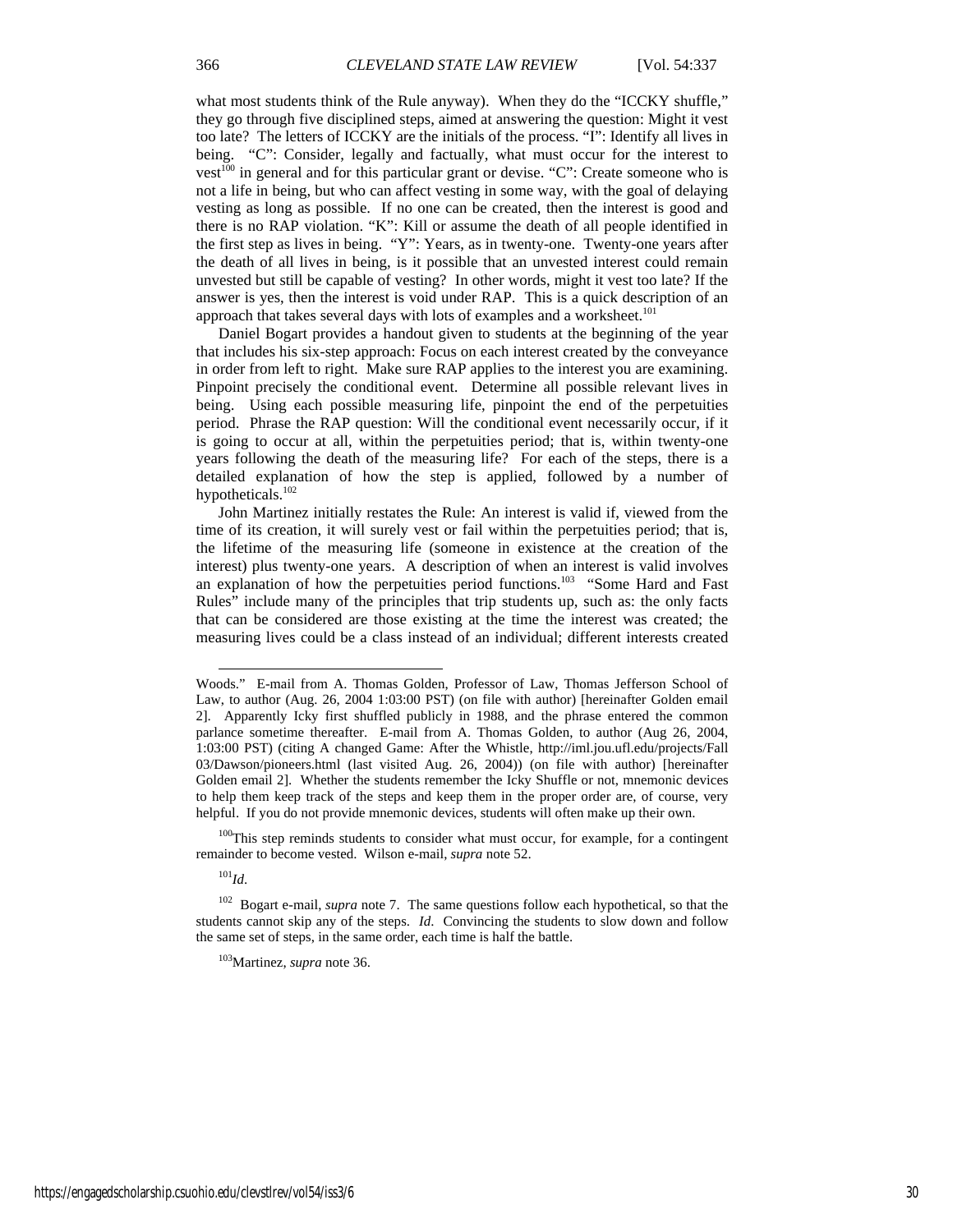j

by the same document often do not have the same measuring life, etc. He then outlines a four-step process for finding the measuring life or proving that none exists, introducing the difference between a contingent interest that becomes vested and a contingent interest that fails. The four steps are: state the contingencies; identify the tentative measuring lives (this step includes three interpretive facts); determine whether all of the persons found in step two were in being at the time the interest was created; and, construct a counterexample if you are unable to complete steps one through three. He then includes examples where he applies the four steps to various types of future interests.<sup>104</sup>

Mitchell Gans' class handout also includes several steps: Identify the executory interests and contingent remainders. Identify when each one will vest. Make a list of all measuring lives, including everyone mentioned or implied in the instrument and excluding anyone not living at the effective date. As to each person on the list, ask whether it is possible that the particular contingent interest will vest more than twenty-one years after the death of that person. If the answer to that question is yes, then ask the same question with respect to the next person on the list and so on. If the answer is no with respect to any person, then the contingent interest is valid and the analysis is complete. If the answer to the question in step two is yes with respect to everyone on the list, then ascertain whether the question can be answered no with respect to any group of two or more persons on the list. Again, if the answer is no, then the contingent interest is valid. If the answer is yes with respect to every person on the list and every group of two or more persons on the list, then a contingent interest violates the Rule and is therefore void.<sup>105</sup>

When David Favre taught the Rule—as part of a six-unit Property course he developed a student handout that included a short explanation of the Rule, restated in his own words to make it clearer, and a description of the burden of proof, approaching it from two different directions. The first, in order to uphold an interest subject to the Rule, one life in being should be found for which the determination of vesting must be made within the limits of the Rule (life in being plus twenty-one years). The second, to void an interest subject to the Rule, you must show that there is no life in being that will assure the determination of vesting within the limits. These short explanations are followed by a number of examples, each accompanied by a detailed analysis explaining the step-by-step process.<sup>106</sup>

<sup>&</sup>lt;sup>104</sup>*Id*. This is extremely detailed. He includes ten examples of gifts to individuals, going through the four-step process with each example, followed by three examples applying the four steps to gifts to classes. *Id.* Overall, his approach is very thorough and no doubt helpful to students who are willing to take the time. However, I can easily see some of the students getting really bogged down in that amount of detail. Martinez indicates that some of his material is a substantially revised version of Frederic Schwartz's, A STUDENT'S GUIDE TO THE RULE AGAINST PERPETUITIES 28-78 (1988).

<sup>&</sup>lt;sup>105</sup>Letter from Mitchell M. Gans, Professor of Law, Hofstra University School of Law, to author (Feb. 26, 2003) (on file with author). He defines "implicit measuring lives" as "parents and spouse, if living on the effective date of the gift," of the beneficiary of the contingent interest. *Id.* 

<sup>&</sup>lt;sup>106</sup>Letter from David Favre, Professor of Law, Michigan State University College of Law, to author (June 25, 2002) (on file with author). His approach is interesting. Instead of beginning with a complete explanation and then having the students work the problems, he incorporates the elements of explanation into the analysis under the problems as he presents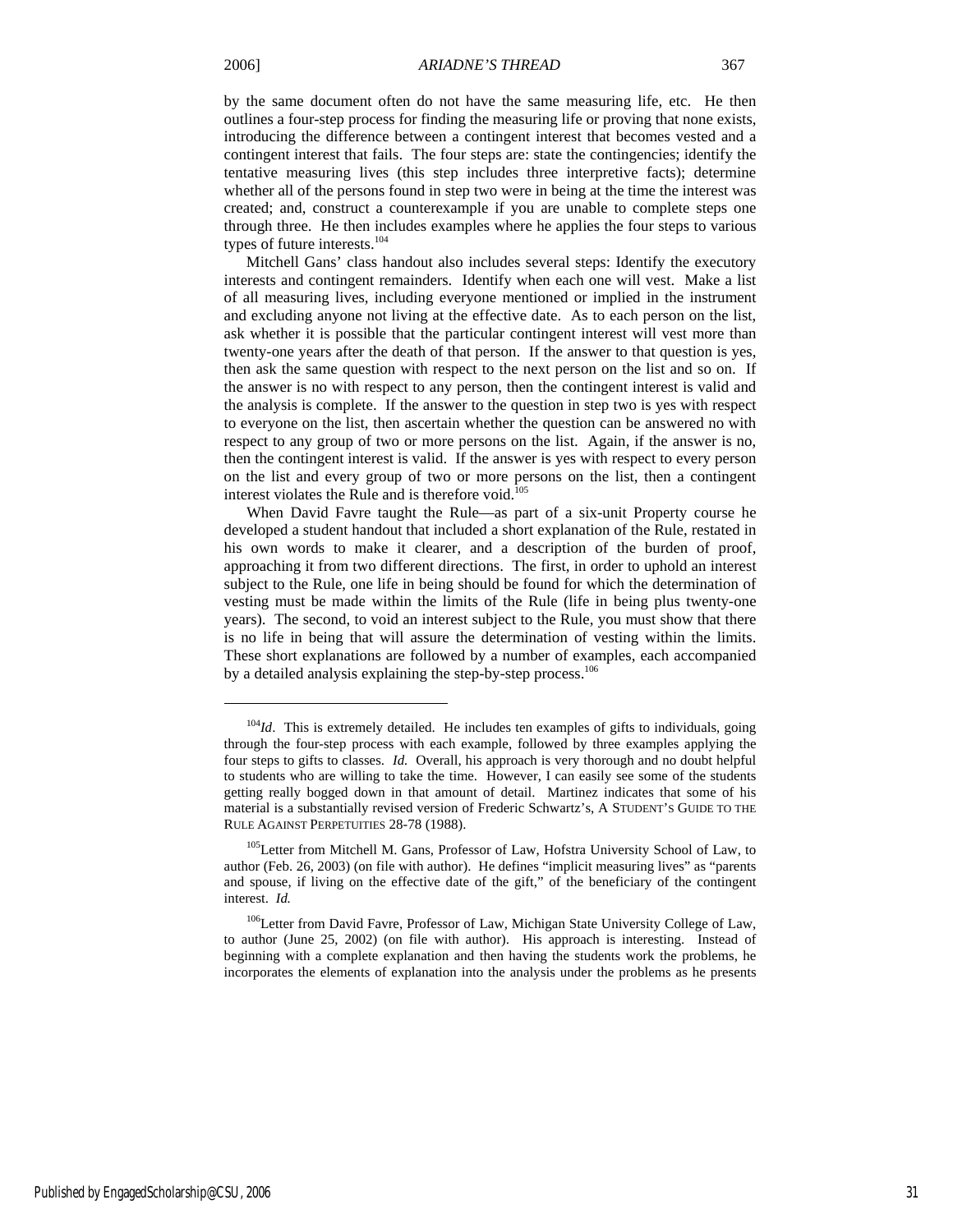John Knox has a clear and understandable explanation that includes a three-step approach to determine whether an interest is void or valid: Identify all interests that the instrument creates. If the interest is covered, then it must have a contingency of some kind that may prevent it from ever taking possession; identify the contingency. When will you know whether that condition will be met? Is that interest certain to vest or fail within twenty-one years after the death of someone alive at the time of the conveyance? If not, then the interest is void.<sup>107</sup>

Colin Crawford's approach is very straightforward and includes the following: the types of future interests that are subject to RAP, what is required for each type of interest to vest, the meaning of lives in being, and the meaning of "at the creation of the interest." His students do a set of nine problems entitled, Perpetuities Made Easy. He provides a checklist to guide students through the thicket of RAP, beginning with identifying the interest as the type to which RAP applies, and concluding with applying the modern wait-and-see types of reforms.<sup>108</sup>

There are many other variations, but everyone follows an organized, step-by-step approach. $109$ 

<sup>107</sup>Knox e-mail, *supra* note 41. Up to this point, he has not even mentioned a measuring or validating life. In a short, subsequent paragraph on who might be eligible as the measuring life, he emphasizes that it can be anyone as long as the life works to prove the interest in question is certain to vest or fail within the period. *Id.* 

<sup>108</sup>Colin Crawford, Associate Professor of Law, Georgia State University College of Law, Property class Lecture at the Thomas Jefferson School of Law (Sept. 4, 2002); Interview with Colin Creawford (Sept. 4, 2002). His in-class lecture on RAP reiterates the warning about the bar exam and includes a note on the irrelevance of *Lucas*.

<sup>109</sup>Roger Andersen goes through a three-step process outlined in his textbook, UNDERSTANDING TRUSTS AND ESTATES, 289-93 (3d ed. 2003) (sec. 48 ch. 12). E-mail from Roger Andersen, Professor of Law, University of Toledo, to author (Mar. 14, 2002, 11:05:00 PST) (on file with author) [hereinafter Andersen e-mail 2]. Shubha Ghosh does the basics only, following a simple three-step process: look at the grant, determine lives in being, kill them off as of the date of the grant, and then see if the interest vests within the twenty-one year time. He admits this oversimplifies it, but "it got me through a mire of confusion." Email from Shubha Ghosh, Professor of Law, Dedmen School of Law, Southern Methodist University, to author (Mar. 13, 2002, 13:37:00 PST) formerly Professor of Law, (on file with author). Carolyn Featheringill uses the method described in her article. Letter from Carolyn Featheringill, Professor of Law, Cumberland School of Law, Samford University, to author (Feb. 27, 2003) (on file with author); *Featheringill, supra* note 12. Alan Medlin included an excerpt from the South Carolina Estate Planning Deskbook with a very simple distillation of the Rule into three steps. Medlin e-mail, *supra* note 3. Although it is only three steps, the statement of the steps is fairly turgid, requiring a thorough understanding of the terms used in describing the steps. *Id.* It might be easier for students to have more steps that were more fully described with less difficult language. Charles Nelson and Peter Wendel use a three-step approach, identified as Create, Kill, Count in their text. CHARLES NELSON & PETER WENDEL, A POSSESSORY ESTATES AND FUTURE INTERESTS PRIMER (1996). Alice Noble Allgire uses alternative approaches in her class, Nelson and Wendel's "Create, Kill, Count," as well as the traditional measuring lives or validating lives approach in order to appeal to different types of students. Allgire e-mail, *supra* note 47. She finds "Create, Kill, Count" more successful with a greater number of students. *Id.* John Mixon covers RAP as a sort of story/system. Mixon, *supra* note 22. He tries to teach pure paradigms that illustrate a half-dozen basic themes: the

them. *Id.* Students may absorb this more easily than they would the comprehensive explanation as an in-class lecture.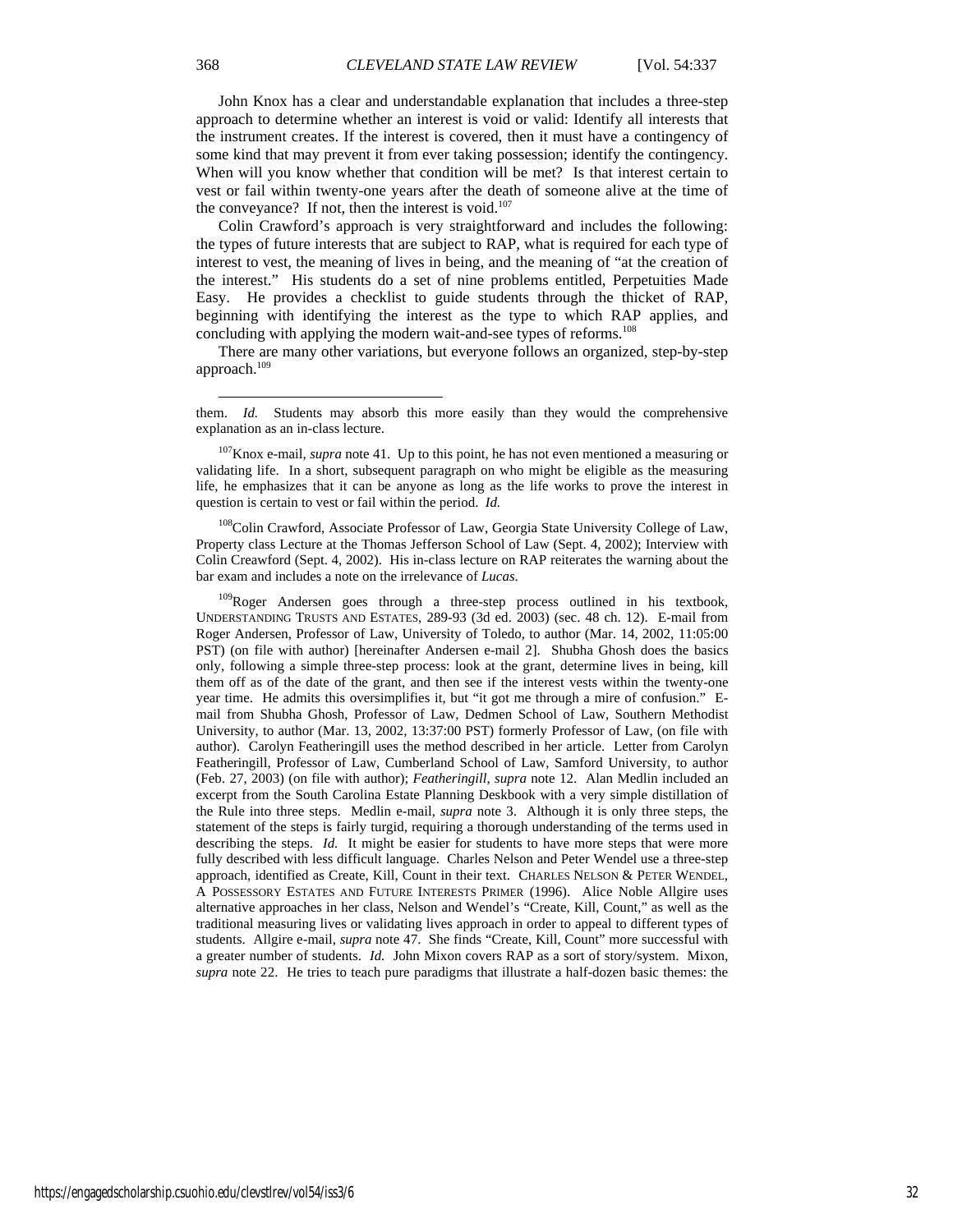l

#### 2. Part 2: Exercises

After the introductory, non-Socratic lecture explaining the Rule and working through in-class examples to demonstrate its operation, nearly everyone uses exercises or problems the students must work through on their own. These exercises are most commonly assigned as an out-of-class assignment, but they can also be done as a group, in-class project.<sup>110</sup> The real learning of the Rule seems to come only through the drill and repetition of the problem method.<sup>111</sup> There is a plethora of sources for problem sets from the professor's original material to those adapted from the casebook or other secondary sources, such as workbooks or programmed learning exercises. The problems can be as simple or as complicated as one desires.112 Just as in the in-class demonstration, presenting problems in contrasting pairs helps students recognize patterns and problem areas.

#### 3. Part 3: Feedback

The problem sets students are required to do will be of little value unless they are coupled with some type of feedback mechanism to provide them with correct answers and explanations. The most common feedback seems to be in-class, Socratic discussion of the problems after students have had a chance to work through the exercises on their own.<sup>113</sup> The Socratic approach, which does not work well at the

<sup>111</sup>"The only way they will get perpetuities is to work through problems." Massey e-mail, *supra* note 31. So he uses lots of hypotheticals in class and distributes more as voluntary exercises. *Id.* He also recommends John Makdisi and Daniel Bogart's book, ESTATES IN LAND AND FUTURE INTERESTS: PROBLEMS AND ANSWERS (4th ed. 2004), for students who want to work on more problems. *Id.* "After analysis of the Rule, it's problems, problems, problems—both in class and out." Natelson e-mail, *supra* note 22. Michael Zamperini provides a handout that almost shadows the lesson plan and provides additional examples/problems. Letter from Michael Zamperini, Professor of Law, Golden Gate University School of Law, to author (Feb. 27, 2003). This method really seems to help with pattern recognition. *Id.* His handout has several good, straightforward examples, including some contrasting examples, as well as the typical stumbling blocks like the magic gravel pits, the unborn widow, and what he calls the "close but no cigar." *Id.* 

"[W]hile some class time is essential not to be lynched by the students, they do not learn this effectively from class presentations; and the more they struggle with the Rule on their own the more effective the learning." Carbone, *supra* note 89. The latter point highlights one of the peculiarities of learning the Rule. Although it lends itself well to programmed learning, there is nothing rote about learning to *apply* the Rule. Any genuine comprehension of how the Rule operates will occur only in the students' individual struggles to tame this irascible Rule.

<sup>112</sup>RAP will always present analytical challenges, even with apparently simple problems.

<sup>113</sup>John Knox gives his students a set of ten fairly simple problems ("no fertile octogenarians") to work out on their own. Knox e-mail, *supra* note 41. He hands out the

story of remainders, the story of executory interests, conveyances to uses, the Statute of Uses, RAP as applied to executory interests (very little as to contingent remainders), and some statutory modifications. *Id.*

<sup>&</sup>lt;sup>110</sup>Roger Andersen formerly used a series of problems, which the students worked in groups to solve and then handed in written answers for part of their grade. Andersen e-mail 1, *supra* note 11. He thought it was the most successful method, but the students hated it. So now he just does in-class discussion of the problems after the students have worked through them. *Id.*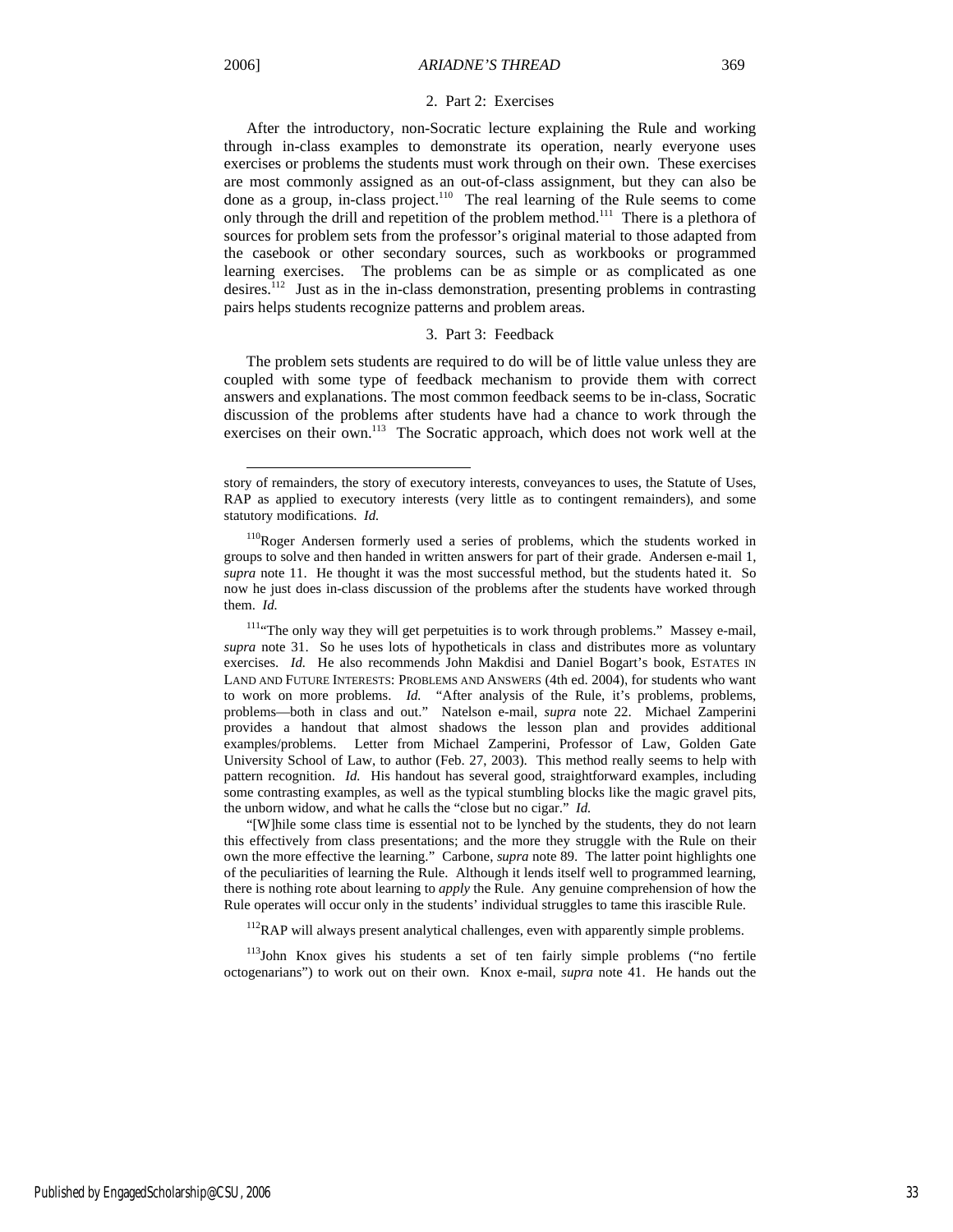explanation stage, seems to work quite well at the feedback stage *after* the students have had a chance to internalize the explanation by working through a number of RAP problems on their own. As is generally true with the Socratic method, requiring individual students to explain the solutions to the problems encourages diligent effort and thorough preparation. Posting answers to problems on a course web site or class discussion list is also popular.<sup>114</sup> James Durham favors giving students the problems with the answers at the outset, and then requiring the students to explain in class why the answer is correct.<sup>115</sup> This approach avoids the problem of students inadvertently writing down incorrect answers to the problems. Additionally, simply answering the question whether the interest is valid or void under RAP is never enough. One must also be able to explain the reasons for a particular result.

Other forms of feedback include quizzes and exams.<sup>116</sup> Linda Edwards uses daily quizzing to encourage the students to keep up with each day's new material and enable them to integrate new concepts into material already covered. "If you approach it like a game, they will enjoy it."<sup>117</sup>

<sup>116</sup>Richard Collins avoids arcane Rule problems on exams and mainly expects the students to recognize the issue, with little credit for the application step. Email from Richard Collins, Professor of Law, University of Colorado School of Law, to author (Jun. 24, 2002, 13:43:00 PST) (on file with author). Although I agree with avoiding arcane Rule problems on exams, I think expecting students to apply the Rule correctly to a relatively simple problem is not too much to ask. When I test on future interests in an essay question, RAP is usually an issue, although never a major one. I frequently test on RAP in multiple-choice questions, however, and the students perform reasonably well.

117Edwards e-mail, *supra* note 114. Stephen Griffin takes a somewhat unusual approach to testing his students' understanding of RAP. His students must turn in their efforts at redrafting the grant in *BODY HEAT*. E-mail from Stephen Griffin, Vice Dean of Academic Affairs and Professor of Law, Tulane University Law School, to author (Sept. 16, 2002, 09:43:00 PST) (on file with author) (referring to *BODY HEAT* (The Ladd Company 1981)). He then reviews their work and picks the best and most interesting solutions to analyze in class. *Id.* 

problems without the answers in advance of the class, has the students explain the answers in class, and then hands out the answers so they can have correct answers for the review. He also gives a mid-term exam shortly after they cover present and future estates, and he is generally satisfied with how well the students have grasped the Rule. *Id.* 

<sup>&</sup>lt;sup>114</sup>Posting answers can be done either in place of or in addition to classroom discussion. Timothy Jost uses PowerPoint slides to lay out the Rule and lots of problems. Jost e-mail, *supra* note 25. He then posts the PowerPoint slides and answers on the Web site after class so students can review. *Id.* Linda Edwards also suggests posting the PowerPoint slides on a course web site where the students can quiz themselves electronically, which they really enjoy. E-mail from Linda Edwards, Professor of Law, Mercer University School of Law, to author (Dec. 4, 2002, 11:30:00 PST) (on file with author).

<sup>115</sup>Durham e-mail, *supra* note 41. Craig Oren also gives the students the answers first; they then must decide why the problems come out the way they do. Oren e-mail 1, *supra* note 37. This actually is a valuable approach. It only seems like Alice in Wonderland: "Sentence first, verdict afterwards!" LEWIS CARROLL, ALICE IN WONDERLAND (1940) (spoken by the Queen of Hearts at the trial of the Knave). This order ensures the students have the right answers, and it forces them to do the difficult analysis to justify the answers.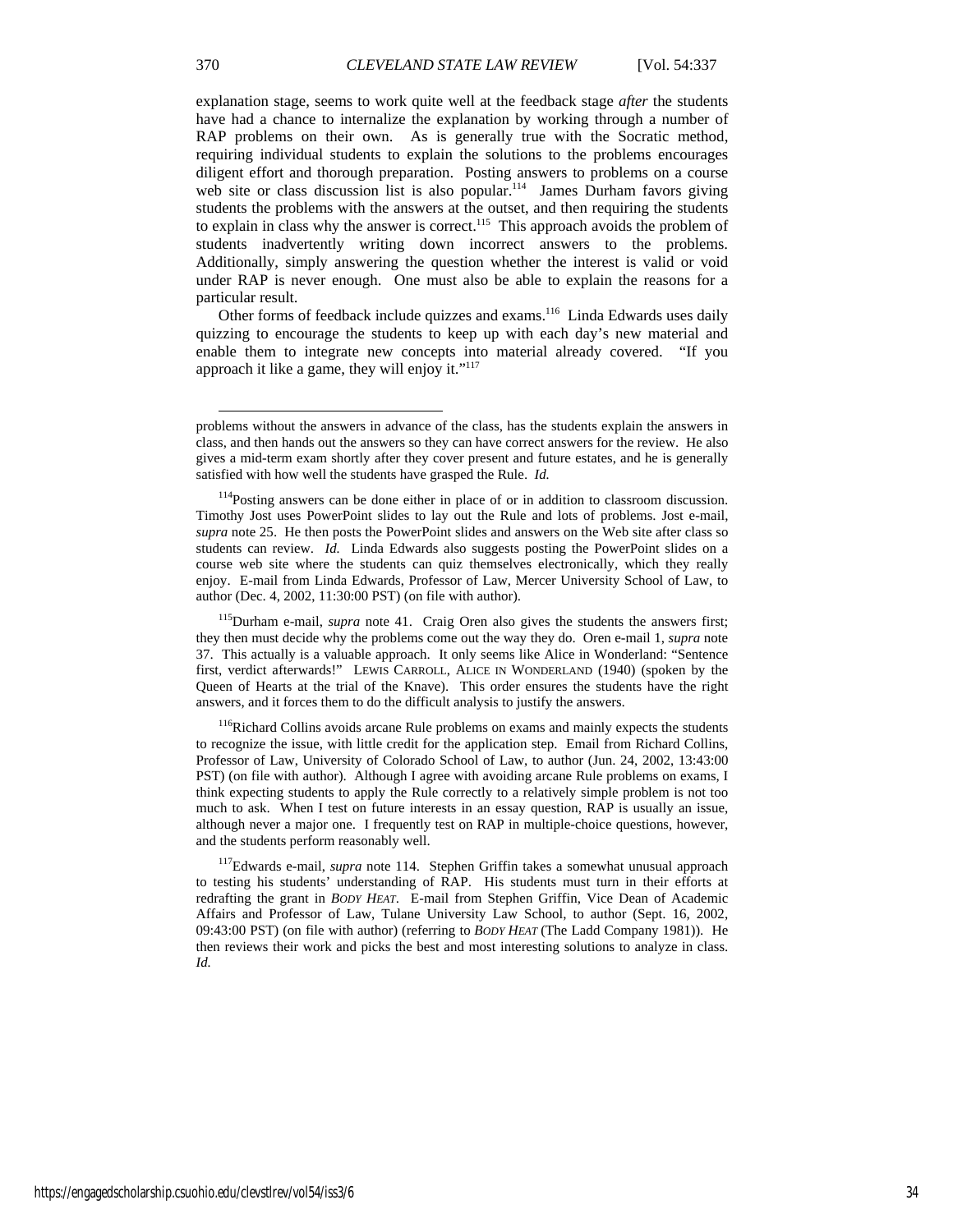j

#### 4. Discussion of Reforms

Since the middle of the last century, most jurisdictions have reformed the common law Rule Against Perpetuities. Early reforms simply changed the Rule from a "what might happen" to a "what did happen" perspective, maintaining the common law formula of lives in being plus twenty-one years. For purposes of analyzing a possible violation of the Rule, instead of placing oneself at the time the interest was created and projecting into the future what might happen, one could "wait and see" what actually did happen twenty-one years after the death of everyone relevant who was alive at the creation of the interest. After it became clear the changes were here to stay, a uniform statutory version of wait and see was adopted.<sup>118</sup> In-class coverage of modern reforms to the Rule varies widely, depending to a great extent on time considerations. Ideally, coverage of the Rule should include the common law Rule *and* the modern reforms, the common law providing the underpinnings for modern versions of the Rule, and the reforms providing insight into the current state of the law.<sup>119</sup> The situation, however, is rarely ideal, and often choices must be made whether to cover the common law  $or$  the modern reforms,<sup>120</sup> rather than both.

### V. TOOLS

Those who teach the Rule Against Perpetuities have learned that it takes a number of different pedagogical tools to make the material comprehensible to students who learn in a variety of ways. These tools include structure guides, stepby-step approaches, formulas, visual aids, programmed learning exercises, examples and problem sets, cases, secondary sources, class handouts, and others. A discussion of some of the more common tools follows.

#### *A. Problem Method*

The case method developed by Christopher Columbus Langdell at Harvard in the 1870's is a nearly universal method of teaching most law school subjects. Those who teach the Rule Against Perpetuities, however, with rare exceptions, have soundly rejected the case method in favor of the problem method.<sup>121</sup> There are a

<sup>121</sup>Sometimes the rejection is adamant. "Teaching the cases alone is a virtually useless exercise." E-mail from Frederic P. White, Dean, Golden Gate University School of Law, Cleveland State University, to author (June 11, 2002, 12:50:00 PST) formerly Professor of

<sup>&</sup>lt;sup>118</sup>UNIF. STATUTORY RULE AGAINST PERPETUITIES §§ 1-9 (1990) (USRAP).

<sup>&</sup>lt;sup>119</sup> Timothy Jost teaches the common law Rule in Property and mentions modern reforms. Jost e-mail, *supra* note 25. If time permits, some discuss reforms and the newer approaches to RAP. Shafiroff email, *supra* note 22.

 $120$ Michael Sturley uses the Rule mainly as a vehicle to discuss law reform of one of the many ancient doctrines in Property, many of which have been heavily criticized. E-mail from Michael Sturley, Professor of Law, University of Texas Law School, to author (Jun. 26, 2002, 15:11:00 PST) (on file with author). Although states have responded to the criticism of some doctrines by simply eliminating them, that generally has not been the case with the Rule Against Perpetuities, based on a widespread belief that the policies underlying the Rule still have a role to play in our society, even if the Rule itself does not now implement those policies in a way we would prefer. He focuses on how to fix the Rule's problems while preserving its benefits, emphasizing the policies behind property rules, and a sense of how the law develops and how it should develop, rather than a strict technical approach. *Id.*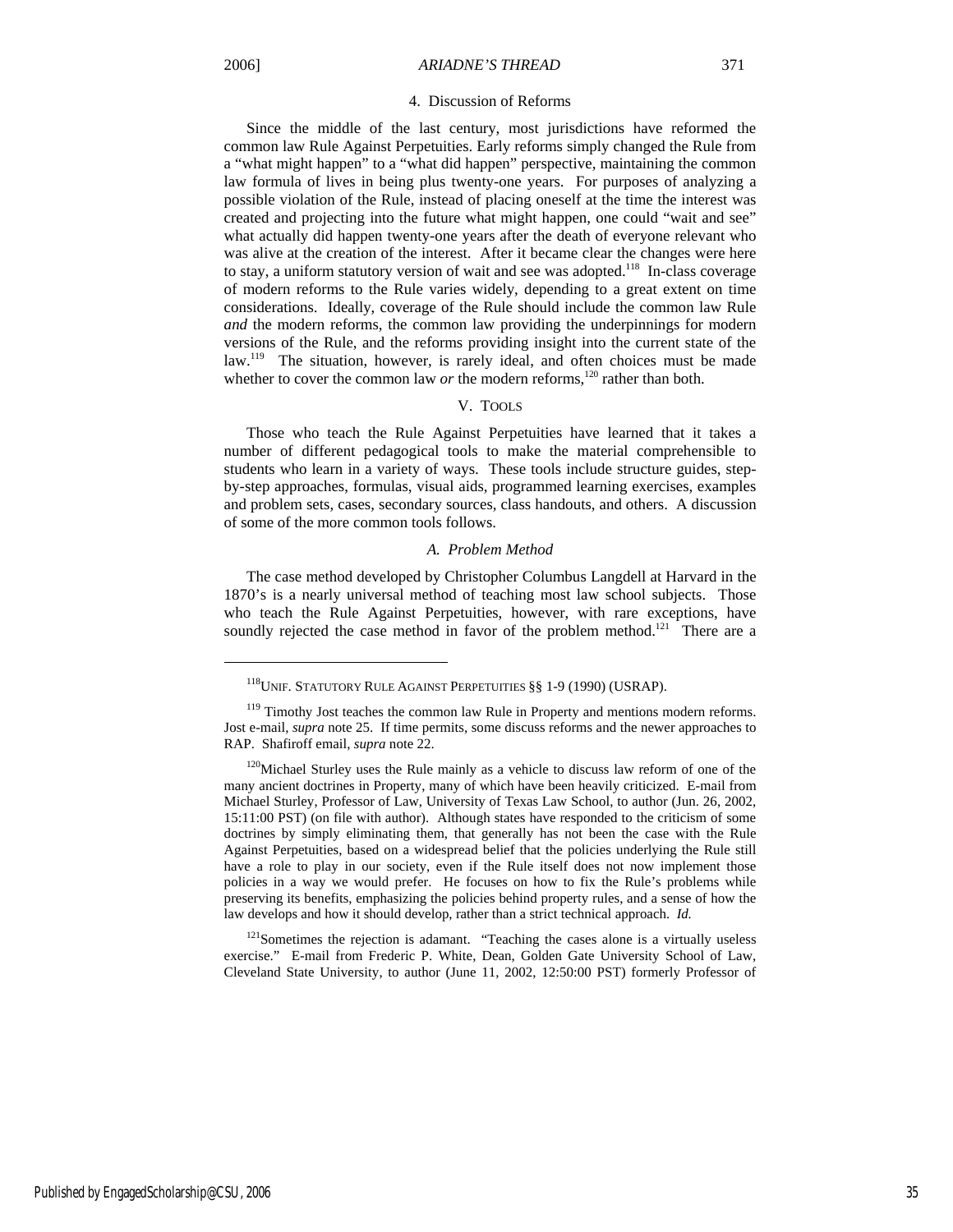number of reasons for this decision. There are very few modern, useful cases on the Rule,<sup>122</sup> and the old cases are too arcane, obscure, or tangential to be of much value.<sup>123</sup> Therefore, most teachers either supplement or completely replace the Therefore, most teachers either supplement or completely replace the

A few teachers find cases somewhat useful. Keith Sealing uses two Georgia cases, *Pound v. Shorter*, 377 S.E.2d 854 (Ga. 1989), *Smith v. Stuckey*, 503 S.E. 2d 284 (Ga. Ct. App. 1998) (which he has not seen anyone else use); and *Symphony Space, Inc. v. Pergola Props., Inc.*, 669 N.E.2d 799 (N.Y. 1996), a contemporary New York case that appears in the current edition of the Dukeminier and Krier casebook. E-mail from Keith Sealing, Visiting Assistant Professor of Law, Syracuse University College of Law, to author (June 11, 2002, 06:47:00 PST) (on file with author).

 $122$ Except for those dealing with the application of RAP to options, which most agree is way beyond the scope of a first year Property course. The rare exception may be *Symphony Space*, 669 N.E.2d 799. Jean Zorn makes good use of this rare contemporary RAP case. Considering that Symphony Space is a neighborhood theater in Manhattan (she teaches at CUNY in New York City), this is probably even more relevant and interesting to her students. The people

at Symphony Space were about to be evicted when they found a smart volunteer lawyer who won them not only a stay of the eviction proceedings, but total fee simple absolute ownership of the whole, multimillion dollar New York City building, complete with lots of shops that paid good rentals, all by using the Rule against Perpetuities. [When the students] see that a volunteer lawyer, working for a community organization, used this Rule to win against the Bad Guys[,] suddenly RAP changes from being that horrid, old-fashioned, confusing, impossible to learn monster, into a thing of beauty.

Zorn e-mail, *supra* note 5. *Symphony Space* is probably unbeatable as far as a relevant, contemporary application of the Rule; and such relevant, contemporary examples are extremely difficult to come by. Although some who have taught the Rule for years profess to enjoy it, Professor Zorn is, to my knowledge, the only person who has ever described RAP as "a thing of beauty." *Id.* Aaron Schwabach agrees that *Symphony Space* "doesn't really fit, but I love that case and so do the students. The brazenness of it all: surely many lawyers have fantasies of helping a client to steal an entire commercial building." Schwabach e-mail, *supra*  note 24.

<sup>123</sup>For Frederic White, teaching cases alone is a "virtually useless exercise...because they are so old and arcane, even by the usual property case standard." White e-mail, *supra* note 121. And the new cases are few and far between, so that "even the judges in those cases give up." *Id*. But not everyone agrees. A few teachers find that revered and reviled chestnut of the

Law, Cleveland-Marshall College of Law (on file with author). "Cases are useless." Mixon email, *supra* note 22. Rob Natelson does not know how casebook authors think they can teach Estates by the case method. Natelson e-mail, *supra* note 22. Apparently, not all do. In the fifth edition of their casebook, Jon Bruce and James Ely completely abandoned cases in favor of the continued use of problems and enhanced textual treatment because of the Rule's changing and uncertain status.Letter from Jon W. Bruce, Professor of Law, and James W. Ely, Professor of Law and Professor of History, Vanderbilt University Law School (Nov. 13, 2002) (on file with author) (referring to JON BRUCE & JAMES ELY, CASES AND MATERIALS ON MODERN PROPERTY LAW (5th ed. 2003).Although the Dukeminier and Krier casebook still includes cases, even Jim Krier does not cover the cases in his own casebook when he teaches the Rule. E-mail from Jim Krier, Professor of Law, University of Michigan Law School, to author (June 26, 2003, 06:56:00 PST) (on file with author); (referring to DUKEMINIER AND KRIER, *supra* note 68). He uses the text and the problems, focusing on the common law, and teaches them the tricks of vesting and finding lives in being by lecture and by working through problems. *Id.* The problem method simply appears to lend itself better to this area of Property than the case method.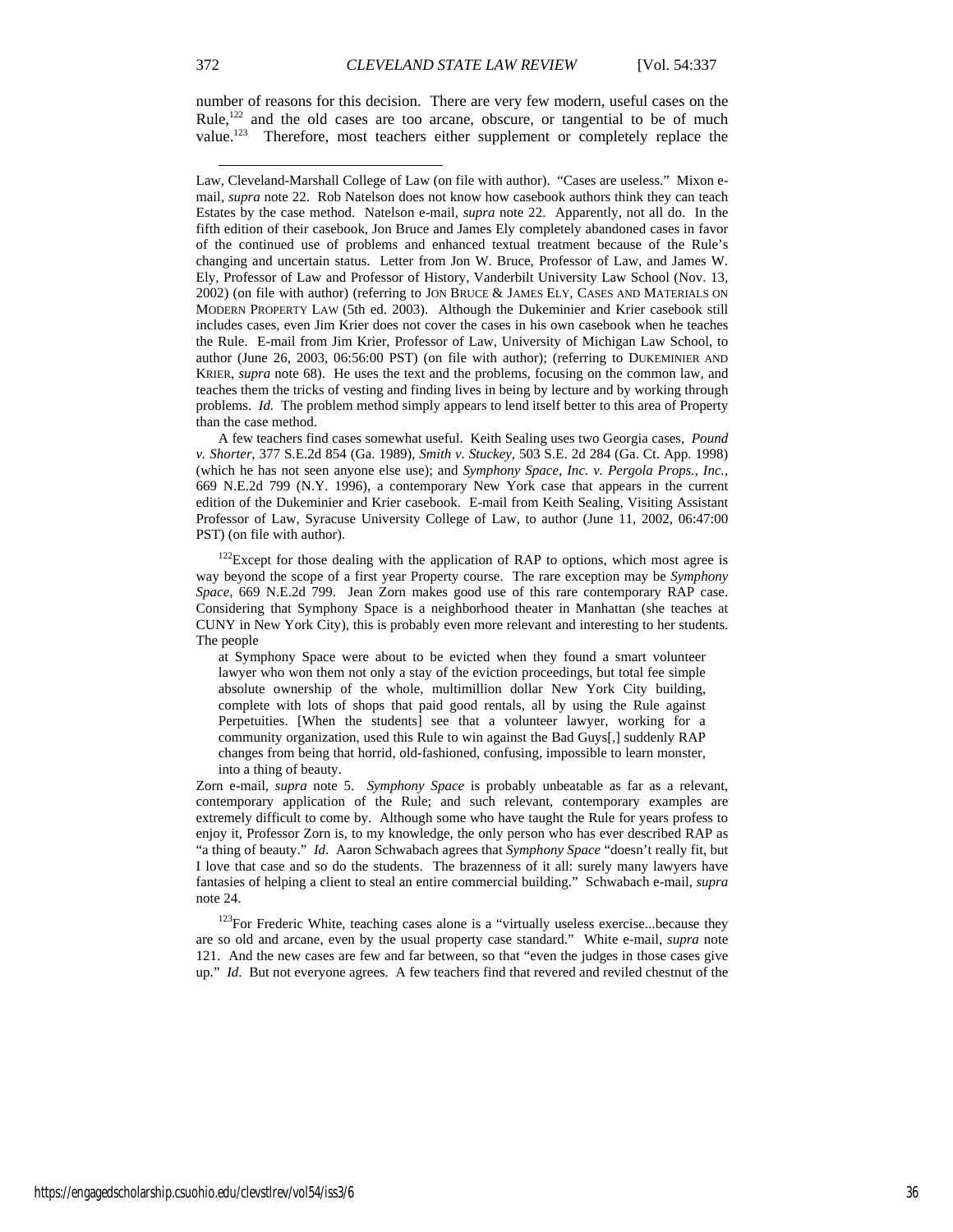l

casebook treatment of this area with other materials.<sup>124</sup> The problem method is the most popular, and for most, the far superior method.<sup>125</sup> Everyone who teaches the Rule makes some use of the problem method. After some preliminary, non-Socratic explanation of the Rule with illustrative examples, the students use problems to work through and demonstrate an understanding of the Rule. Some teachers create their own problem sets, and some adapt them from other sources. Students may use and complete problem sets in small in-class groups or outside of class. Feedback for these problem sets may be provided in class or on a web site.

#### *B. Visual Aids*

Visual representation tends to be very important for contemporary students because of the influence of TV, movies, and video games. For these visual learners, teaching difficult concepts such as the Rule Against Perpetuities can be enhanced by the use of a variety of visual aids, such as pictures, graphics, whiteboard diagrams, $126$ flowcharts,127 overheads, Power Point slides, and Venn diagrams.128 PowerPoint is

<sup>124</sup>A number of teachers (using several different casebooks) expressed dissatisfaction with the casebook treatment of the Rule.

 $125$ Nicholas White finds the problems in the Dukeminier and Krier casebook to be very helpful, which he supplements with problems that require the students to compare the results under the common-law Rule and the uniform Rule. White letter, *supra* note 123 (referring to DUKEMINIER & KRIER, *supra* note 68).

 $126\text{As}$  noted by a number of people, a whiteboard diagram or overhead slide illustrating the perpetuities period can be helpful. After a traditional statement of the Rule, immediately followed by an alternative statement of the Rule and guidelines, Stephen Griffin illustrates the perpetuities period with a chart of lives in being plus twenty-one and a familiar example. Griffin e-mail, *supra* note 117.

Property curriculum, *Jee v. Audley*, 1 Cox 324, 29 Eng.Rep. 1186 (1787), useful in teaching the Rule. Calvin Massey teaches perpetuities mostly out of *Jee* and hypotheticals drawn from the book or of his own making. Massey e-mail, *supra* note 31. He finds this oldest and most arcane of cases "wonderful" for illustrating the particular problems presented by vested remainders, subject to open, and to show that in concocting proof of invalidity you must be imaginative and ruthless. *Id.* "It's still true that if they can understand *Jee vs. Audley* thoroughly[,] they will have grasped the common law Rule Against Perpetuities." *Id.* Byron Cooper seems to agree. He teaches *Jee* "almost to death." Email from Byron Cooper, Professor of Law, Mercy School of Law, University of Detroit, to author (Jun. 11, 2002, 10:21:00 PST) (on file with author). Nicholas White, on the other hand, probably represents the more common view. He does not assign *Jee* because it takes too much time to treat the case properly. Letter from Nicholas White, Professor Emeritus, Cecil C. Humphreys School of Law, University of Memphis, to author (Jul. 17, 2002) (on file with author). I used to teach *Jee*, but abandoned it for that reason; but I do think it is useful to highlight the absurdity of some results under the common law Rule.

<sup>127</sup> Robert Laurence and Pamela Minzner include numerous charts in their workbook. *See*  ROBERT LAURENCE & PAMELA MINZNER, A STUDENT'S GUIDE TO ESTATES IN LAND AND FUTURE INTERESTS (2d ed. 1993). I provide students with a class supplement that includes separate charts for each of the following: all present and future interests; defeasible estates; remainders and executory interests; a step-by-step formula for future interest problems; and a checklist for RAP analysis. In addition to the three problem sets the students are required to do on their own, many students say that the charts are the most helpful tool in learning and understanding the estates area.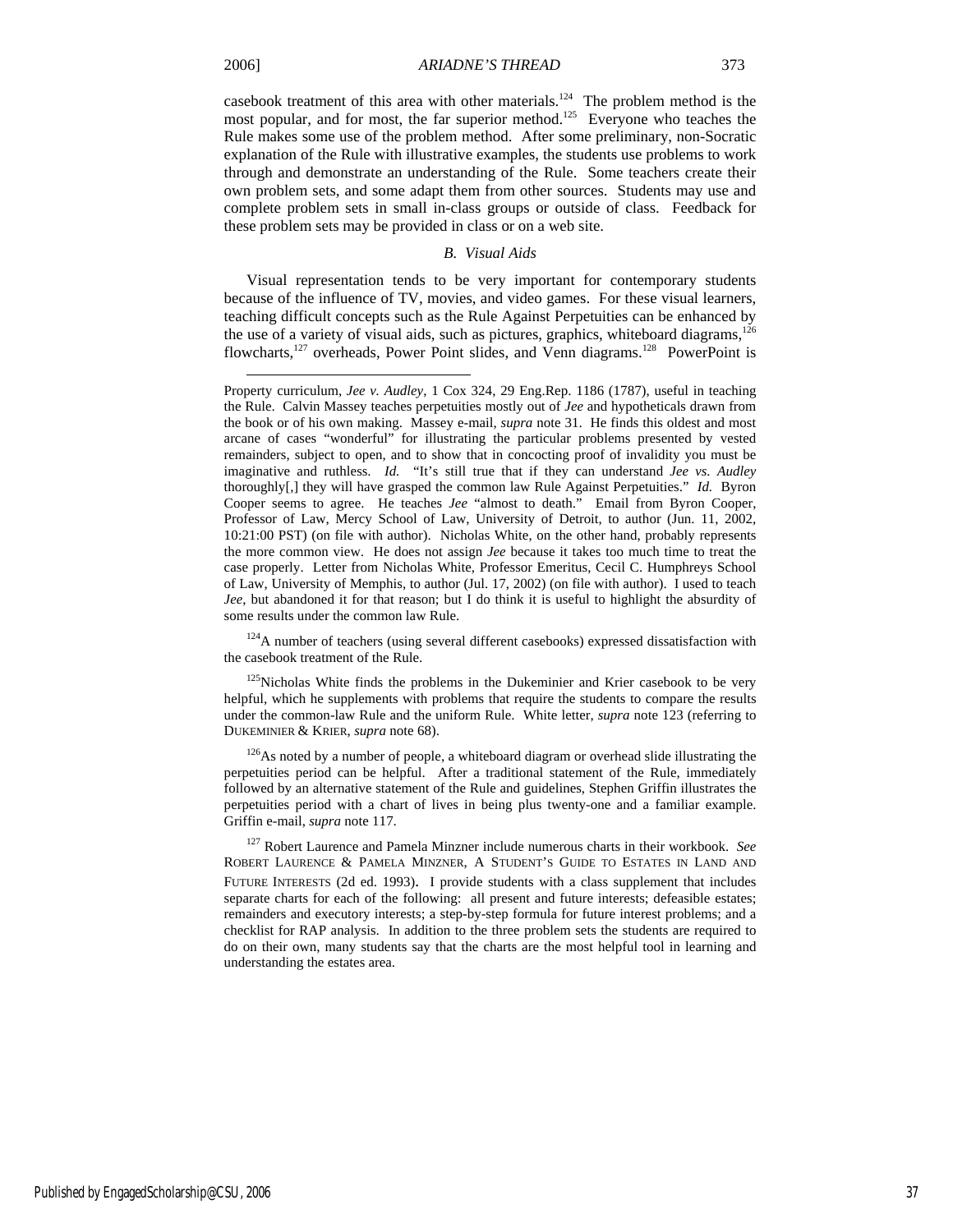wonderful for introductory lectures, for putting up prototypical examples for lecture, and for necessary problems for discussion.<sup>129</sup>

Visual analogies are also effective, as illustrated in John Makdisi's effective use of the train metaphor in his workbook.<sup>130</sup> I use the analogy of cartoon frames to diagram how, after initial identification, interests can change because of the application of special rules or subsequent events. The first frame (or benchmark photo) on the board is the identification of all present and future interests as of the effective date of the deed or will, the second frame is the interests after application of the Rule Against Perpetuities, $131$  the third frame is the interests after the first subsequent event, and so on.

Just as in a cartoon, with each new frame, students look only at the preceding frame to determine the changes and not back to the original interests created by the deed or will. Each subsequent frame is changed somewhat either by the application of a special rule, or by a subsequent event. Each frame, however, still has some features in common with the preceding frame. The difference between the first frame and the final frame may be dramatic, but the difference between one frame and the next is incremental. This can be illustrated on the board or an overhead by putting the names of the parties and the interests each holds at a given point in time in a box or frame, followed by a new box for each event that affects any of the interests. Besides providing a visual analogy they can understand, $132$  this approach imposes a structure which can render manageable even very complicated instruments with multiple present and future interests.<sup>133</sup> Because we begin doing the frames in boxes on the board as soon as we start future interests, the students are familiar with the approach by the time we get to RAP. Thus, it also allows the students to see how RAP fits into the overall scheme of present and future interests.

130MAKDISI & BOGART, *supra* note 111*.* Frederic White finds the Makdisi trains and the charts in LAURENCE & MINZNER, *supra* note 127, help students to visualize the problems. White e-mail, *supra* note 121.

<sup>131</sup>I do not cover the Rule in Shelley's Case or the Doctrine of Worthier Title, but the application and effect of these rules could be illustrated in a frame or frames between my first and second frames.

 $132$ I presume some of them understand how old-fashioned cartoons were created in the predigital age, with each separate frame drawn by hand illustrating only minute changes from the preceding frame. But to be on the safe side in this era of digitally produced cartoons, I explain the process briefly before I put the succession of frames on the board.

<sup>133</sup>Keith Sealing uses a snapshot analogy to identify the lives in being at the creation of the interest. Sealing e-mail, *supra* note 121. One of the tutors in our ASP program, Gregg Miller, uses an analogy to a gumball machine to illustrate the Rule's operation. Interview with Greg Miller, writing lab Coordinator, Thomas Jefferson School of Law (Fall 2002).

 $^{128}\rm{ROGER}$  ANDERSEN, JOHN GAUBATZ, IRA BLOOM & LEWIS SOLOMON, FUNDAMENTALS OF TRUSTS & ESTATES 389 (2d ed. 2002); Andersen e-mail 2, *supra* note 109.

<sup>&</sup>lt;sup>129</sup>Linda Edwards's book, ESTATES IN LAND AND FUTURE INTERESTS: A STEP BY STEP GUIDE (2002), comes with a complete set of PowerPoint slides. It covers the material incrementally and has self-correcting exercises at the end of each chapter. The same exercises are on the PowerPoint slides, so these can be used in class as well. Timothy Jost uses PowerPoint slides to lay out the Rule; he then posts the slides and the answers to the problems on his website after class so students can review later. Jost e-mail, *supra* note 25.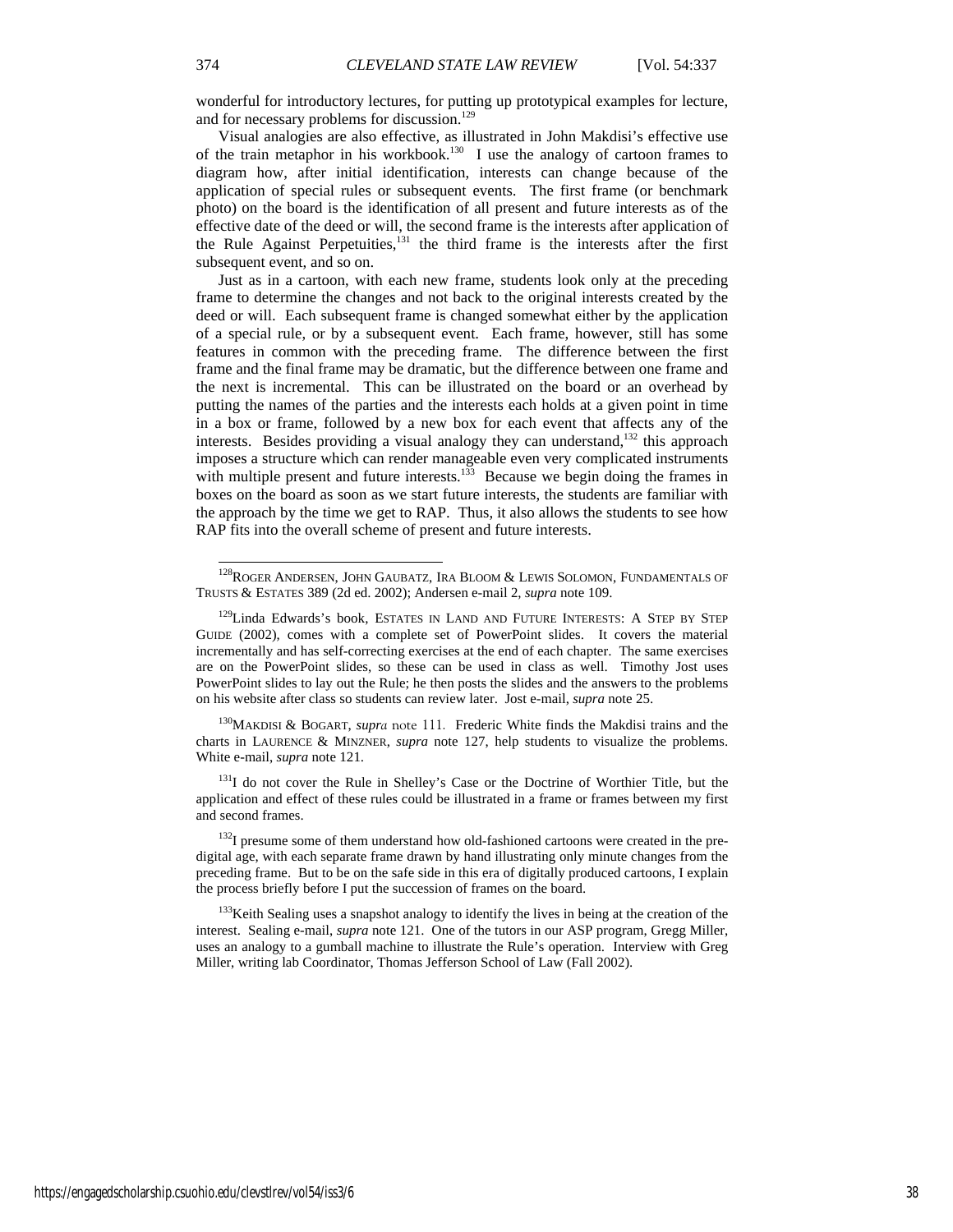j

#### *C. Written Handouts*

Written handouts for students,<sup>134</sup> explaining the Rule and how it works, as well as problem sets and other materials, can be distributed for reading before the Rule is discussed in class or after the Rule is covered, or they can be included in supplemental readings provided at the beginning of semester.<sup>135</sup>

#### *D. Humor*

Judiciously used, humor can be a very effective tool in just about any aspect of teaching, but particularly so in teaching the Rule Against Perpetuities. The Rule is difficult and intimidating for almost any student, but it can be downright terrifying for students who are barely into their first month of law school. They tend to be a fairly stressed-out group under any circumstances, so a little comic relief is welcome. It also helps to keep their attention. And the Rule, with all its potential absurdities, offers rich opportunities for humor and mockery. The range of outrageous hypotheticals based on the fertile octogenarian, the unborn widow, the precocious toddler, the magic gravel pits, and other such absurdities is endless if one is imaginative. And to really appreciate the outer limits of the application of the common law Rule, one must certainly be imaginative.<sup>136</sup> You can inject humor (often morbid) into the hypothetical fact patterns for your examples: by casting them as supermarket tabloid newspaper headlines;<sup>137</sup> by using TV and movie characters, the Dean, other professors, or other familiar figures as the parties;<sup>138</sup> or by simply creating outrageous facts.<sup>139</sup>

Because the students are so stressed out, in teaching the traditional Rule, Keith Sealing has developed a lighthearted, four-step approach to the Rule: "Take a

<sup>&</sup>lt;sup>134</sup>John Martinez included detailed materials that he has used for a number of years. Sometimes he hands them out, and sometimes he just uses them as notes and leads the students through them without handing them out. Martinez e-mail, *supra* note 36. Alice Kaswan included attachments, class notes, and a "RAP guide" she gives to students to organize their analysis. E-mail from Alice Kaswan, Professor of Law, University of San Francisco School of Law, to author (June 10, 2002, 18:53:00 PST) (on file with author).

<sup>&</sup>lt;sup>135</sup>Daniel Bogart uses a handout that is part of the supplemental readings provided to students at the beginning of the year. Bogart e-mail, *supra* note 7. I include all the charts, problems, and other handout materials in a supplement that students purchase at the beginning of the semester.

<sup>&</sup>lt;sup>136</sup>Calvin Massey emphasizes to the students that in concocting proofs of invalidity, they must be both imaginative and ruthless. Massey e-mail, *supra* note 31. They must imagine unborn children who will never exist (for the fertile octogenarian) and highly unlikely spouses—the 90 something widower marrying the 16-year-old Lolita (the unborn widow). *Id*.

 $137$ Ira Bloom presents the fertile octogenarian problem with the headline: "84 Year Old Granny in Nursing Home Pregnant!" Bloom e-mail, *supra* note 11.

<sup>&</sup>lt;sup>138</sup>Michael Zamperini uses identifiable people, including students, to provide a familiar context; for example, "To Fred, but if the dean of students bungee jumps off the Golden Gate Bridge, then to Helen." Zamperini Letter, *supra* note 111.

<sup>&</sup>lt;sup>139</sup>"To A, but if a member of the Taliban is elected president of the United States, to B." Ira Bloom email, *supra* note 11.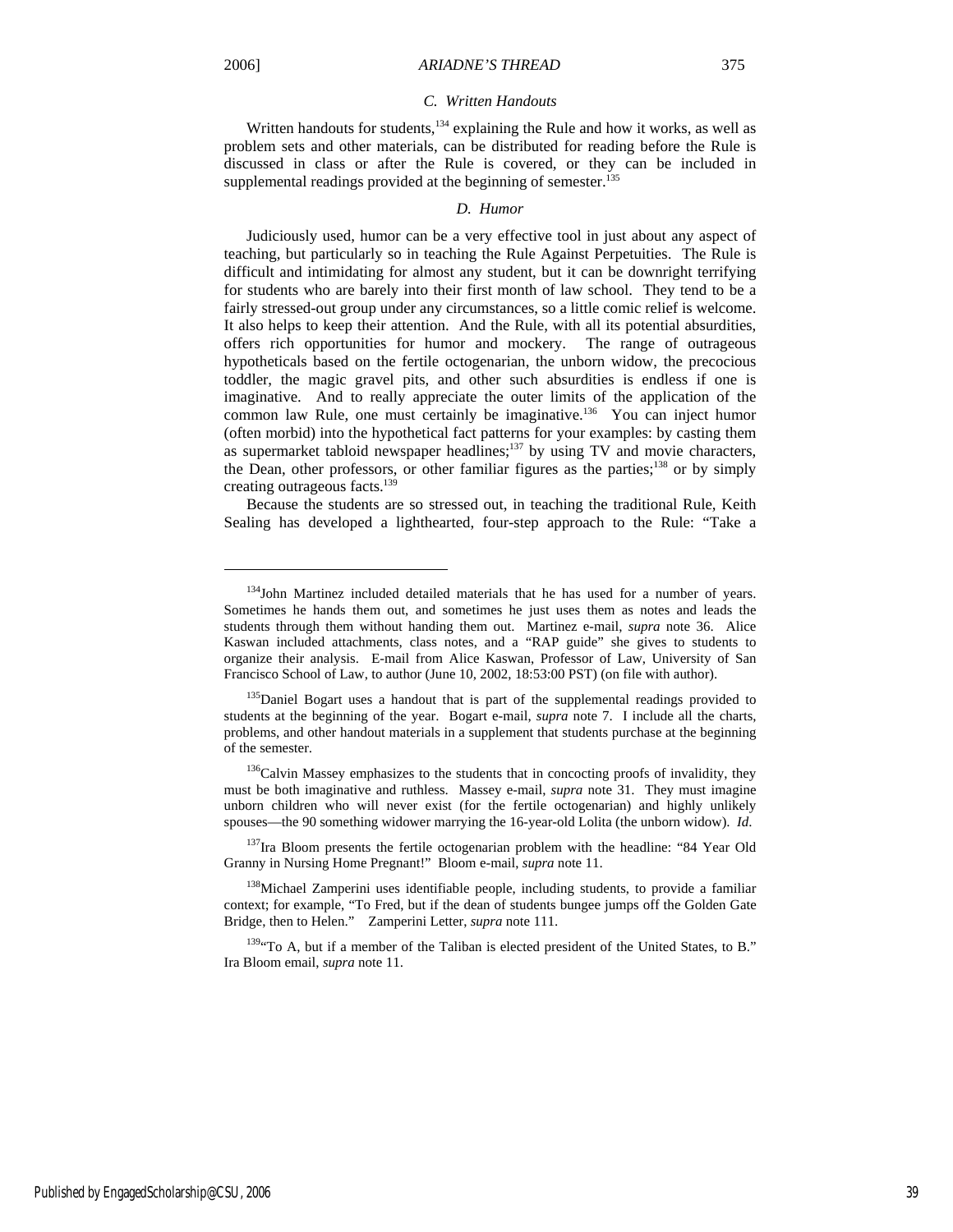snapshot, have some babies, kill 'em all, and wait twenty-one years."<sup>140</sup> Michael Zamperini tries to treat RAP and future interests in general in a mocking, humorous way. Such an attitude lets students know that these are old doctrines, some of which have been abolished, but which are still understandable.<sup>141</sup> Ira Shafiroff adopts the deadpan approach: He starts by simply reciting the Rule and then asking, "Any questions?" which elicits nervous laughs from students.<sup>142</sup> There are several imaginative approaches to encourage the students to memorize the Gray statement of the Rule. David Crump has two thirds of his students chant a rhyming version of the Rule, while the other one third performs as the rhythm section; $^{143}$  and apparently at least one professor wears a T-shirt to class with the full Rule stated on it.<sup>144</sup> Sherri Burr uses a game that she invented called "future interests jeopardy," where she divides the students into three-person teams, with each team supplying one representative to answer questions about the subject.<sup>145</sup>

### *E. Popular Culture References*

Everyone agrees that *Body Heat*146 is a sexy movie, but of little use except to pique student interest. The movie is used by a few teachers, not because of its penetrating insight but because it is so rare to have a mainstream movie with a plot that centers on the Rule Against Perpetuities.<sup>147</sup>

140Sealing e-mail, *supra* note 121.

<sup>143</sup> E-mail from David Crump, Professor of Law, University of Houston Law Center, to author (June 20, 2002, 18:47:00 PST) (on file with author). He says, "it doesn't sound very good"—but at least the students can state the Rule correctly on an exam. *Id.*

144Rob Natelson thought the professor was at Loyola, Chicago. Natelson e-mail, *supra*  note 22. Professor Natelson and others think the T-shirt should have been a "vest."

<sup>145</sup>Letter from Sherri L. Burr, Professor of Law, University of New Mexico School of Law, to author (Feb. 19, 2003) (on file with author). The winning team gets a prize—a University of New Mexico pen or cup. She says they have fun while learning the subject, and playing a game cements their knowledge. Of course, the "fun" aspect of learning can be overstated. *See* note 14 and accompanyting text for Pat Randolph's response to Maura Flood's inquiry about teaching the Rule. He is concerned that efforts by many faculty to make the classroom experience less stressful for both themselves and the students can create an expectation in the students that it is not their job to learn. He has his "set of jokes, stories, bits, and entertainments," but he also tells students that he expects them to learn by reading, that his job is to build upon what they have read, not to tell them what they have read. He also reminds them that if all of this were really easy, no one would pay them to do this in law practice. Randolph posting, *supra* note 14.

<sup>146</sup>BODY HEAT (The Ladd Company 1981) (written and directed by Lawrence Kasdan, starring Kathleen Turner and William Hurt).

<sup>147</sup>E-mail from Carl Oppendahl, Adjunct Professor of Law, University of Denver Law School, to author (Mar. 13, 2002, 14:32:00 PST) (on file with author). Frederic White tells his students, somewhat facetiously, to rent *BODY HEAT*, but warns them that the movie still doesn't get the application of the Rule right. White e-mail, *supra* note 121. Adam Scales admits that the movie is pretty peripheral and that it misstates RAP, but says no article would be complete without it. He adds, "and Kathleen Turner rocks." E-mail from Adam F. Scales, Assistant

<sup>141</sup>Zamperini letter, *supra* note 111.

<sup>142</sup> Shafiroff e-mail, *supra* note 22.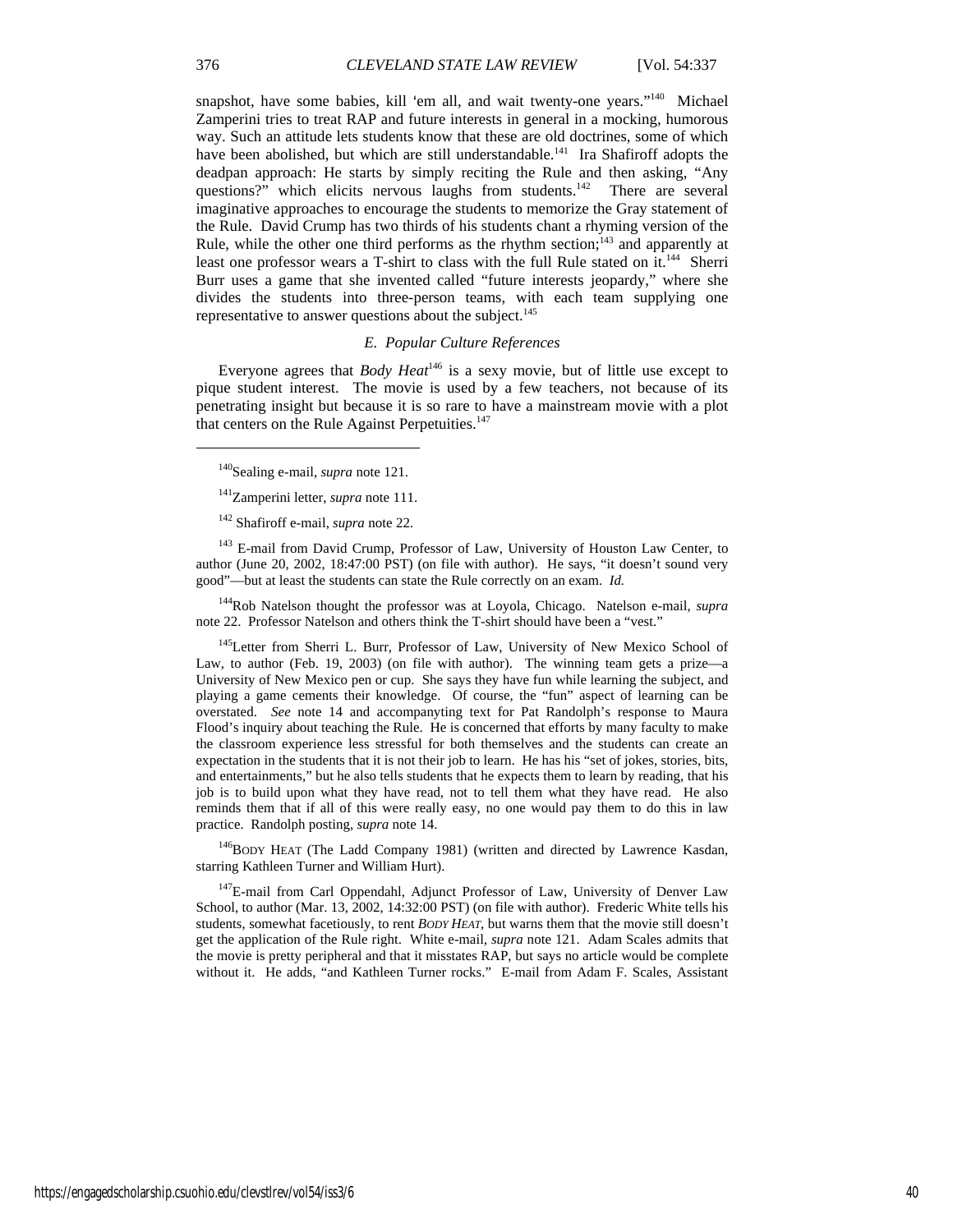Stephen Griffin shows a clip from *Body Heat*, and then challenges the students to construct a grant that fits the facts of the movie but does not violate the Rule. The students must turn in their efforts, which he analyzes and then chooses the best or most interesting solutions to discuss in class. This approach guarantees that students will remember the Rule because they like movies, and at least begin to grapple with the intricacies of the Rule.<sup>148</sup>

Other popular culture references appear to be rare,<sup>149</sup> but I can imagine some good hypotheticals based on some of the absurdities that seem to occur regularly on contemporary television reality shows.

#### *F. Secondary Sources*

Because of time constraints, it is simply not possible to spend as much time on the Rule in class as many students want or need. Therefore, many teachers recommend additional resources for students who want to better understand the Rule.<sup>150</sup> The classics among these recommendations are the old Barton Leach Harvard articles,<sup>151</sup> which many teachers still find valuable.<sup>152</sup> More current

148Griffin e-mail, *supra* note 117. He says the one thing they remember is the movie.

<sup>150</sup>A short bibliography of secondary sources recommended by various teachers is attached as Appendix B.

<sup>151</sup>Leach, *supra* note 55. The Leach article is "tough going for some [but it] is still a solid introduction to the field." White e-mail, *supra* note 121. The sequel, W. Barton Leach, *Perpetuities: The Nutshell Revisited*, 78 HARV. L. REV. 973 (1965), is also useful.

<sup>152</sup>Gail Frommer required her students to read Leach's classic law review articles. E-mail from Gail Frommer, Professor of Law, Whittier Law School, to author (Feb. 27, 2003, 12:11:00 PST) (on file with author). Although John Strong's coverage of the Rule was minimal, he did use some simple examples from Leach's article. E-mail from John Strong,

Professor of Law, Washington and Lee University, to author (Mar. 13, 2002, 15:07:00 PST) (on file with author). In what I must assume is a tongue-in-cheek response, Bob Verchick said that he thought the most important reason for understanding RAP is that it is the only way to appreciate the plot twists in "that great whodunit film, *Body Heat.*" Posting of Robert R.M. Verchick, Professor of Law, University of Missouri-Kansas City School of Law, verchickr@unkc.edu, to PropertyProf@lists.washlaw.edu (Dec. 4, 2002, 09:46:00 PST). He actually shows a scene from the film in class, but "that is only for dessert." He makes them "eat the spinach first." *Id.* Pat Randolph has another take on the film. He mentions the film and at one time had it running on the TV in the back room when he invited the class to his home for parties. Randolph posting, *supra* note 14. But he wonders about the political correctness of the film in the modern era; there are persons of both genders who would find the film offensive with its "stereotypes of the femme fatale and the testosterone helpless male." He wonders if assigning the film today would constitute harassment. *Id.*

<sup>&</sup>lt;sup>149</sup>Blake Watson's one attempt to provide a shortcut for RAP met with puzzled looks. His shortcut involved an allusion to a song that was a "one-hit wonder" in 1969 by ZAGER & EVANS, *In the Year 2525, on* 2525(EXORDIUM & TERMINUS) (RCA Records 1969). With the exception of one older student, the students did not get the musical reference. So he changed the shortcut to the 900-year rule: If it can vest 900 years from now, it violates RAP. E-mail from Blake Watson, Professor of Law, Dayton School of Law, to author (June 10, 2002, 10:38:00 PST) (on file with author). Anyone who has been teaching for a while can certainly relate to his experience with pop culture references from the 1960s and the mystified looks from contemporary students.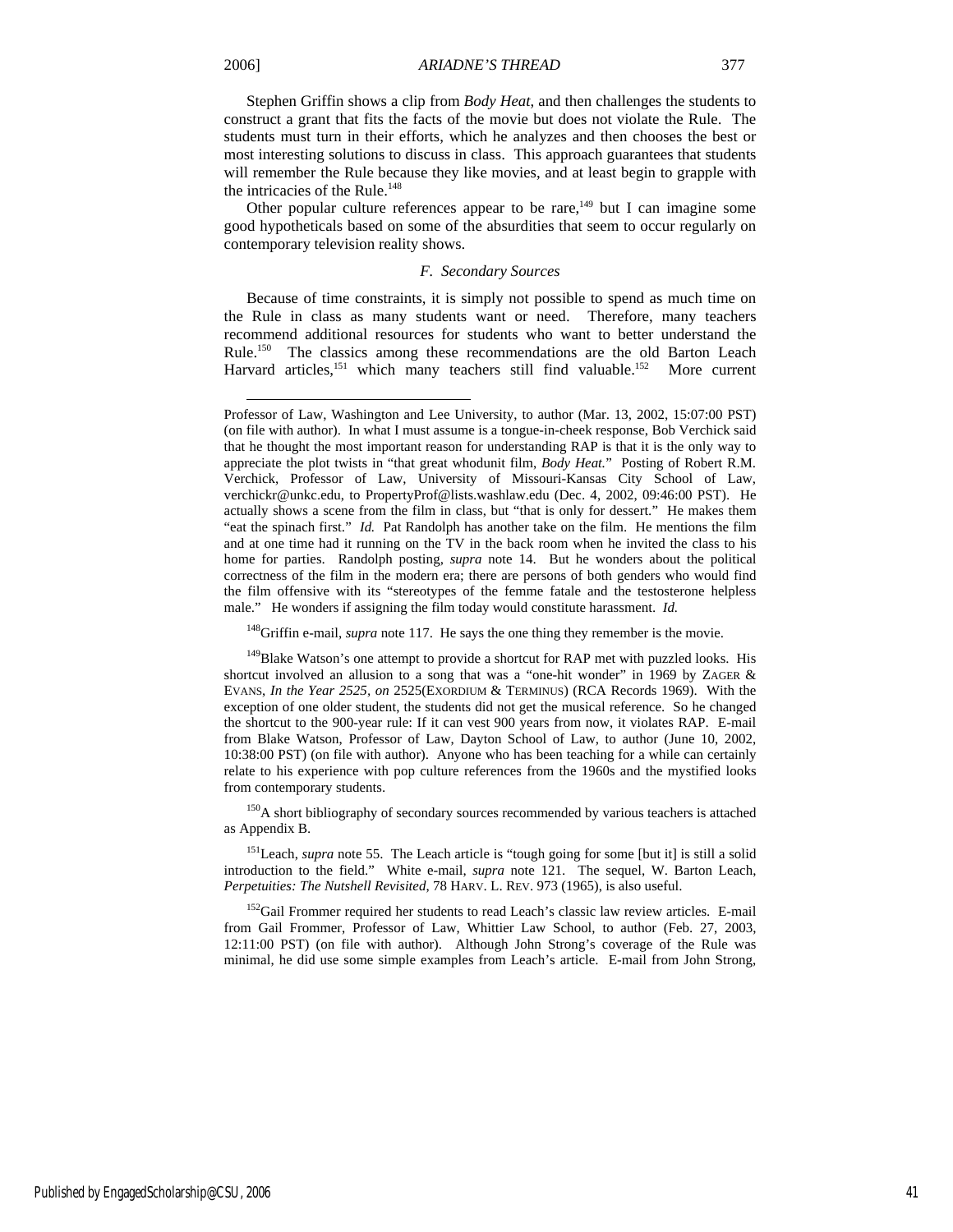secondary sources that were mentioned by a number of teachers are the future interest workbooks by John Makdisi and Daniel Bogart;<sup>153</sup> Robert Laurence and Pamela Minzner;<sup>154</sup> Charles Nelson and Peter Wendel;<sup>155</sup> Linda Edwards;<sup>156</sup> and Frederic Schwartz,<sup>157</sup> respectively.<sup>158</sup> Several people also found Carolyn Frederic Schwartz,<sup>157</sup> respectively.<sup>158</sup> Featheringill's article on her step-by-step approach to the Rule helpful.<sup>159</sup>

Because everyone seems to agree that the best way to learn RAP is by problems, exercises and drill, some teachers have moved away from detailed, in-class coverage of RAP and future interests and toward a programmed learning approach, such as CALI.<sup>160</sup> Although programmed learning would not be the best approach to many law school subjects, it seems to work reasonably well for learning the Rule Against

<sup>153</sup> MAKDISI & BOGART, *supra* note 111. Pat Randolph has used several different workbooks, and he finds Makdisi [he referred to an earlier edition, authored by Makdisi alone] the most accurate. The text has lots of examples and very condensed text. Although it is difficult for students to get through the text the first time, the text and problems together are much easier to review and study later**.** Randolph posting, *supra* note 14.

154LAURENCE & MINZNER, *supra* note 127. Lawrence Nolan does not teach the Rule in his Wills class because of time constraints, but he assigns his students a chapter a week out of Laurence and Minzner's guide. E-mail from Laurence C. Nolan, Professor of law, Harvard University School of Law, to author (Mar. 13, 2002, 08:48:00 PST) (on file with author).

155NELSON & WENDEL, *supra* note 109. Thomas Reed uses Nelson and Wendel as a "supplemental problem text" for all future interests and estates in both Property and Wills and Trusts. The book is "very simply (but excessively wordily) written" and includes examples and problems with answers to every problem in the back of the book. Reed e-mail, *supra* note 23. James Durham likes Nelson and Wendel (they "cover the subject with a skimpy but clear text and lots of examples") because they provide some examples with answers and reasons, and some problems with just answers, thus requiring students to supply the analysis and reasons. Durham e-mail, *supra* note 41.

156EDWARDS, *supra* note 129.

<sup>157</sup>SCHWARTZ, *supra* note 104. Of all the student guides he reviewed, my research assistant found this text the most helpful.

<sup>158</sup>Diane Klein encourages her students to use "any and every supplement" without endorsement because students need to find someone who speaks their language. Klein e-mail, *supra* note 13.

159Featheringill, *supra* note 12.

<sup>160</sup>CALI: Lessons for Law Students, Center for Computer-Assisted Legal Instruction CD-ROM, 17th ed. 2004.

Professor of Law Emeritus, James E. Rogers College of Law, University of Arizona, to author (July 1, 2002, 14:44:00 PST) (on file with author); Leach, *supra* note 55. Robert Parella does not teach the Rule at all in Property, but rather in the Trusts and Estates course, where he uses Leach's original article as the primary source. E-mail from Robert E. Parella, Professor of Law, St. John's University School of Law, to author (June 24, 2002, 09:21:00 PST) (on file with author). Besides the two Leach articles, Lucia Silecchia suggests her students read Jesse Dukeminier, *A Modern Guide to Perpetuities*, 74 CAL. L. REV.1867 (1986). Silecchia letter, *supra* note 60. Craig Oren also suggests the Dukeminier article as an excellent reference. Oren e-mail 2, *supra* note 37. Although I have never required the class to read law review articles on the RAP, I found both of the Leach articles, as well as the Dukeminier article, extremely valuable for my own understanding when I first began teaching the Rule.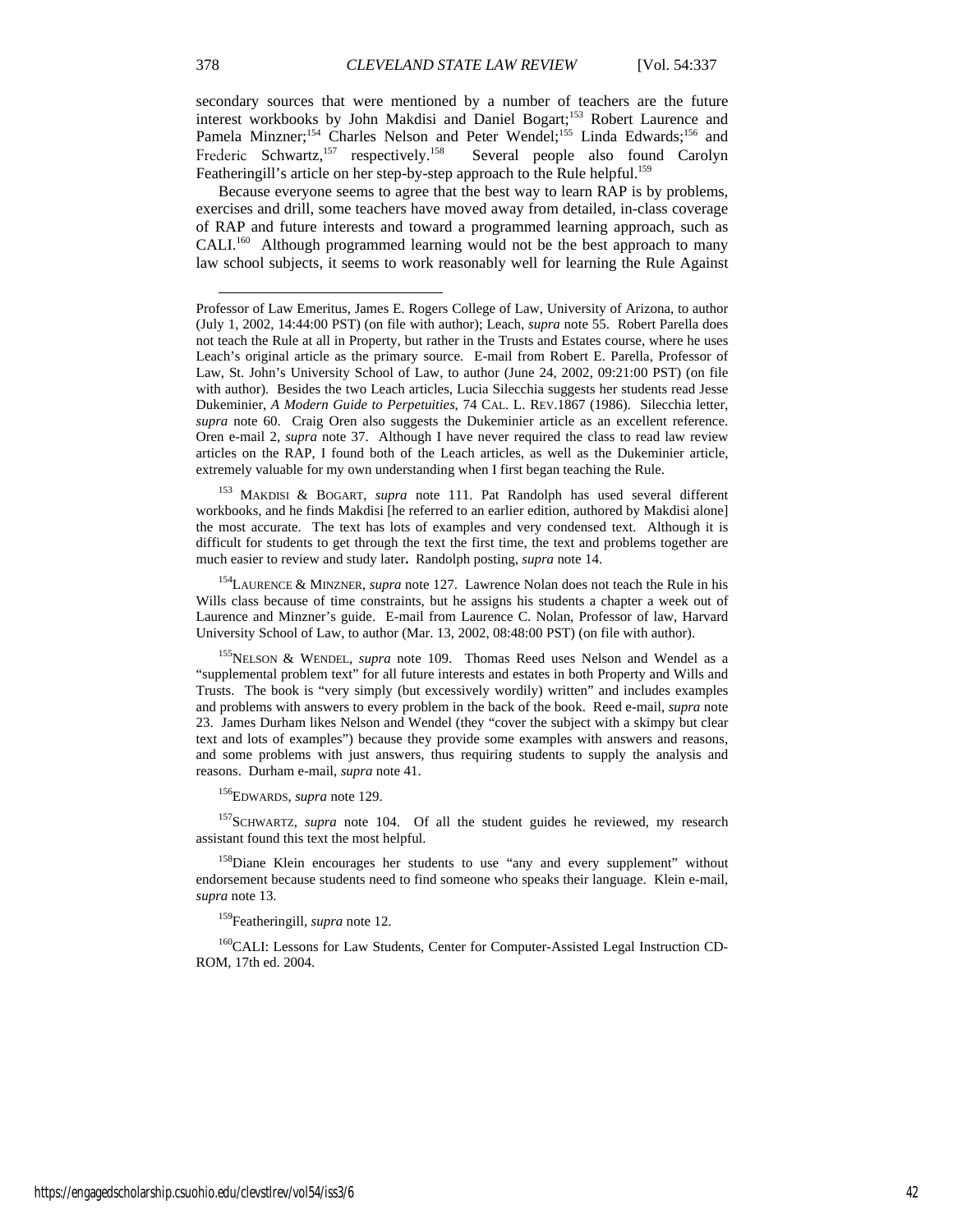j

#### VI. AVOIDING COMMON SOURCES OF STUDENT CONFUSION

Potential sources of confusion for students when they first encounter the intricacies of the Rule Against Perpetuities are legion. Many of the common ones have already been mentioned, but a checklist of pitfalls is useful. Among many others, these include the initial determination of whether to apply RAP; the all or nothing analysis required for a class gift; the difficulty of determining the perpetuities time period for a given interest; what it means for different types of interests to vest; the irrelevance of the common law Rule to events that actually occur after the creation of the interest; the difference in meaning between lives in being, measuring lives, and validating lives; how to determine a validating life; the significance of an afterborn child; the medical and biological impossibilities that the Rule forces us to accept; and too much complexity in explanation or examples.

#### *A. Application of RAP*

Students often confuse the following three statements: "RAP does not apply"; "RAP applies, and the interest is valid, but it fails"; and "RAP applies, and the interest is void." These statements are not synonymous or interchangeable, as students sometimes assume. "RAP does not apply to this interest" means because the interest is not a contingent future interest, there is no RAP issue at all. "RAP

<sup>163</sup>It may be most useful to assign the CALI exercises at the beginning of the coverage of the Rule, perhaps after a brief, in-class explanation.

<sup>&</sup>lt;sup>161</sup>Rob Natelson uses his own programmed learning system (similar to CALI), which has vastly increased comprehension. Natelson e-mail, *supra* note 22. Believing students must be able to work through the elements at their own pace with feedback (which works best outside of class), June Carbone developed a simple computer program designed to take the students through the analysis. Carbone e-mail, *supra* note 89. She focuses on Dukeminier and Krier's examples and problems. *See* DUKEMINIER & KRIER, *supra* note 68. She thought their material was too difficult when she first started teaching, but once she understood the material better herself, she realized their problems effectively cover the terrain. Carbore email, *supra* note 89. She now supplements by greater explanation but not different assignments*. Id*.

<sup>&</sup>lt;sup>162</sup>Richard McLaughlin replaces in-class discussion of RAP by requiring the students to learn the topic in the computer lab with the CALI exercises. E-mail from Richard J. McLaughlin, Lecturer and Associate Professor of Law, University of Mississippi Law Center, to author (June 11, 2002, 08:06:00 PST) (on file with author). He gives the students an introduction to the basics in class, and then gives them two days off to do the computer exercises. The students like the fact that they can work at their own speed and review sections of the tutorial if they find it necessary. He then answers any questions they have in his office, which is less intimidating for most students than asking questions in class. *Id.* Byron Cooper, on the other hand, uses the CALI exercises in conjunction with detailed, in-class analysis of the problem sets he has created. Cooper e-mail, *supra* note 123. Most of his students find the CALI exercises very helpful. "[T]he middle range students really seem to understand the Rule better after they have done the exercises." *Id.* After trying several approaches to teaching the Rule, Harvey Feldman now assigns the CALI exercises before covering his own problem sets with his students. Feldman e-mail, *supra* note 11.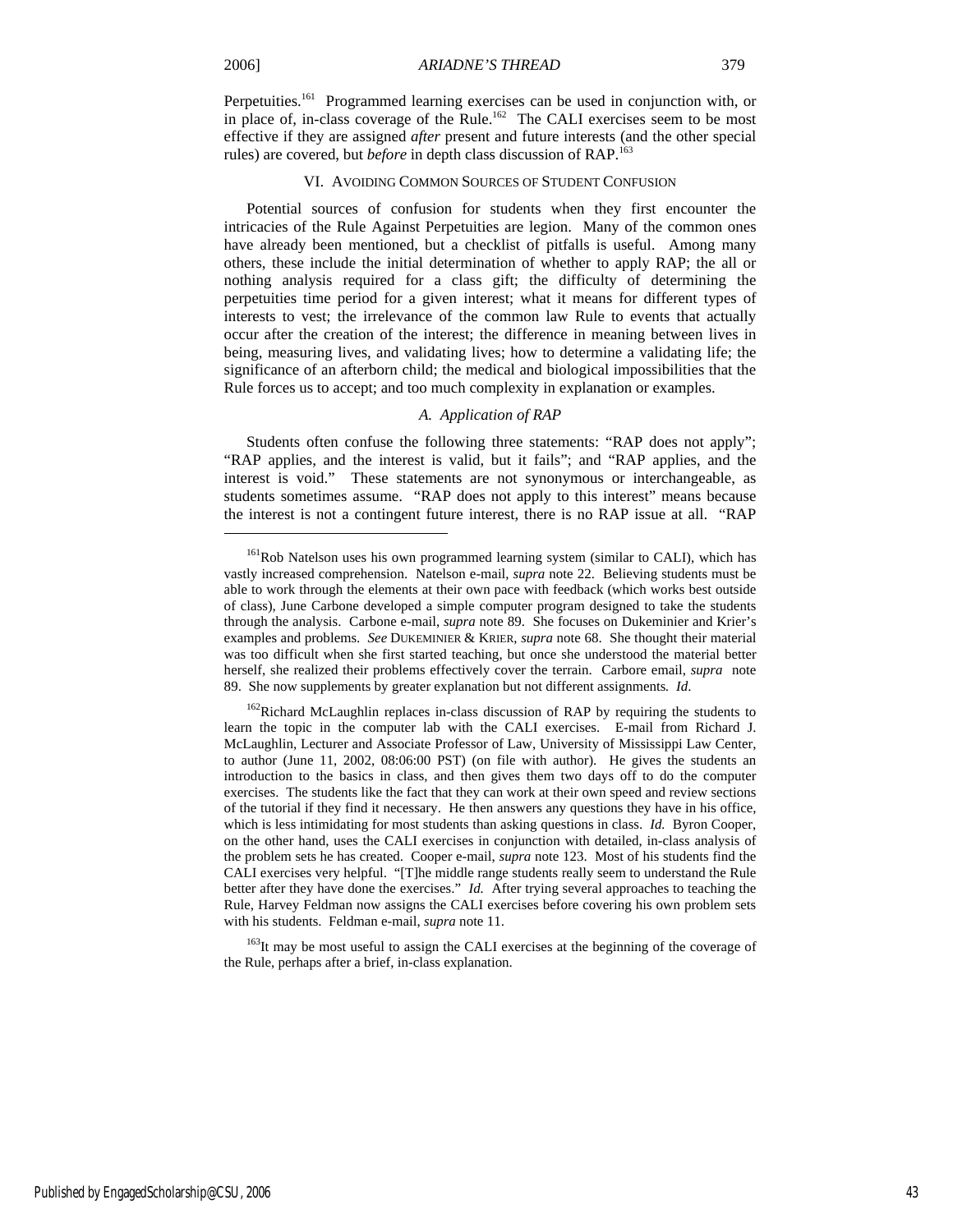applies to this interest, and the interest is valid, but it fails" means the interest is a contingent future interest, which must be analyzed under RAP. When it is analyzed, it does not violate the Rule because it is certain to either vest or fail within the required time, but the interest then ultimately fails to vest. "RAP applies, and the interest is void" means the interest is a contingent future interest, which must be analyzed under RAP. When it is analyzed, it does violate the Rule because it is not certain to either vest or fail within the required time.<sup>164</sup>

### *B. Too Much Complexity*

Because you can rely on the fact that every student's first exposure to the Rule Against Perpetuities will be confusing, it makes sense to keep the presentation in Property simple and organized and stick to the basics in examples and problems.<sup>165</sup> Avoid complicated, obscure applications of the Rule, which should generally be left to upper-level courses like Wills and Trusts.<sup>166</sup> Therefore, avoid examples and problems involving options, powers of appointment, class gifts, $167$  or all of these. The classic but obscure hypotheticals<sup>168</sup> are most useful in emphasizing the absurdity of results under the common law Rule, or in demonstrating the ruthlessness and imagination required in applying the common law Rule. Because it is very easy to miss the forest for the trees when first encountering RAP, it is wise to avoid too much detail at the preliminary explanation stage. You can always add complexity at the feedback stage or in response to questions after students have spent some time working problems on their own.<sup>169</sup>

166Singer e-mail, *supra* note 23. Professor Singer does just basic applications in first-year Property, focusing on executory interests because they are easier to understand and apply the Rule to than contingent remainders. He also includes a problem that requires doing policy analysis and legal argumentation rather than rigid application of the Rule. *Id.*

<sup>167</sup>In Property, Roger Andersen teaches the Rule in regard to defeasible fees, but does not even touch class gifts because without knowing the class closing rules, students get lost easily. Andersen e-mail 2, *supra* note 109. Several others, however, do cover class gifts. The dilemma regarding class gifts is that you can simplify your presentation considerably if you avoid class gifts, but focusing on class gifts enables you to show much more easily how an afterborn child can invalidate a gift to an entire class. No such problem presents itself in regard to options and powers of appointment. With a possible exception for inclusion of *Symphony Space,* 666 N.E.2d 799, the Rule as applied to options and powers of appointment is and should be beyond the scope of most first-year Property courses.

<sup>168</sup>Of the unborn widow, the fertile octogenarian, and the precocious toddler ilk.

<sup>169</sup>When teaching the mechanics, Donald Gjerdingen sticks to the basics and the classic traps. You can always make it harder, but students can learn eighty-five percent of what they need to know by studying just a few basic problems. Gjerdingen e-mail, *supra* note 90.

1

<sup>&</sup>lt;sup>164</sup>Students often have trouble separating failure of a gift from a violation of the Rule. Feldman e-mail, *supra* note 11.

<sup>&</sup>lt;sup>165</sup>Jeffrey Stake uses a very simplified, straightforward approach that works well for him and his students. Stake e-mail, *supra* note 52. He rewords the Rule to state, "an interest is void if it might vest too late." He then breaks that statement down into each element, focusing on the fact that RAP is a matter of logical proof and the importance of searching for an "invalidating scenario" to show that the interest is void. *Id.* The virtue of this approach is simplicity. Anything that can simplify the Rule and streamline it for students is apt to work more effectively than otherwise.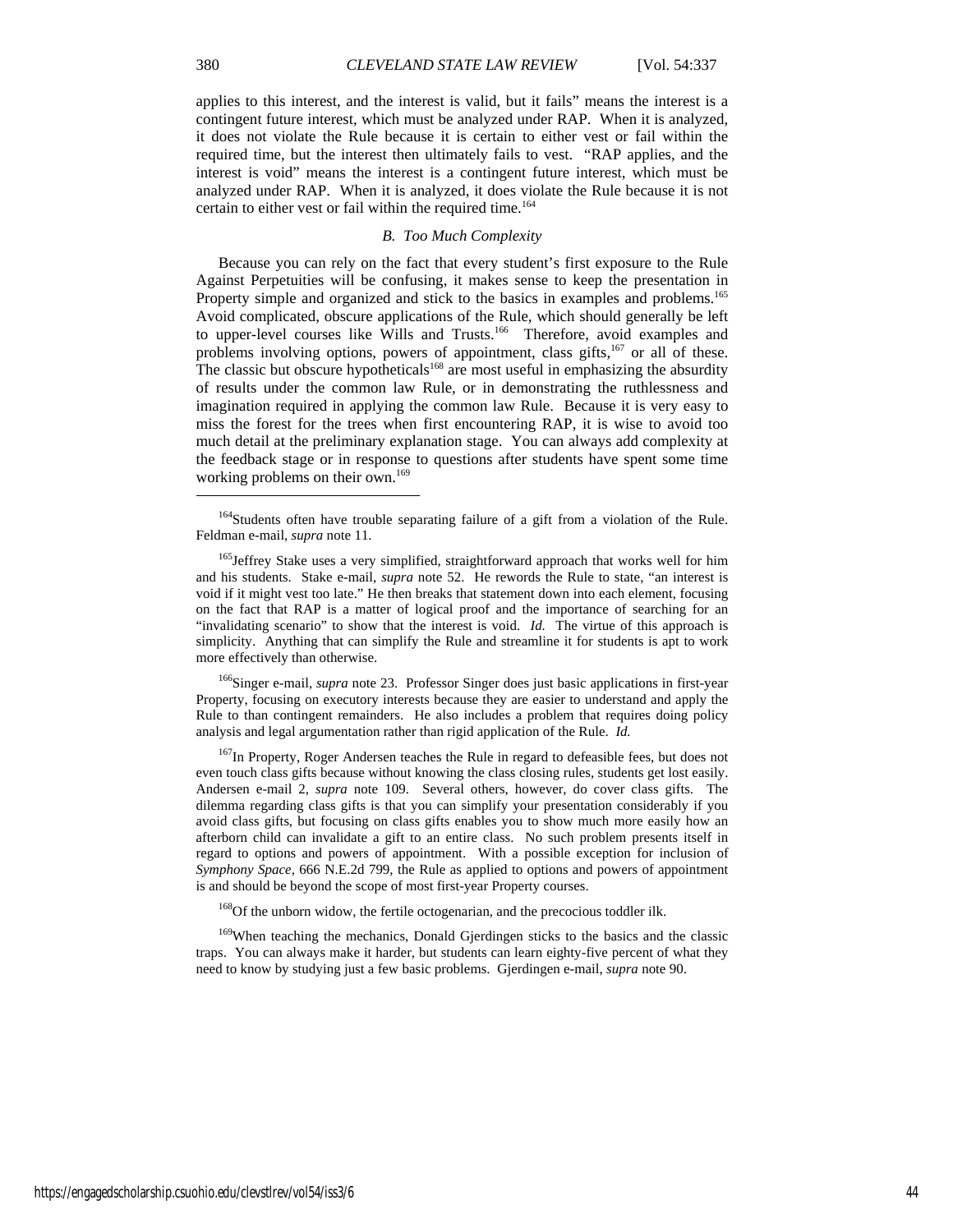It is also helpful to students to use ordinary language in explaining the concepts. Although they certainly need to know the proper technical terms, overuse of jargon in the explanation will likely lose them. By the time students can mentally process what you mean by a turgid, jargon-laden, but correct statement—"you should identify one life in being for which the determination of vesting must be made within the perpetuities period, or, if you cannot, you must show that there is no life in being that will assure the determination of vesting within the perpetuities period"—you will be several paragraphs beyond in your explanation, but they will not be with you. If you lose them at this early stage, then you may never get them back.

#### *C. Measuring Lives, Validating Lives, Vesting, and Afterborns*

Any discussion of the Rule necessarily involves a focus on what it means for a contingent interest to "vest." The contingent interest must be certain to vest or fail within the time limit: the lives in being plus twenty-one years. Most approaches to teaching the Rule involve a discussion of the concepts of vesting and of measuring/validating lives. But because the concept of measuring or validating lives is so confusing for many students, some teachers avoid discussion of validating lives entirely and focus only on vesting.170 Carolyn Featheringill's article on her step-bystep approach to the Rule adopts a four-question approach that avoids measuring lives language entirely and focuses instead on vesting.<sup>171</sup> She deliberately avoids the term measuring lives because it is a major contributor to the complexity inherent in the Rule and a primary source of student confusion. "For many students, knowing which members are measuring lives requires an application of the Rule before it is fully understood."<sup>172</sup> As she notes, the result is often chaotic.

A variation of this approach is to delay the search for validating lives. Because it is very hard for students to understand the concept of a measuring life if they focus first on who is alive at the creation of the interest (that is too broad a group to get a sense of who should be considered), Robert Wilcox focuses first on those who were

<sup>172</sup>*Id*. at 167.

<sup>&</sup>lt;sup>170</sup>The cornerstone for the Rule is a sound understanding of the concept of vesting. Diane Klein does not emphasize measuring lives, which is hopelessly confusing to most students. Klein e-mail, *supra* note 13. Instead, she focuses on attempting to generate a situation that will result in remote vesting and invalidation. Students must always be reminded at every stage of the difference between failure to vest and remote vesting. She presents numerous formulations of the Rule including "must vest, if at all" and "must vest or fail." Her approach to generating counter examples usually involves killing everyone in the world (often except for a pregnant woman), so students can imagine cutting off all the lives in being at once. *Id.*

Greg Smith focuses on vesting and the perpetuities period. Letter from Gregory N. Smith, Professor of Law, Louisiana State University, to author (Apr. 3, 2003) (on file with author). Once an interest has been identified that implicates the Rule, he asks, when will vesting happen, if ever? Once that question is answered, he asks if the vesting is certain to be resolved within the perpetuities period. He emphasizes that the Rule does not require vesting; it requires certainty. In discussing the perpetuities period, it is impossible to avoid some discussion of people who are alive at the effective date of the gift. But without referring to measuring or validating lives, apparently some confusion is avoided. "It is kind of fun, really, once you get the hang of it." *Id.*

<sup>171</sup>Featheringill, *supra* note 12.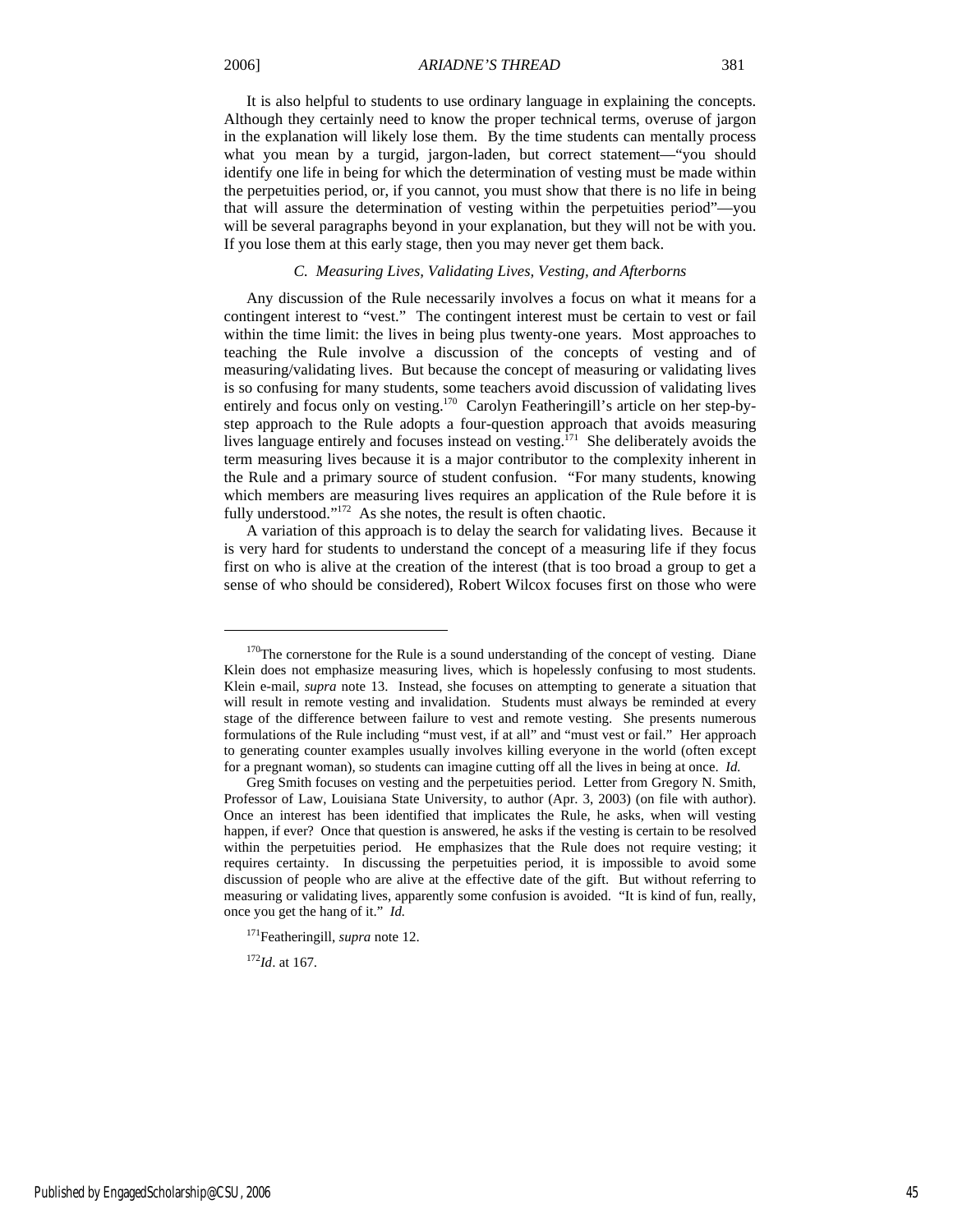alive at vesting.<sup>173</sup> Calvin Massey tells students not to start looking for validating lives as the first order of business. They will find all the possible validating lives or absence thereof when they start thinking about when the identified uncertainties will be removed, inasmuch as validating lives must be germane to the grant.<sup>174</sup>

Steven Semeraro avoids discussion of validating or measuring lives by using a three-step approach that focuses on the concept of an afterborn child.<sup>175</sup> After identifying all contingent interests, ask whether the contingent interest could vest in an afterborn child. If the answer is yes, then ask if the contingent interest could vest more than twenty-one years after the birth of the afterborn. In order for the students to see how this works, they must of course assume that when the afterborn is born, everyone else who was alive at the effective date of the instrument then dies. As long as students understand what an afterborn is, and that they must kill off everyone who was alive at the effective date of the instrument as soon as the afterborn is born, this approach does simplify the Rule somewhat as it avoids the confusion of measuring lives, lives in being, and validating lives.

174Massey e-mail, *supra* note 31. For the perpetuities period, Craig Oren asks the students: What is the least you would have to do to prove that the interest would not be contingent too late? Oren e-mail 1, *supra* note 37. The answer is to find a person in existence at the time the interest was created, about whom you can say that the interest cannot possibly vest more than twenty-one years after that person's death. Students then realize that that person must be someone logically related to whether or when vesting occurs. *Id.* 

<sup>175</sup>Steven Semeraro, Associate Dean and Professor of Law, Thomas Jefferson School of Law, Property class Lecture at the Thomas Jefferson School of Law (Mar. 5, 2002); Interview with Steven Semeraro (Mar. 5, 2002). An afterborn, of course, is someone born after the effective date of the gift. The problem of an afterborn child usually comes up anyway, often in response to a student question or an explanation of why a student response is wrong. The afterborn problem illustrates that if the members of a class are to be used as validating lives, then the class must be closed.

<sup>&</sup>lt;sup>173</sup>E-mail from Robert Wilcox, Professor of Law, University of South Carolina, to author (June 28, 2002, 06:54:00 PST) (on file with author). There are several key areas that cause students problems. First, they often fail to start by making sure they understand exactly why an interest is not fully vested. Second, they identify the latest vesting event in a way that does not suggest to them all possible measuring lives. Third, they are confused by the twenty-oneyear part of the Rule. To address these concerns, Professor Wilcox makes the students identify the exact nature of the interest they are considering for RAP, including stating the event that will cause the interest to vest. He then makes them identify the latest possible vesting time and asks who will be certain to be alive at the latest event or a moment before and who else, if anyone, will be alive twenty-one years prior to the latest possible vesting date. Then he asks if any of the people identified in the previous two questions are alive today at the creation of the interest. Students "still make plenty of errors," but this works fairly well for him. *Id.* By focusing on the people who affect vesting and thus will be alive at the end of the period, he reduces the number of people to consider as measuring lives. When students experience difficulty as things become more complicated, he goes back to a few very basic examples that he knows the students will get right. When nearly all of them give the right answers, he points out that they obviously know the law. The difficulty is not their understanding of the law. It is their understanding of the facts and their ability to answer the questions correctly. This seems to give them some hope that they will get it eventually. *Id.* His is an interesting approach, but my concern is that there is so much illogic in this Rule to begin with; having the students go through it backwards may just add to the confusion.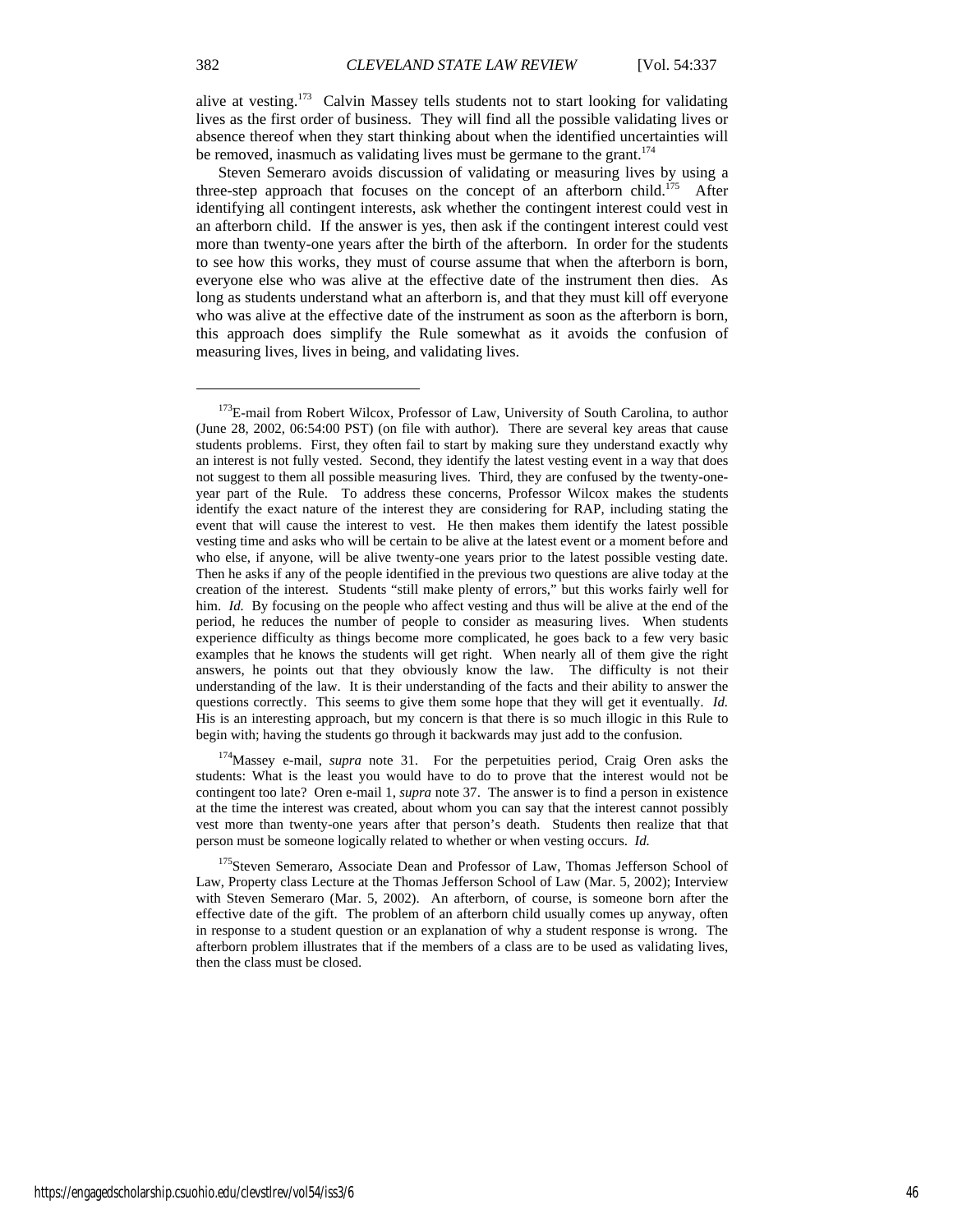#### *D. The Rule Is Inconsistent and Defies Legal Common Sense*

The Rule Against Perpetuities has been excoriated as illogical, inconsistent, needlessly complicated and confusing, hopelessly rigid, defying common sense, and subject to brainless application. It is no wonder students have difficulty with it. Although perhaps overstated, all of these criticisms have some merit.<sup>176</sup>

Donald Gjerdingen developed his own supplemental materials to teach the Rule because no existing materials worked for him. None of them addressed the most obvious source of students' trouble with the Rule—it goes against the legal commonsense of other law school courses. Too many people focus on the mechanics of the Rule (which should be the *second* part of the discussion) without first talking about why the students have such trouble with it. When he addresses the sources of the confusion first, the mechanics become much easier. $177$ 

For Aaron Schwabach, "It's just math—a little bit of logic, a littler bit of arithmetic. The problem is that [in Gray's statement of the Rule] the logical premises are hidden and not intuitively obvious-not common sense."<sup>178</sup> After looking at *Jee v. Audley* and some of the problems, he sets these premises out for the students: Every person alive can always get married (or divorced). Every person alive can always have children. Every person alive can die at any moment.

For Robert Flores, one of the more illogical aspects of RAP is the separation between fundamental laws of nature and mere common sense. You may rely on the former, but you may not rely on the latter. For example, it is a law of nature that you cannot make or bear children before you are born or after you die, but it is mere common sense that you cannot make or bear children when you are very young or very old.<sup>179</sup>

<sup>177</sup>Gjerdingen e-mail, *supra* note 90. His lengthy handout includes both a checklist and a clear explanation of all the ways in which the Rule defies legal common sense—those traditional stumbling blocks that are the source of many of the problems for students in understanding the concepts of the Rule. It includes all manner of questions from students about the complexities of the Rule. This is not simply a series of steps, but actual explanations. His observation about the difficulty of learning material that does not comport with logic and common sense is right on point. You can analogize this aspect of the Rule to other concepts in Property where common sense does not prevail and the concomitant difficulty students have with those areas; for example, the recording acts. His materials are an excellent and understandable summary, but perhaps a little too much detail for any but the most intrepid student.

178 Schwabach e-mail, *supra* note 24.

179Flores e-mail, *supra* note 23. But as my colleague Aaron Schwabach noted, "The laws of nature are undergoing revision—every time I've taught RAP, a student has brought up the frozen-embryos problem." Schwabach e-mail, *supra* note 24. When my students bring up the

<sup>&</sup>lt;sup>176</sup>Dennis Karjala mentions the Rule only to point out its inconsistencies, particularly the fact that it does not apply to future interests in the grantor, which may be of extremely long duration. E-mail from Dennis S. Karjala, Professor of Law, Sandra Day O'Connor College of Law, Arizona State University, to author (June 26, 2002, 11:24:00 PST) (on file with author). This area of property law is in mass confusion; two categories are barely distinguishable analytically, but their characterization has important real world effects. However, he is mystified about the trend to abolish the Rule. "I can understand the desire to make the Rule less complicated and less of a trap . . . but surely there was good policy underlying the Rule, and I don't know why we're pitching that out." *Id.*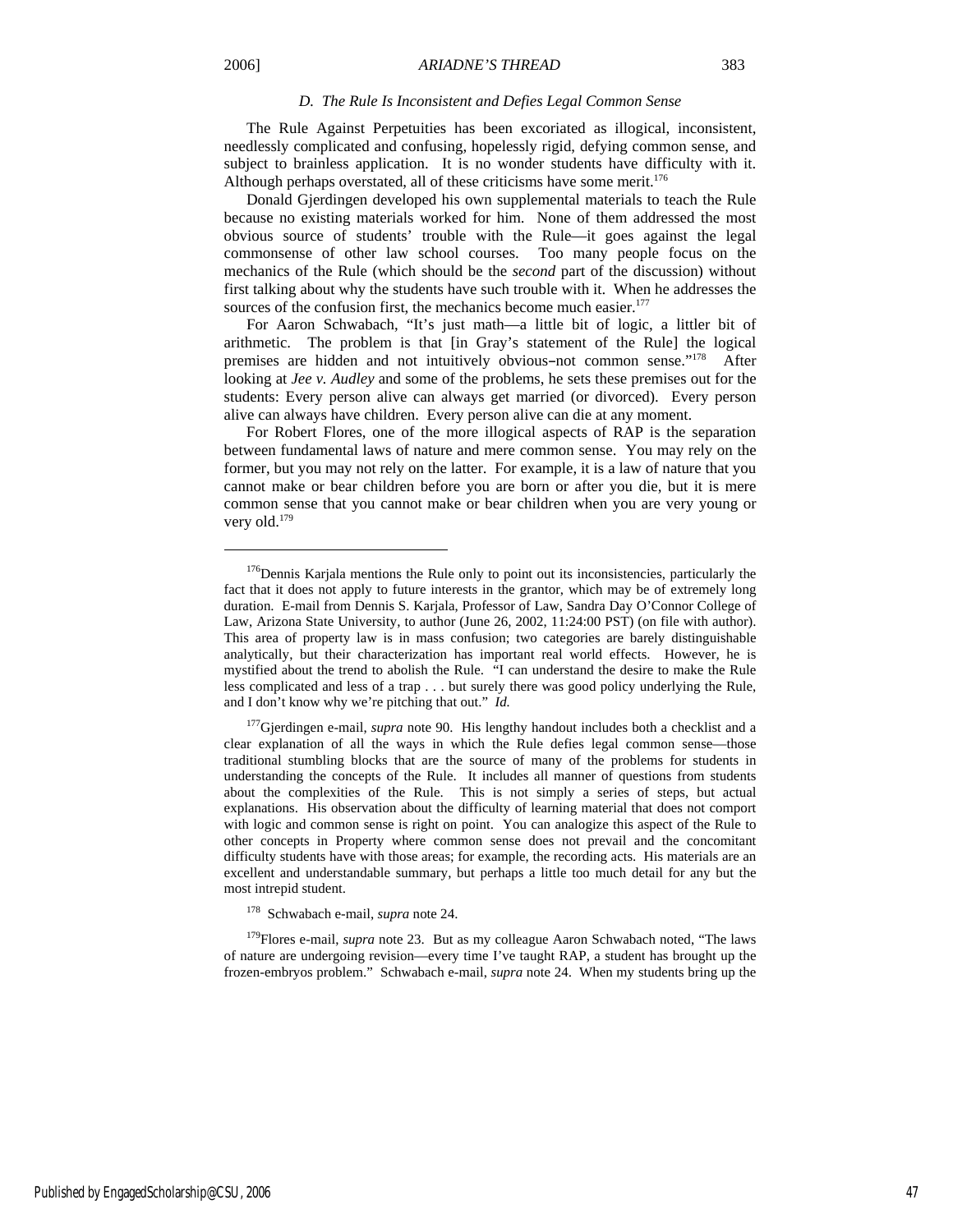The greatest conceptual difficulty for my students is actually being in the present, but having to artificially position themselves in the past and look into the future (which probably ends up being the actual present). This is neither logical nor natural nor what we usually do as human beings or lawyers. This is as great a challenge to common sense as anything about the Rule.

#### VII. REASONS FOR NOT TEACHING THE RULE

When faced with the dilemma of teaching the Rule Against Perpetuities, the solution for some is simply not to teach the Rule at all in the introductory Property course.180 By necessity, this is generally true for the schools where the Property course has been reduced to three or four credits. Even in a six-unit Property course, a number of people did not consider teaching RAP worth the time that it takes to do it well when there are so many other property topics that are more important to a practice in real estate law.<sup>181</sup> Some said that because the Rule is so difficult for firstyear students, they simply leave it to the Wills and Trusts professors to teach the Rule to third-year students.<sup>182</sup> Although this may work some of the time, I noticed in the responses that some of the Wills and Trusts professors do not teach the Rule in those courses because they assumed the students learned it thoroughly in Property. The problem, of course, is that if both attitudes exist at the same school, then students are not learning the Rule at all because each group of professors assumes (or hopes) the other will cover it.<sup>183</sup>

<sup>181</sup>At St. John's, they do not teach the Rule to first-year students because they have a required upper-level course in Trusts and Estates and they have moved coverage of the Rule to that course. E-mail from Robert Zinman, Professor of Law, St. John's University School of Law, to author (July 7, 2002, 03:22:00 PST) (on file with author). Even though the first-year Property course is six credits, it does not include the Rule. *Id.*

<sup>182</sup>Michael Zamperini has an advantage in teaching RAP in Wills and Trusts rather than Property because he can put off until the eleventh week of a fourteen-week semester the conceptual issue of documents executed now that have an effect in the future. Zamperini Letter, *supra* note 111. Students at this point understand the concept because they have been through many cases and situations, whereas first-year students at the beginning of their law school education have little experience with anything about future interests. *Id.*

<sup>183</sup>Of course, the opposite situation exists also. At some schools, students are exposed to the Rule in both Property and Wills and Trusts. Wright e-mail, *supra* note 92. Danaya Wright finds that her goals in Property are very different from those in Estates and Trusts. In Property, she wants "them to know why it is an important Rule, what happens if it is violated, and the cues for identifying the most likely problems," so she spends a day explaining how it works. The next day they do some problems "so they begin to see how open classes following open classes are likely to violate the rule." *Id.* They do a few cases which are helpful mainly to show that a violation of the Rule "can upset many expectations." *Id.* In Estates and Trusts, on the other hand, she does "a quick review in 1 day that combines what [she] covered in

intersection of RAP with cutting edge legal issues, I usually tell them that until the courts and legislatures resolve these difficult questions, they would make great law review articles.

<sup>180&</sup>quot;So few instructors bother with the Rule any longer." Pennell e-mail, *supra* note 11. Although coverage is certainly not universal, based on the responses I received for this article, this is a bit of an overstatement. Pennell indicates that RAP is found on the Aspen Publishing website rather than in the text of the Roadmap Series for Property that he co-authored with Alan Newman because they wanted to keep the text of manageable size and RAP was not considered as important as other topics. *Id.*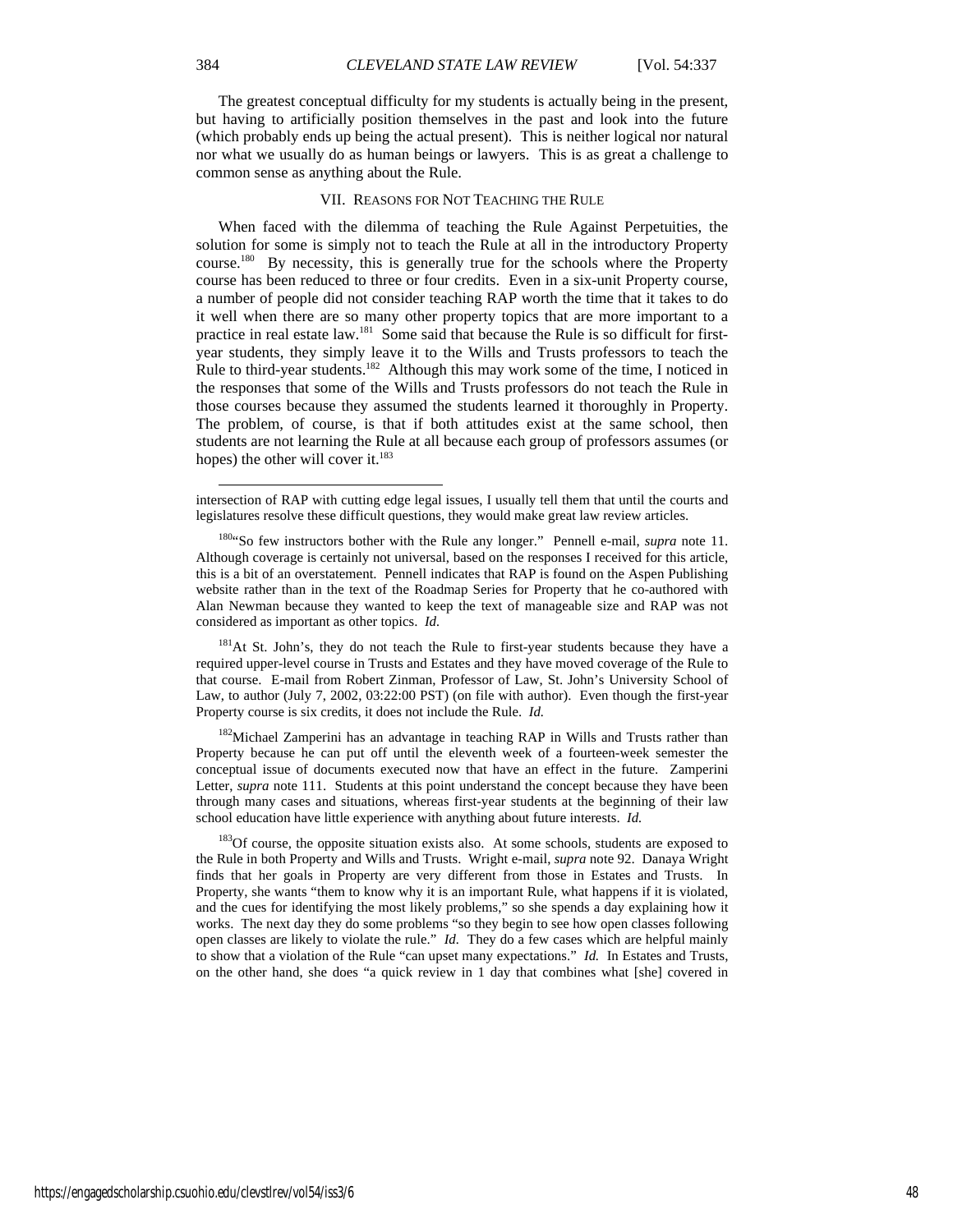There are a number of legitimate justifications for covering the Rule in advanced courses rather than in the first year Property course. Not the least among them is that it seems counterproductive as well as counterintuitive to cover what is possibly the most difficult Rule students will ever learn in their first semester of law school.<sup>184</sup>

The explanations for not covering the Rule run the gamut, with some tendency to extremes; for example, too many students never get it, or too many students spend an inordinate amount of time on it.

#### *A. Lack of Student Comprehension*

Jeffrey Pennell does not cover traditional RAP at all in his class because only about fifty percent of the students seem to get it, even when you devote a lot of class time to it. Therefore, teaching it is of dubious pedagogical value even when done right.185 Thus, he discusses only the contemporary approach to the Rule, a little policy, and how proper drafting can avoid its application. Thomas Reed does not teach the Rule in Property because "the students seem totally unable to understand the Rule and to apply it."186 William Stoebuck's experience has shown him that teaching the Rule to first year students "more confused than illumined the students. So, my advice is, do not do it at all unless you can do it rightly."<sup>187</sup> For years, Roger Andersen skipped the Rule entirely for fear that a little knowledge might be more dangerous than none in Property.<sup>188</sup>

<sup>185</sup>Pennell further explained:

Pennell e-mail, *supra* note 11.

186Reed e-mail, *supra* note 23.

<sup>187</sup>Letter from William B. Stoebuck, Professor of Law Emeritus, University of Washington School of Law, to author (July 5, 2002) (on file with author).

188Andersen e-mail 1, *supra* note 11. Lately, however, he has started doing a simple introduction. His goal is only to pave the way so it is easier when they get to Trusts and Estates. *Id.*

property in the first 2 days." *Id.* Then she spends "2-3 more days with cases that are far more helpful in picking out the problems because they are from wills with funny and complex devises." *Id.* She focuses on identifying the present interest and the future interests, asking whether the Rule is violated, and then changing the facts in many of the cases to create a violation, so she can actually bring the Rule into as many cases as possible "just so they become comfortable with it." *Id.*

<sup>&</sup>lt;sup>184</sup>John Mixon thinks that "teaching future interests in the first month or two of law school is crazy." Mixon e-mail, *supra* note 22. He reserves it until the middle of the second semester. *Id.* 

Experience tells me that either you get it or you don't. Perpetuities requires that your head work a certain way and you either 'see it' (after being shown) or you don't, and for some people an unlimited measure of effort can be invested and still the light will not go on—not because of ignorance, lack of brainpower, or poor pedagogy, but simply because those hard workers are not wired for this thinking. Period. And for them trying to push this string up that hill is the most frustrating of experiences—for little academic benefit.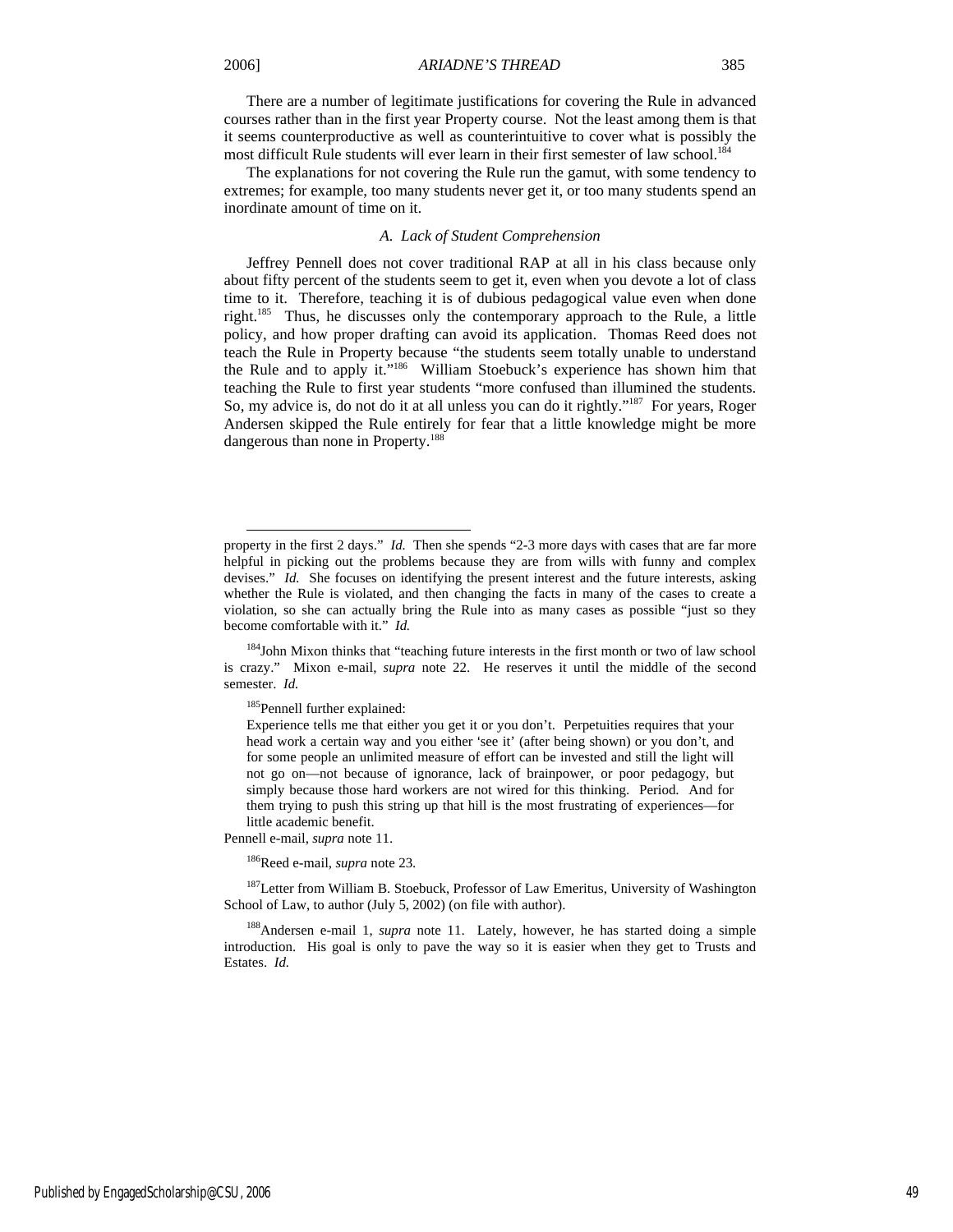#### *B. Insufficient time*

A common curriculum change at many law schools during the last quarter century has been to reduce the basic, required, first-year Property course from the traditional six units to three or four units. With such a reduction comes the question of which topics should be retained in the abbreviated first-year course and which should be left to upper-level electives. Although this debate has not yet been completely resolved, it seems that for schools where the Property course has been reduced to three or four credits, many teachers have severely curtailed or eliminated coverage of future interests and RAP in order to cover the many other property topics that are more important to a practice in real estate law.<sup>189</sup> Even in the schools that retained a six-unit Property course, a number of people did not consider teaching RAP worth the time that it takes to do it well.<sup>190</sup> The Rule Against Perpetuities comes with a lot of baggage. A decision to cover RAP is necessarily a decision to also cover the entire system of estates in land and future interests; without a thorough understanding of its underpinnings, one can never hope to fathom the complexities of the Rule. $191$ 

<sup>190</sup>Gail Frommer has not taught the Rule for years, but when she did "it took so many class hours for students to understand it, she decided that the harm (what I wasn't covering) outweighed the benefit of teaching the Rule." Frommer e-mail, *supra* note 152. John Robinson stopped teaching RAP ten years ago "because there is so much more important material to cover in Wills and Trusts law." Letter from John Robinson, Associate Professor, Notre Dame Law School, to author (Feb. 24, 2003) (on file with author).

<sup>191</sup>David McCord thought he was probably "singular" in that he does not teach RAP at all in the basic Property course because it takes a really long time to teach well both because of the complexity of the Rule itself and the common law estates system that is the necessary precursor. McCord e-mail, *supra* note 189. He might be surprised to learn that he is not so singular at all. John Applegate avoids the issue in first year Property because it cannot be done in the limited amount of time that its relative importance in that course justifies. Email from John Applegate, Executive Associate Dean for Academic Affairs and Professor of Law, Indiana University School of Law, to author (June 10, 02, 12:31:00 PST) (on file with author). Thus he spends an hour explaining what the Rule is, what it is intended to accomplish, its basic elements, and a few warning signs. *Id*. Deborah Tussey also does not teach the Rule in Property, but merely "issues a warning to students that if they plan to practice property law[,] they should check the [Rule] in their particular states." Email from Deborah Tussey,

<sup>&</sup>lt;sup>189</sup>Doing a basic cost-benefit calculus, David McCord excluded RAP and most of the system of estates from his four-unit course, although he might have decided differently if he had five or six credits. E-mail from David McCord, Associate Dean and Professor of Law, Drake Law School, to author (June 17, 2002, 09:26:00 PST) (on file with author). Other, more practical topics that were of greater importance to students "were being shortchanged or left out entirely when [he] spent the needed time on the system of Estates and RAP." *Id.* Sheryll Cashin never teaches estates and future interests to first-year Property students, but tells "them enough about the subject so that they can decide for themselves whether to take a course in Wills and Trusts." Letter from Sheryll D. Cashin, Professor of Law, Georgetown University Law Center, to author (June 6, 2002) (on file with author). "[W]ith a one semester property course, it is impossible to give this subject sufficient attention." *Id.* Edward Henneman gives estates in land and future interests very cursory treatment and does not touch the Rule because he has only a three-unit Property course. Henneman e-mail, *supra* note 11. David Favre now teaches a four-unit course, so he cannot justify the class time. Favre letter, *supra* note 106.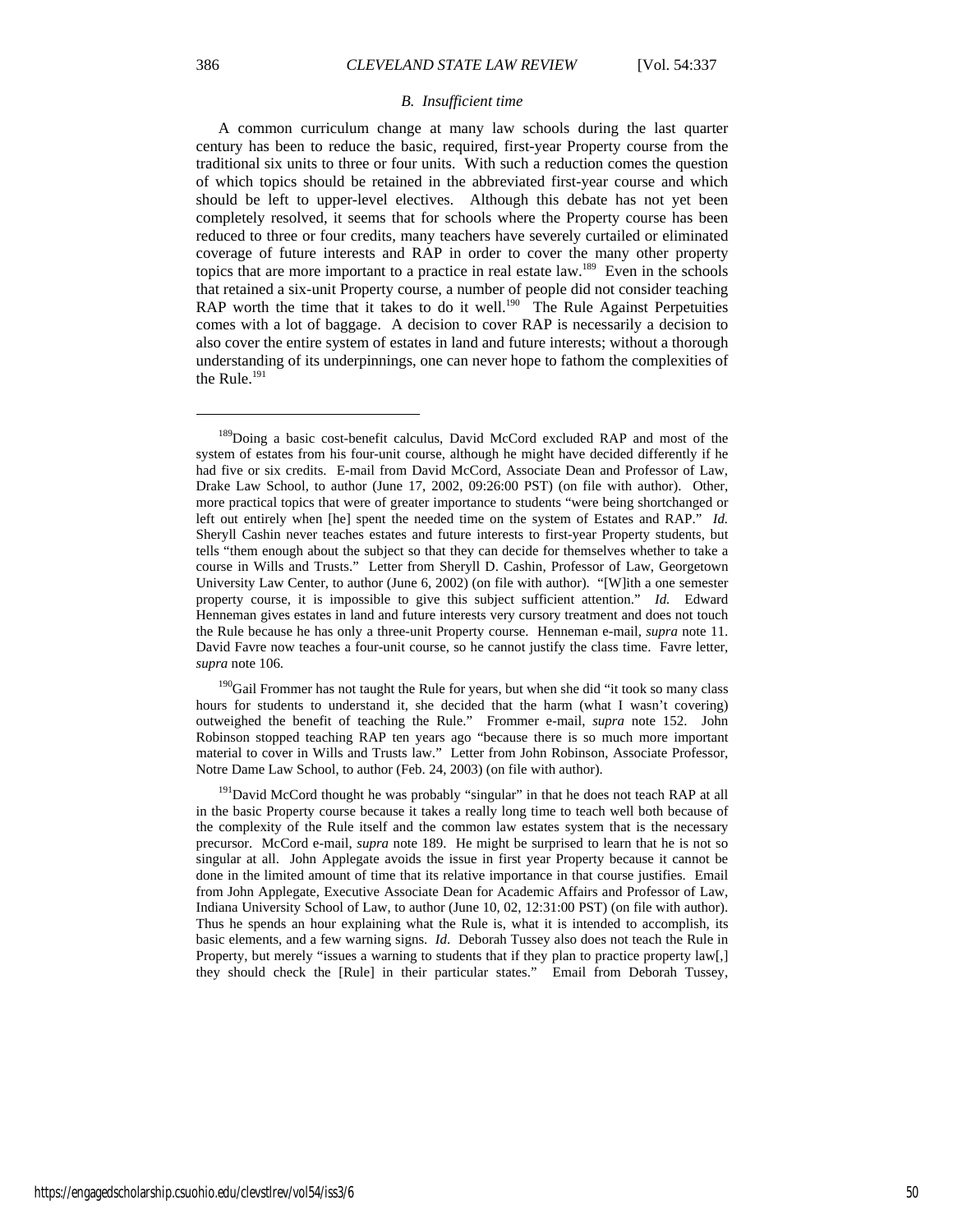l

#### *C. Lack of Relevance: Modern Reforms*

The relevance of the common law Rule has been questioned because of the many reforms to RAP that have occurred over the last fifty years.<sup>192</sup> Likewise, the relative importance of the common law Rule in the Property curriculum has also been questioned.193 Although I would argue that the common law Rule is still relevant to an understanding of the modern reforms, the choice to eliminate coverage of RAP from the Property course, especially from an abbreviated Property course, can be justified on pragmatic grounds.<sup>194</sup>

#### *D. Reliance on Upper Level Courses for Coverage*

Many professors who do not cover RAP in the first year Property course rely on upper level courses to cover the Rule. As discussed above, time is at a premium in Property where there are so many other topics to cover. In addition, such a difficult concept may be better addressed when the students are more sophisticated legal thinkers and problem solvers and the Rule may be more relevant in contexts other than general property.<sup>195</sup> Although this could be perceived as simply an avoidance strategy, there is some justification for postponing detailed coverage of the Rule to later courses. Most of those who rely on upper level courses to cover the Rule relegate it to Wills and Trusts,<sup>196</sup> although a few schools apparently offer a separate,

<sup>192</sup>Adam Hirsch warned me that, "The Rule Against Perpetuities is on its way out!" Hirsch e-mail, *supra* note 5. As this Article demonstrates, I respectfully disagree.

<sup>193</sup> Anne Emanuel used to cover the Rule in Wills and Trusts, but has ceased to do so since Georgia adopted USRAP. E-mail from Anne Emanuel, Associate Dean and Professor of Law, Georgia State University College of Law, to author (Feb. 24, 2003, 11:09:00 PST) (on file with author). But she did say RAP is still covered in Property. *Id*. In the last few years, Richard McLaughlin has deemphasized all aspects of future interests so he can devote more time to topics more relevant to modern practice. McLaughlin e-mail, *supra* note 162. Both his colleagues and bar examiners share the de-emphasis on estates and RAP because there are so few reported RAP cases in recent history. *Id.*

<sup>194</sup>Jeffrey Pennell cannot justify the class time required to address the Rule, given that a number of states have abolished the Rule or adopted some form of relief to minimize the impact of the Rule. Pennell e-mail, *supra* note 11. Because Wisconsin has abolished the Rule, Lawrence Church simply notes the statement of RAP, its expansive interpretation, and its implications for most jurisdictions, which takes only a small portion of class time. E-mail from Lawrence Church, Professor, University of Wisconsin-Madison Law School, to author (June 24, 2002, 17:45:00 PST) (on file with author). He spends ever less time on the whole common-law history of arcane rules and terminology, but instead teaches students to be wary of the old rules and to know how to look up the details if they are confronted with them. He focuses much more on contemporary issues in property. *Id.* 

<sup>195</sup>David McCord's estate planning colleagues convinced him that virtually all RAP problems nowadays arise in the context of trusts and the logical place to study RAP for those students who really need it is in the trusts construction course. McCord e-mail, *supra* note 189.

<sup>196</sup>John Applegate explains RAP very briefly, does not test on it, and leaves it to the Wills and Trusts course. Applegate email, *supra* note 191. Shelley Saxer does not teach RAP in Property because the Wills and Trusts professors teach it in required upper division courses.

Associate Professor, Oklahoma City University School of Law, to author (June 14, 2002, 14:20:00 PST) (on file with author).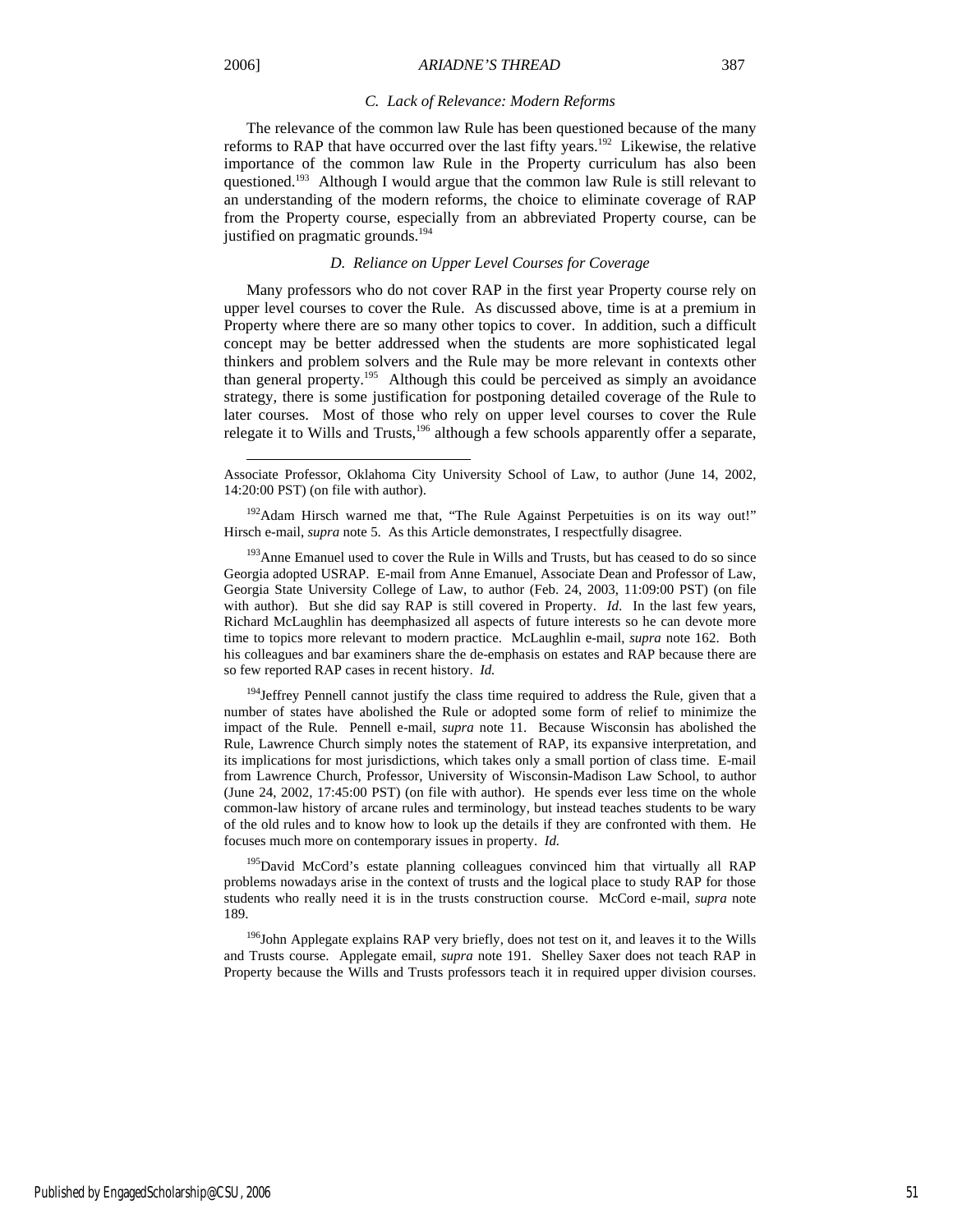upper level elective on Future Interests.<sup>197</sup> Not surprisingly, Mark Fenster found that teaching RAP to first year Property students was time-consuming and frustrating for both him and the students. After consulting with faculty at his school and other places, he decided not to teach it in Property, but to leave it for the required Trusts and Estates course.198

#### *E. Inordinate Investment of Student Time*

A number of professors expressed the concern that full coverage of RAP in the Property course consumed an inordinate amount of class time that could be better spent on other topics. Only a few, however, mentioned the problem that first year students would overdose on the Rule at the expense of other, more pressing, modern matters.<sup>199</sup>

#### VIII. CONCLUSION

The Rule Against Perpetuities may be inconsistent, illogical, needlessly complicated, and often brainlessly applied—but it serves a purpose. Abolishing the

<sup>198</sup> Fenster e-mail, *supra* note 21. But the policy considerations behind RAP, such as restricting dead-hand control, are important and he will continue to teach those rather than the intricacies of the Rule itself*. Id.* 

199Strong e-mail, *supra* note 152. David Favre has been teaching Property for twenty-five years; for the first ten, he taught RAP, but then he quit teaching it because students spent too much time on it when he wanted them to grasp other critical components of the course. Favre letter, *supra* note 106.

https://engagedscholarship.csuohio.edu/clevstlrev/vol54/iss3/6 52

Email from Shelley Saxer, Associate Dean, Pepperdine University School of Law, to author (July 17, 2002, 18:28:00 PST) (on file with author). Stephen Munzer generally teaches the rudiments of the Rule in one class session and tells students they will do much more detailed treatment of the Rule in the Wills and Trusts course. Munzer letter, *supra* note 23. Although his Property casebook contains material on RAP, Richard Chused has not taught the Rule for many years to first-year students and does not think that anyone at Georgetown does; it is covered only in upper-level courses. E-mail from Richard Chused, Professor of Law, Georgetown University Law Center, to author (June 24, 2002, 07:39:00 PST) (on file with author) *See also* R.H. CHUSED, CASES, MATERIALS, AND PROBLEMS IN PROPERTY (2d ed. 1999). But Malcolm Morris merely mentions the Rule in Trusts because it has been covered thoroughly in Property. Morris letter, *supra* note 64.

<sup>&</sup>lt;sup>197</sup>William Stoebuck covered the Rule when he taught a separate, upper-division course called Future Interests, but in teaching the first-year Property course, there is too little time. Stoebuck letter, *supra* note 187. Edward Henneman does not teach the Rule in either his three-unit Property course or his three-unit Wills and Trusts course. Henneman e-mail, *supra*  note 11. He really gets into the Rule only in a stand-alone, two-unit, future interests course, focusing on drafting issues, which deal with requirements of survival, definitions of class membership, death with or without issue, and creation and exercise of powers of appointment. He spends about three or four weeks on the common law Rule and modifications, including considerable time on the Rule as applied to commercial transactions, seeing that as more relevant for students who can picture themselves writing options and leases more readily than they can see themselves drafting dynastic trusts. The responses he has received from former students regarding perpetuities problems in practice have arisen in documents drafted in a commercial or corporate practice rather than a trusts and estates practice. *Id.* In both Trusts and Estate Planning, Malcom Morris gives the Rule only passing mention, but references students to the number of statutes abolishing the Rule. Morris letter, *supra* note 64.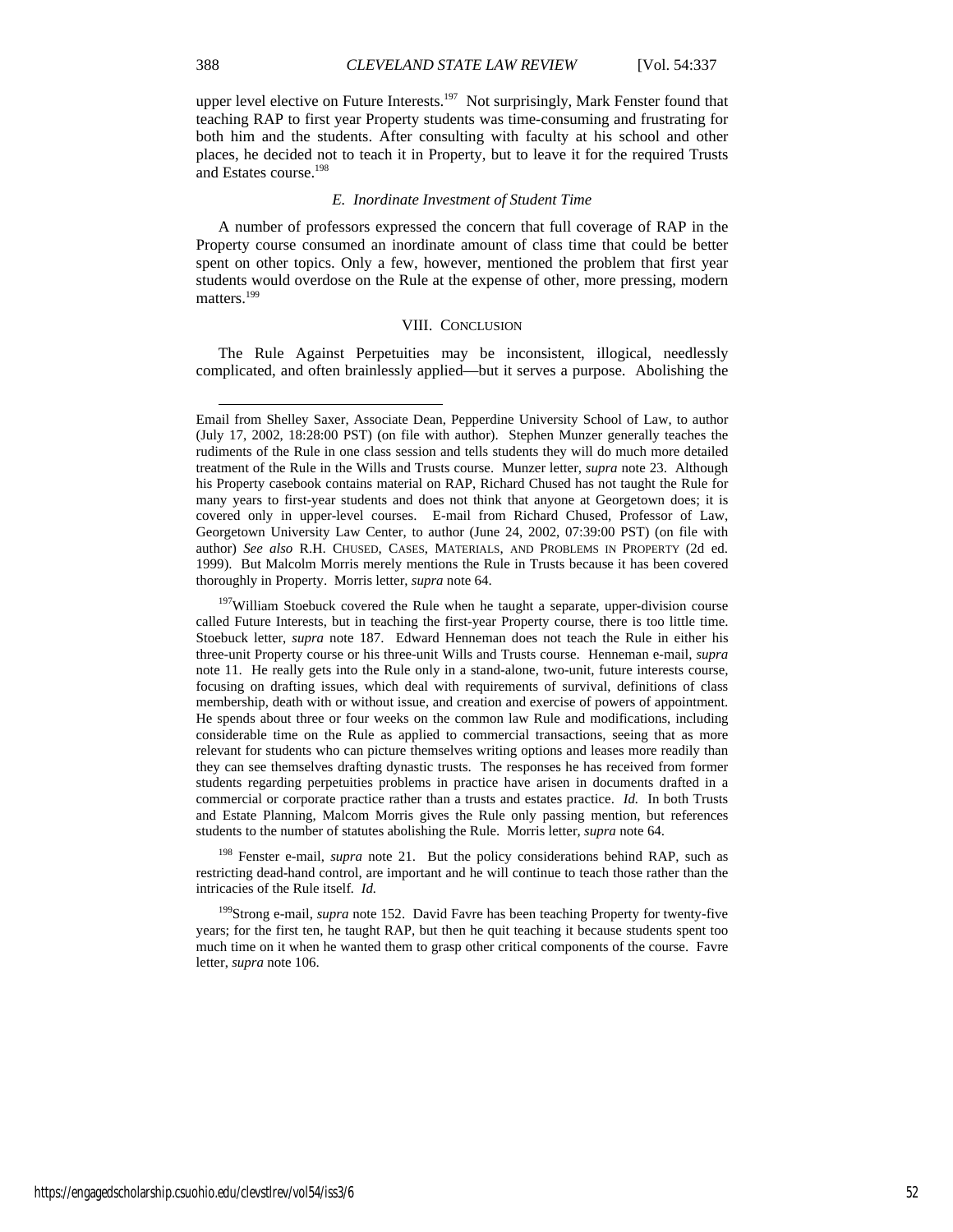Rule or avoiding it is not the solution. There is good policy here. To the extent there is a solution to teaching the Rule, it is to streamline and simplify the presentation of the Rule so as to avoid ridiculous applications. My guidelines for following my own advice are as follows: Keep in-class explanations and examples simple, especially in Property. Emphasize relevance, context, and connections. Liberally use analogies to familiar concepts and situations. Minimize outrageous examples, except as illustrative of absurdity. Use the whiteboard, slides, power point, diagrams, graphics, and any other visual aids you can think of to help your students. Develop a step-by-step process that fits your style and your students. Give your students plenty of problems (required, optional, or both), so they can practice. Provide some method of feedback so they can gauge their level of understanding. Finally, keep a sense of humor and hope your students do the same.

I have searched valiantly for a shortcut through the labyrinth of the Rule Against Perpetuities. Alas, my quest for that particular holy grail has been in vain. But what I have discovered is a wealth of valuable suggestions from many teachers, whose combined years of teaching experience numbers in the many hundreds. In this Article, I have tried to set forth some of those ideas so that anyone teaching this Rule can pick and choose from them. Each of us must weave our own Ariadne's thread that will help our students through this impossible maze without being gobbled up by this Minotaur of the Property curriculum.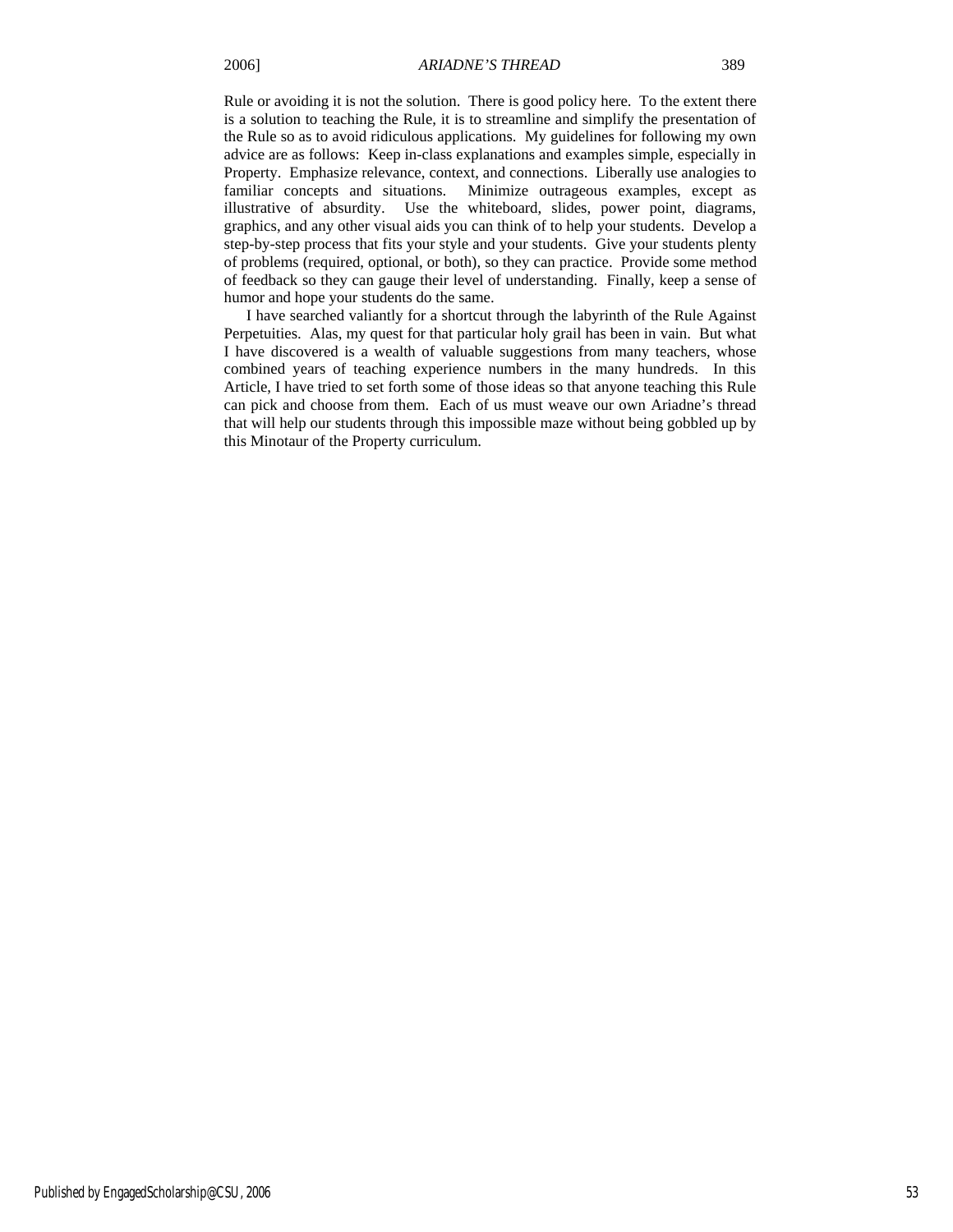#### IX. APPENDICES

### *APPENDIX A*

### *The Rule Against Perpetuities Checklist*

A step-by-step process for students to follow from initial identification to recharacterization after an invalid interest is declared void. It is critical to follow the same set of steps, in the same order, for each contingent interest analyzed under RAP.

- 1. Identify the instrument as a deed or a will so you know the date the interests are created.
- 2. Draw vertical lines to separate the different interests created by the deed or will.
- 3. For each separate interest, identify, define, and explain it, without regard to the Rule.
- 4. Treat each interest separately, in the exact order stated in the conveyance, always moving from left to right. Do not to take them out of order, and do not skip any.
- 5. As to each interest, ask: Is this a contingent remainder, an executory interest, or a vested remainder subject to partial divestment?
- 6. If the answer is no as to all interests, then RAP does not apply and that is the end of the RAP issue.
- 7. If the answer is yes to any of the interests, then RAP applies to that interest and you must analyze it under RAP. Flag it.
- 8. As to each flagged interest, ask, what event or events will cause this interest to vest?
- 9. When will that event happen?
- 10. To determine whether the interest is valid, search for a validating life, the witness we need to prove the RAP case. You need only one prover.
- 11. List everyone relevant to the contingent interest. This includes everyone mentioned or implied in the instrument, regardless of what type of interest, if any, they have. These are the possibles.
- 12. Eliminate all open classes and anyone not alive (dead or not yet born) when the interest was created. Anyone left is a life in being, a probable.
- 13. Draw a perpetuities time line, with a vertical line for the creation date on the left, a horizontal line for the lives in being, a vertical death line in the middle, a horizontal line for 21 years, and a vertical line for the drop dead date on the right.
- 14. For each person or closed class on your list of probables, plug them into the left side of the equation (life in being), put that person's death on the death line in the middle, and ask, what will I know at the death of this person (or the last surviving member of this class) about when this interest will vest? (Am I any closer to resolving the uncertainty?)
- 15. Will I know for certain at this person's death whether the interest has vested or failed?
- 16. If yes, the interest is good (valid), and that person is the validating life because that person proves the validity of the interest (a prover).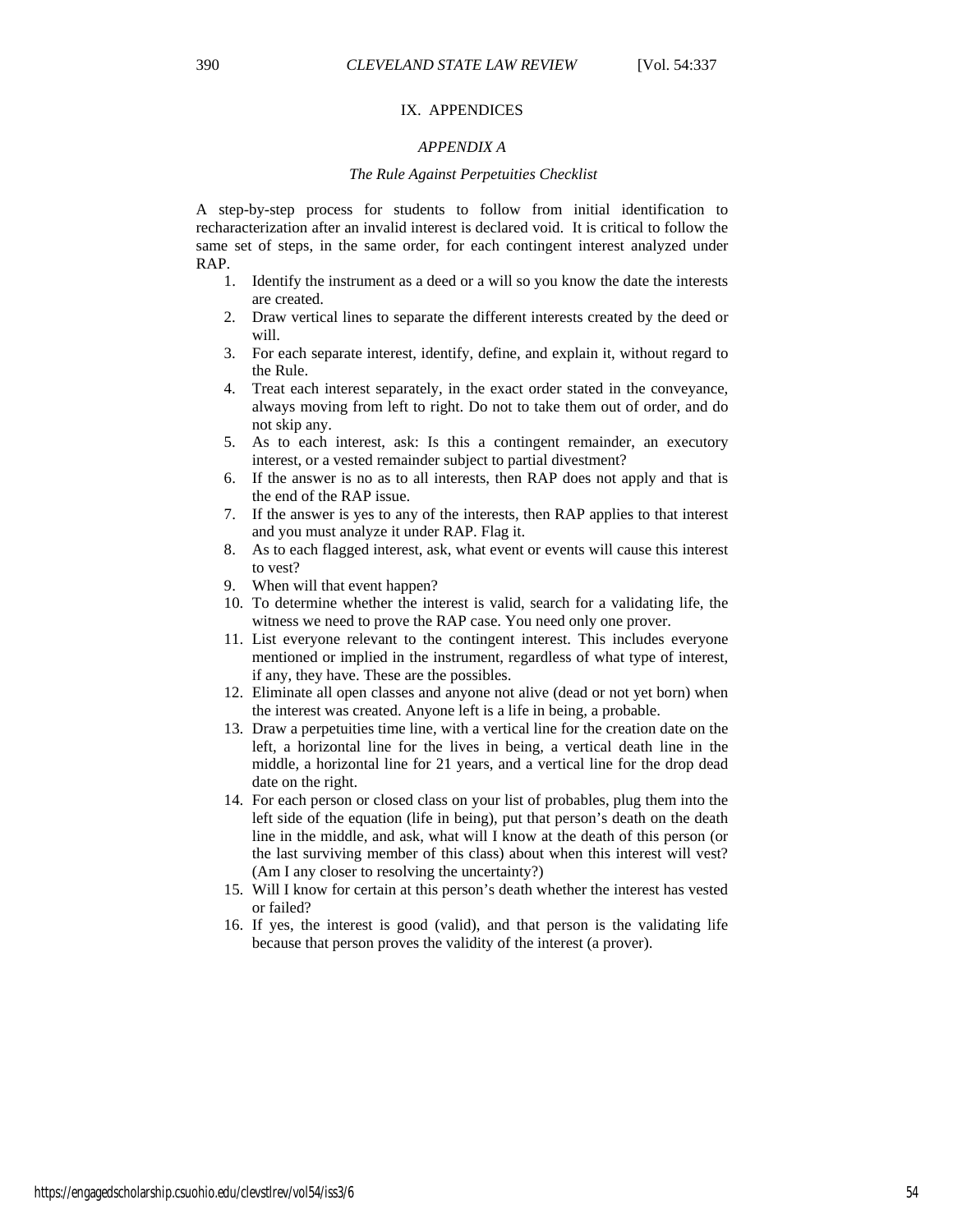- 17. If no, then go on. Ask, will I know within 21 years after this person's death whether this interest has vested or failed?
- 18. If yes, the interest is valid, and that person is the prover, and the RAP analysis for that interest is complete.
- 19. If no, then go through the same process with each remaining person or closed class on your list of probables and ask the same questions.
- 20. If the answer is no to all the questions asked of each person, then there is no validating life (no prover) and the interest is void.
- 21. If the RAP analysis proves the interest is valid, the instrument and the interest remain unchanged.
- 22. If the RAP analysis proves the interest is void, then you must go back to the original language of the deed or will and line out the void interest.
- 23. Read the instrument as if the void interest was never there. This may require re-identification, definition, and explanation of any interests that were altered or created as a result of removing the void interest.
- 24. Proceed to analyze any subsequent events described in the problem, one at a time, in exact chronological order. For each event, describe the effect of the event on each of the interests.